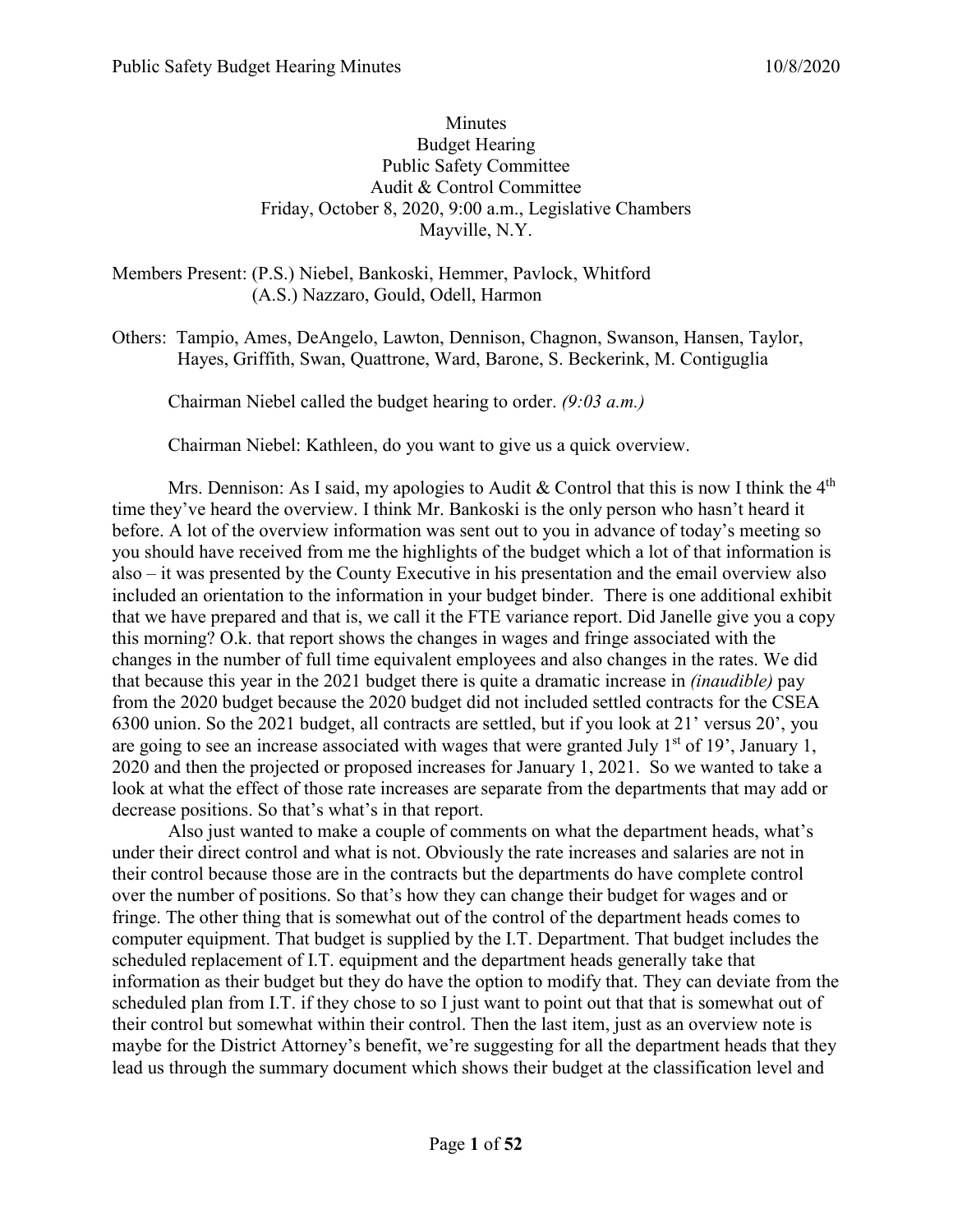then we do have the line item detail which we can refer to if you have specific questions on individual accounts.

### **District Attorney**

Chairman Niebel: Kathleen, thank you and with that, we'll turn the presentation over to Mr. Swanson. So Pat, if you want to run through the local share summary like Kathleen mentioned. If any of the committee members have any questions on a line item, they'll ask you.

Mr. Swanson: Thank you Mr. Chairman. Thank you all for having me. Obviously we face some significant challenges this year. We were asked to cut some of our budget for 2020, we made an effort to do that. I think if you take a look at where we are on the year, we've done as well as we hoped we could do considering the circumstances. In review of the budget for the upcoming year while you all know that year after year I come here seeking more personnel. I think that it was abundantly clear this year that it just wasn't a possibility. While I love new attorneys and increase in staff to handle the caseload that we have, I think I understand the realities of the circumstances that we face today. So, we've asked for no increase in personnel changes. I think we've almost filled out the entirety of our FTE's. We don't have any open positions and the reason I point that out is because on our personnel services line, we do have an increase of \$121,000 which includes the CSEA raise, the management raise, about \$28,000 of that due to a no turnover savings because we have all of our positions filled. Typically there is a buffer in there and Kathleen could probably explain that better than me but, \$28,000 of that \$121,000 is because we don't have any open positions. Then our other major increase is on the insurance benefits line which is \$63,000. So our total increase, we're looking at \$197,000 roughly, \$164,000 of that is cost outside of my control. She did mention I.T. costs. Our I.T. costs are up \$9,000 this year. We had no money for equipment last year. We have \$9,000 for equipment this year and I can't express the importance of that enough given where we are in my office today. As you all know, given the update I gave last year, we have gone to a complete digital case management system and having surface pros and/or laptops available to the Assistant District Attorneys as they go to their courts is absolutely imperative. So keeping that equipment up to date allows us to do our jobs. It eliminates the need to copy paper files. There should be some cost savings down the road because we don't have to do that anymore. But that's what that \$9,000 represents. Other than that our contractual increases are only \$3,407 so if you have any questions, I'd be happy to entertain just what exactly we're doing.

Just briefly looking at our victim services. We have an increase of \$4,000 in local share there. The State does a pretty good job of funding those three positions in our office. We get a good chunk of grant money there. So, as you all know, under our umbrella in the D.A.'s office, we have a Victim's Coordinator office that has three employees that are full time. Most of that is grant funded. I will point one thing out. There is an overtime and then there is a COVID grant. So there is some increase costs for planned overtime which typically isn't normal. But we did receive a grant from the – I don't know if it was Federal or State without my Executive Assistant here and forgive me for Rachel's absence. She's had a death in the family. But we do have grant funding coming in that covered some of this year's expenses and next year's expenses so those planned overtime cost are covered by the grant that we receive. So I did want to point that out to.

Chairman Niebel: That \$23,100?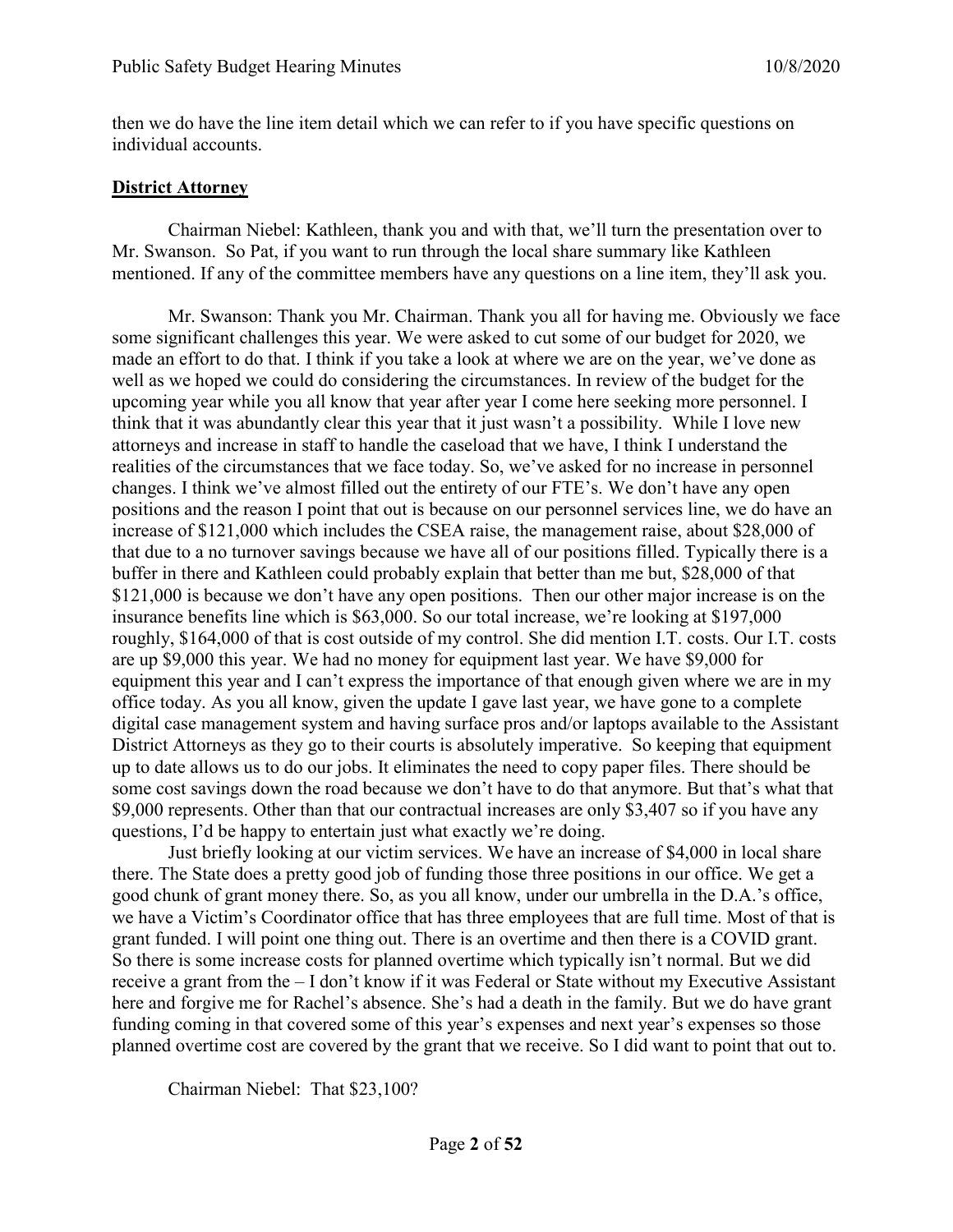Mr. Swanson: Yea, it's approximately \$23,000, that's right. Outside of that, that's pretty much the 10,000 foot summary of what we're doing. We've done our best to keep costs level. Outside of the CSEA increases and management increases. There is no D.A. raise this year by the State and for those of you that know, I think most of you do by this point, the D.A. salary is tied directly to what County Court judges make by statue. The State did not approve a raise for Judges this year and just by function of law, the D.A. across the State don't get a raise either. All of the personnel services increases are to CSEA employees and management. That wraps up the summary. There is not a lot that's changing other than benefits and personal services.

Legislator Gould: Can you talk a little bit about other contractors, 1165.4590, happens to be one.

Mr. Swanson: From time to time we have to utilize contractors for various things. Sometimes it's assistance with the electronic filing of an appeal for an example.

Legislator Gould: I'm just curious as to what it is.

Mr. Swanson: It's for those unanticipated needs to get outside contractors to come in and do something that our office isn't able to do. I think we have a \$1,000 on that line, is that right?

Legislator Gould: Yes. So it's just a guess. Maybe you'll need it.

Mr. Swanson: Yes, maybe we'll need it and it's a \$1,000 so that in the event that we have to seek the services of something that is out of the ordinary, we have the ability to do that without having to move money around.

Chairman Niebel: I will just mention, as far as the Crime Victim's Unit, basically 90% of the cost is paid for that so, our local share is very small, approximately 10%. So, I have to tell you, I don't have very many questions. In fact, none at all to ask about the Crime Victim's Unit. Committee, any questions of Mr. Swanson?

Legislator Nazzaro: The one question that I was going to have Patrick and you answered it, was about the overtime and you said that was funded by a grant.

Mr. Swanson: Typically we wouldn't have that budgeted Mr. Nazzaro, but because the grant that we applied for was to cover COVID related expenses and one of those things was overtime so we do have an overtime to be able to pay some of our secretarial staff to do more if we need it. That grant, we were very fortunate to get it. I think it was in total about \$73,000 over this year and next year.

Legislator Nazzaro: I do appreciate and I think that we all do, you recognize the difficulty that we're in, budget wise, especially because of the pandemic and you've always provided us with great information on your caseload so certainly appreciate you coming in flat when it comes to FTE's in light of conditions we're under financially so I appreciate that.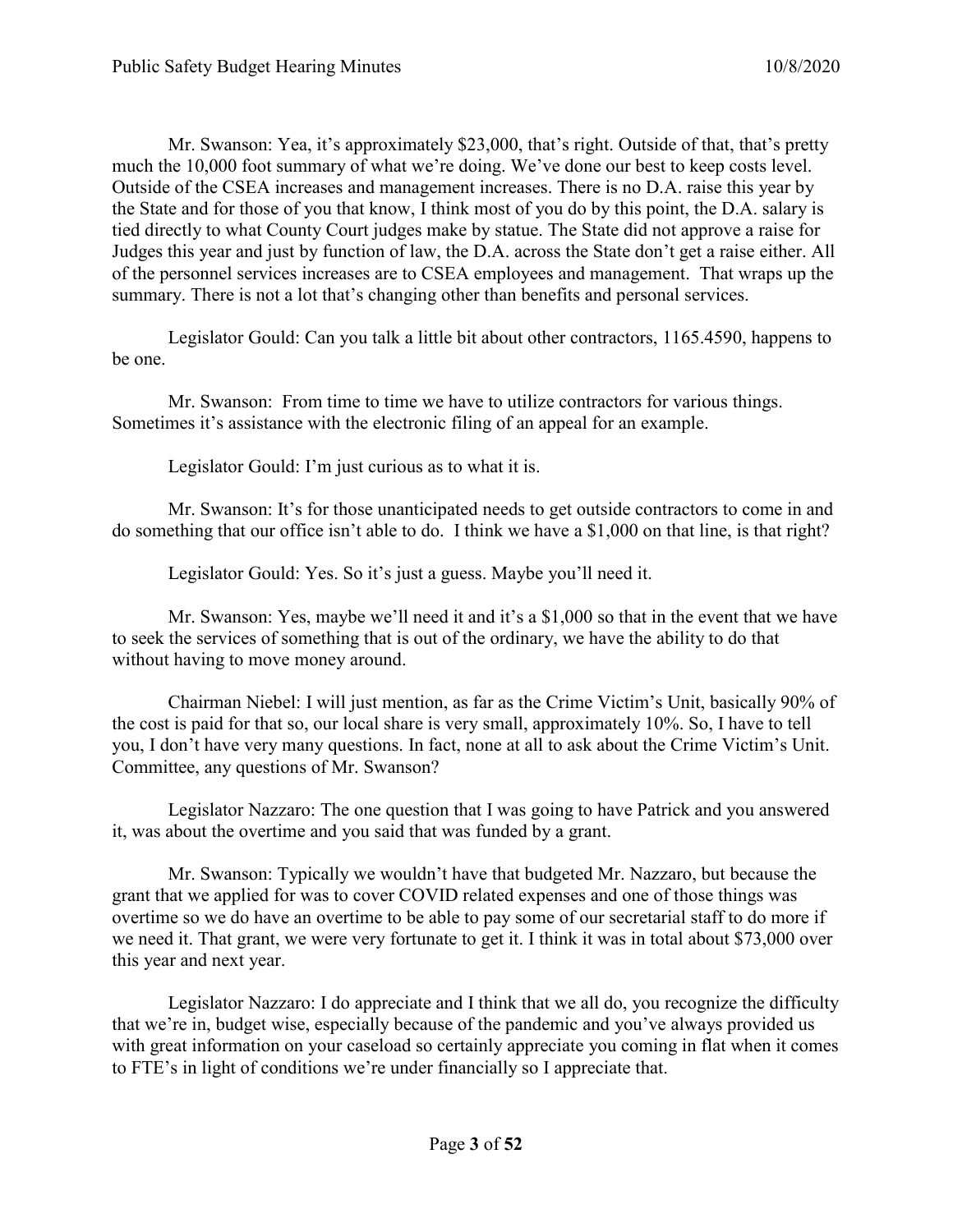Mr. Swanson: You know my preference. I prefer more attorneys but I understand. Legislator Nazzaro: And I review your reports that you provided us in the past which has gone into great detail so really, I don't have any other questions at this time.

Mrs. Dennison: If I could interject, Patrick mentioned about the turnover savings. I would like to provide a little more information on that just for both committees in general. The 2020 budget, we did include, Countywide, about \$660,000, we reduced the budget in wages and fringe because of the anticipation that there would be budgeted positions that were vacant. That adjustment did not affect all departments. There was only about 5 where we used it and it was based on taking a look back to see which departments had underutilized their wage budget in the prior year. So the District Attorney at the time when we did this, the prior year had had vacancies and so that's why there was in the wages a reduction in the budget for \$28,000 and also a reduction in the fringe. We do not have a turnover savings in the 2021 budget but as Patrick pointed out in his department, he currently doesn't have and has not had any vacancies so even if we were using that Countywide we would not have put in any in the District Attorney's budget. But it does create a fairly significant increase in his budget when you look at 2021 versus 2020.

Legislator Nazzaro: Wasn't that Countywide in 2020? Wasn't the vacancy credit around \$600,000?

Mrs. Dennison: It was \$660,000, yes.

Legislator Nazzaro: So again, I mean, just to frame it up, Countywide, we did not budget a vacancy credit in 2021.

Mrs. Dennison: That's correct.

Legislator Nazzaro: Where in 2020, we did which would reflect about \$600,000. The one question I have too, if I may Mr. Chairman. Is the District Attorney under the high deductible insurance or are they under the PPO?

Mrs. Dennison: The high deductible.

Mr. Swanson: All of my ADA's are considered management employees so they are high deductibles but my CSEA employees have the option if I'm not mistaken.

Mrs. Dennison: They don't have the option anymore.

Legislator Nazzaro: So I guess as a follow-up again for tomorrow because here we are on Thursday and this really isn't directed at you Patrick so I apologize but, for the Audit & Control group here, as we go through these budgets, like in here, you have 22 roughly FTE's so then when I look at employee benefits, we're up and the comment is about health insurance and I'm still trying to get my arms around – I'm just pointing this out again, some departments we see health insurance savings, other departments we have an increase and I know in the 2021 budget, we have a 7% premium increase for medical coverage. Pharmacy, we're self-funded and I'm not sure what that increase is but again, I would ask our Finance Director, Kitty, will get this for us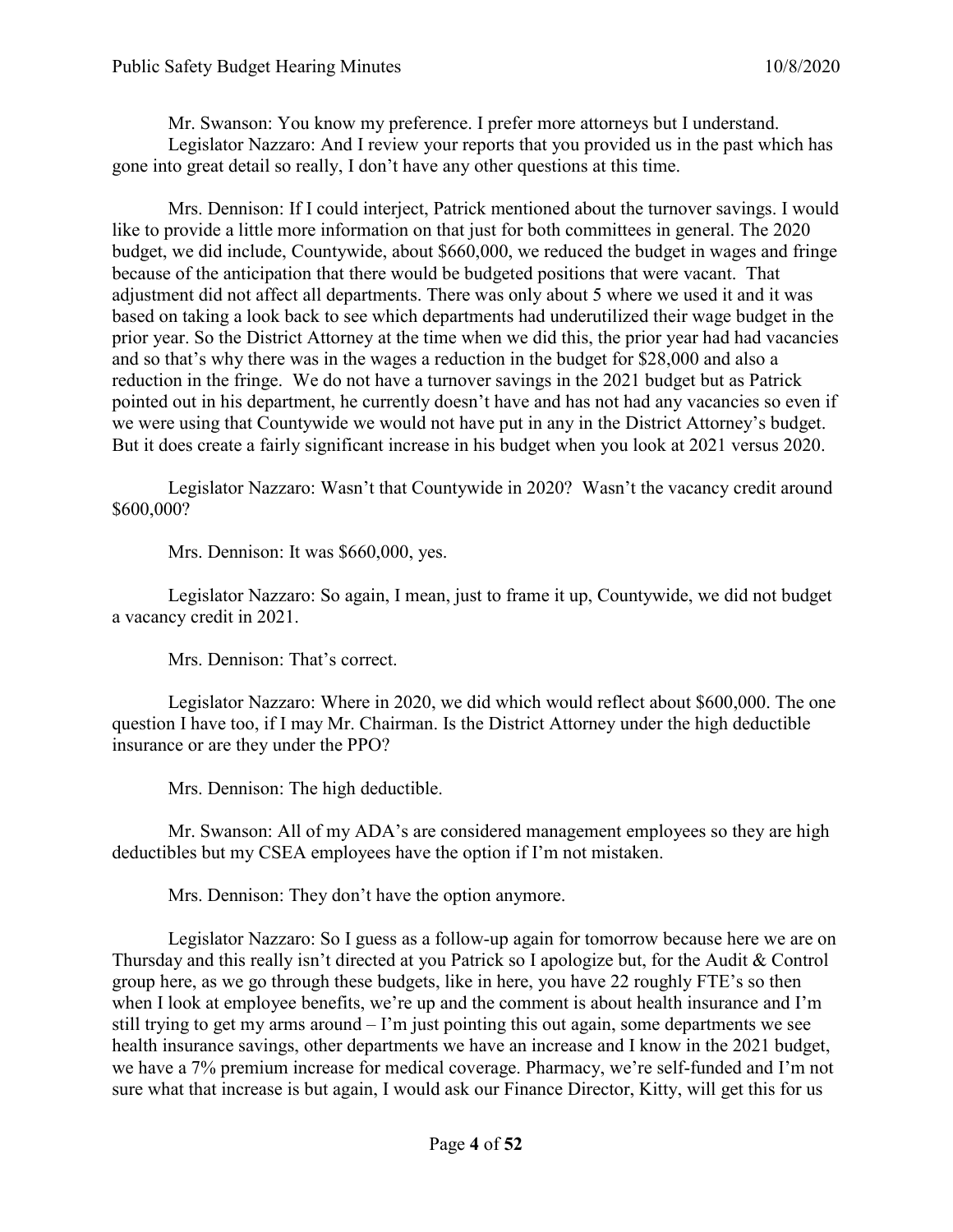by Friday, I'm trying to get my arms around Patrick and everyone, when we did the contracts we had increases but then the expectation is we're going to see savings in the health insurance. But, it's complicated because you have rate increases so this department we're seeing an increase. Some departments, yesterday, so it could be what, maybe selection of changing from single to family and things like that?

Mrs. Dennison: Yes. It depends on the individual elections of the employees, like you say, if somebody was single and got married and now has kids, but in Patrick's department, in the case of his department, as he said, the vast majority of his department are managerial positions and so managers went to the high deductible, mandated to go to the high deductible plan in 2019. So, when we did his 2020 budget, his people were already on the high deductible plan. So going budget to budget, he had nobody that is migrating from the more expensive PPO plan to the high deductible plan when you compare the budget, budget to budget. So, his people are already on high deductible so you are not going to see a savings because there is no savings from the change in plan and there is a rate increase.

Legislator Nazzaro: Thank you. Patrick, this is just a general comment.

Legislator Pavlock: Under departmental income on the revenue side, it's budgeted for \$15,000 and some of the actuals are higher. What feeds that account? What's is other departmental income?

Mr. Swanson: We have a Traffic Safety program that we administer for people to reduce their tickets and part of that program is paying an administrative fee to our office. We utilize a company to manage all of that. Essentially we put them through an educational program on line and when they complete that program and provide the appropriate things to the local court, we make a reduction in their case and there has been more participation in that than we anticipated. But that's a good way for us to assist the local towns because if we don't handle the traffic tickets, the local towns would have to hire their own town prosecutor to do it and there are a handful of towns that do that in Chautauqua County. But the large majority, most of them do not so we handle their traffic violations and that's one way to make that efficient for us. While hopefully informing the public of just what their responsibilities are when they are out in the road.

Legislator Pavlock: Do you expect that income to *(inaudible)?* I mean, have you noticed a pattern through COVID or is it going to be similar?

Mr. Swanson: I know that we had a drop off because for quite some time, State Police were not issuing tickets at all so that will affect the number of people that go into that program next year or as we move into it because people are still just beginning to get arraigned on their traffic infractions. So there may be a dip but I think we budgeted an amount that's probably responsible with respect to that. We are over for 2020 but I think for 2021, I think what we put in there, I think is going to be close, we hope. That's going to ebb and flow probably swing \$5,000 each way every year depending on the year and depending on the number of tickets.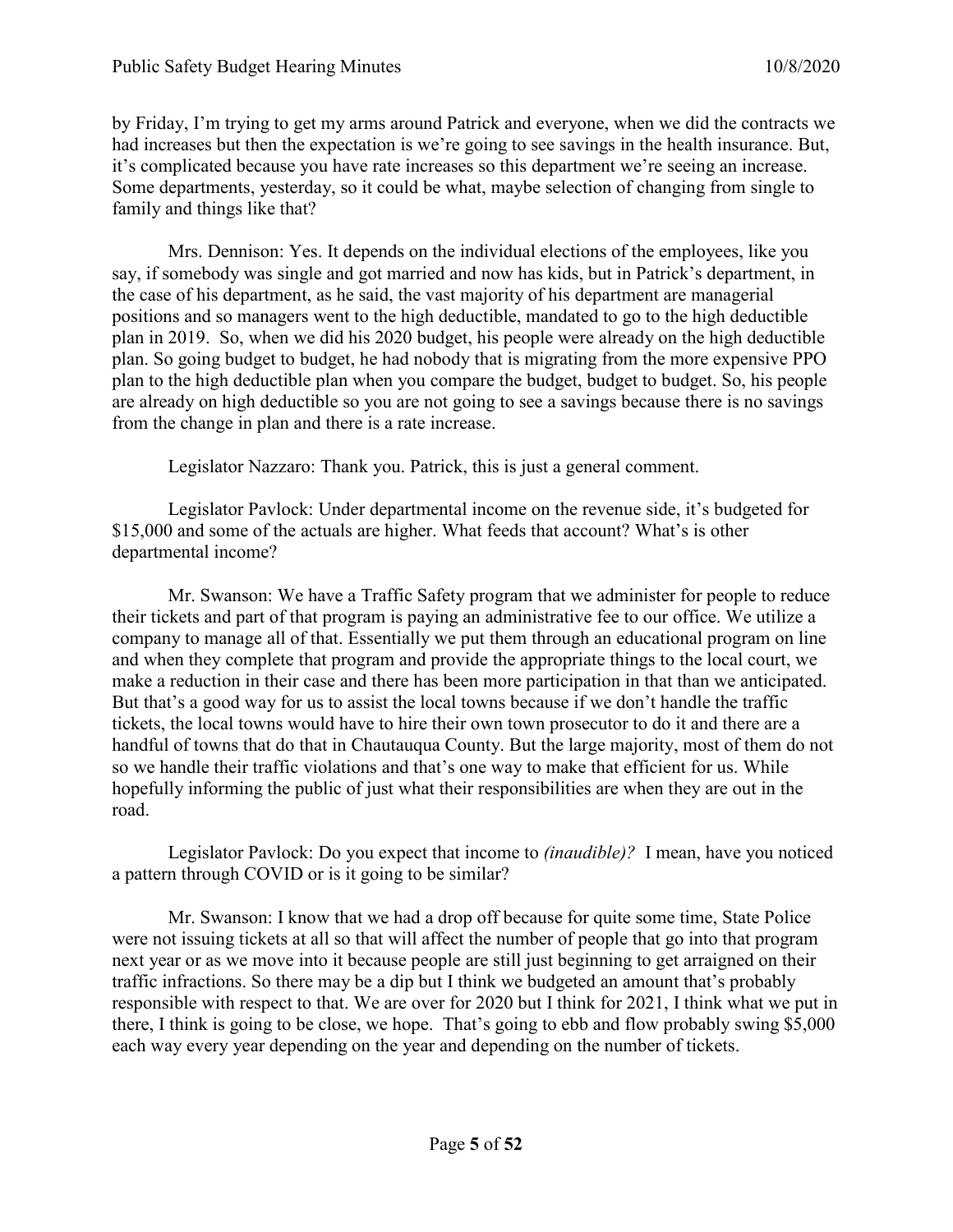Legislator Gould: Under 1165.1900, payroll allocation. I don't really understand that line. Are you not paying somebody?

Mrs. Dennison: I think that is the turnover savings so I'd be happy to answer that.

Mr. Swanson: Thank you.

Mrs. Dennison: Jay, that's where the turnover savings that I was just describing, that's where it shows up. It's in the payroll allocation account. So that was a reduction in the 2020 budget that the County Executive placed in certain departments assuming that there would be vacancies or lapses between refilling positions. So we had to plug it into the budget somehow and that's where it is.

Legislator Gould: That's where it's at.

Mrs. Dennison: Right and there's also a negative budget in account 8900, that's the fringe component that goes with the anticipated savings and wages.

Legislator Gould: That's kind of a big guess then.

Mrs. Dennison: Well, it was based on analysis. As I said, we looked at the 2018 calendar year and looked at which departments had not used their budget for 2018 year. So it was based on the percentage of their budget utilization in 2018 and then that percentage applied to the total budget to figure out how much of the budget they might not use in 2020.

Legislator Gould: It just looked a little strange.

Mrs. Dennison: It does look strange, yes.

Chairman Niebel: O.k., any other questions from the committees? Patrick, I have a couple of questions. As far as over scheduled hours and those are the hours 35 to 40 hours. I understand with the overtime pay we have that COVID grant that covers the \$23,100 or most of it I guess, but does the grant cover any of the over scheduled hours?

Mr. Swanson: No, those over scheduled hours, a couple of years ago we had a little bit of money left in our budget and when I was negotiating with - when I spoke with, it would have been County Executive Horrigan at the time, we were trying to add an employee in our secretarial staff and when he was working on presenting his budget, what he wanted to do was change that number. So, rather than give me the full employee that would have been salary/benefits for an entire employee, his suggestion was at that time to move those employees that we do have from 35 to 40 hours which we have been doing since. So, that's kind of helped us bridge the gap a little bit with opening files that are coming in and helping the secretarial staff without adding another full time employee. So that's is what has been happening over the last 3 years now.

Mrs. Dennison: There is another component in over scheduled hours. Part of it, as Patrick said, is for people that work between 35 and 40 hours, scheduled for 35 they work a few hours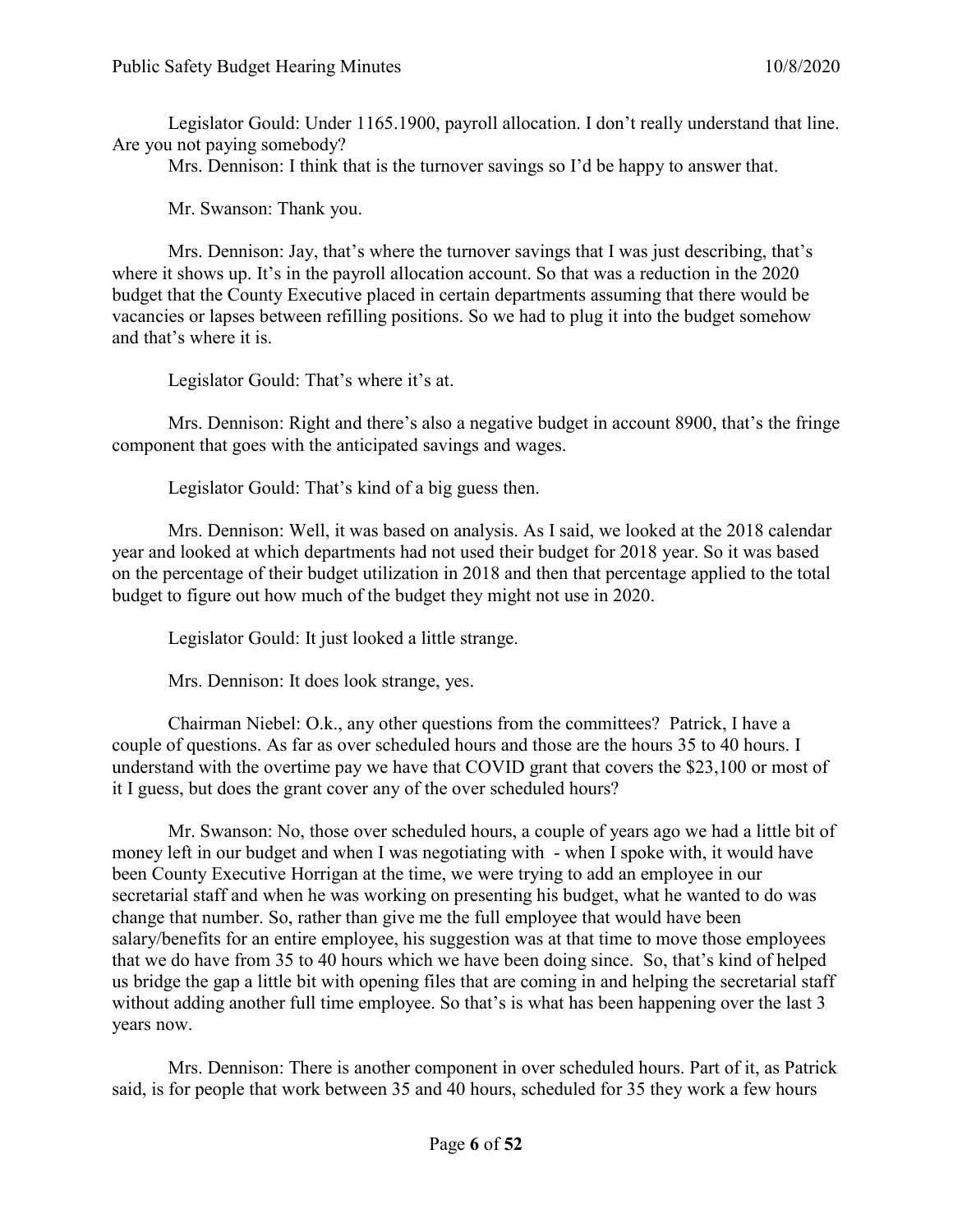more but a large component of it in this department is due to the managerial salaries. Our budget system only calculates 260 days for management salaries and the actual number of working days in 2021 is 262. So, I calculate an adjustment to add in the extra couple of days.

Chairman Niebel: And you put that in the category over scheduled hours?

Mrs. Dennison: Yes. The actual pay will go into base pay because the managers are, they are paid correctly but for whatever reason our budget system just can't seem to understand that there is 262 days instead of 260.

Chairman Niebel: Patrick, as far as special prosecutions, we're up a little bit. Could you address that?

Mr. Swanson: Yes, special prosecutions result in a different number of scenarios. But one of the most common is, we're prosecuting someone for some alleged offense and one of the witnesses ends up getting arrested and then we would have to prosecute the witness as well. So whenever we have a situation where we can't prosecute a defendant and that's the most common scenario. The most common scenario is either a witness or a victim gets arrest while we're prosecuting some other defendant and we can't prosecute them both at the same time. So we then have to seek a special prosecutor.

Chairman Niebel: I can see where that can happen.

Mr. Swanson: The other situation is if it's a close personal – if it's somebody who's connected in some way to one of the ADA's or my staff and we just don't feel it would be proper to prosecute that person so we'd get a special prosecutor of something like that. That's not as common but it does happen from time to time.

Chairman Niebel: My last question and we spoke briefly on this earlier. Julio Montanez(?), grand jury indictment dismissal last week or week before, whenever. What effect if any does that have on the 2020 budget or perhaps the 2021 budget?

Mr. Swanson: It won't change the 2021 budget at all. That matter would have been pushed out in the 2021 anyways. If it does effect the 2020 budget, it's a time cost for whatever officers have to come in and test *(inaudible)* if we chose to represent to the grand jury and not appeal. If we appeal it, then it's just attorney time from the office.

Chairman Niebel: O.k., but Patrick, it's a time cost for you, it's a time cost for the Public Defender, are there associated costs with witnesses, with mileage, with anything like that?

Mr. Swanson: No, not with witnesses, no, not with mileage.

Chairman Niebel: Anyone else as far as questions for Mr. Swanson? Patrick, I think you're done. On behalf of Public Safety and Audit & Control would you give our condolences to Rachel?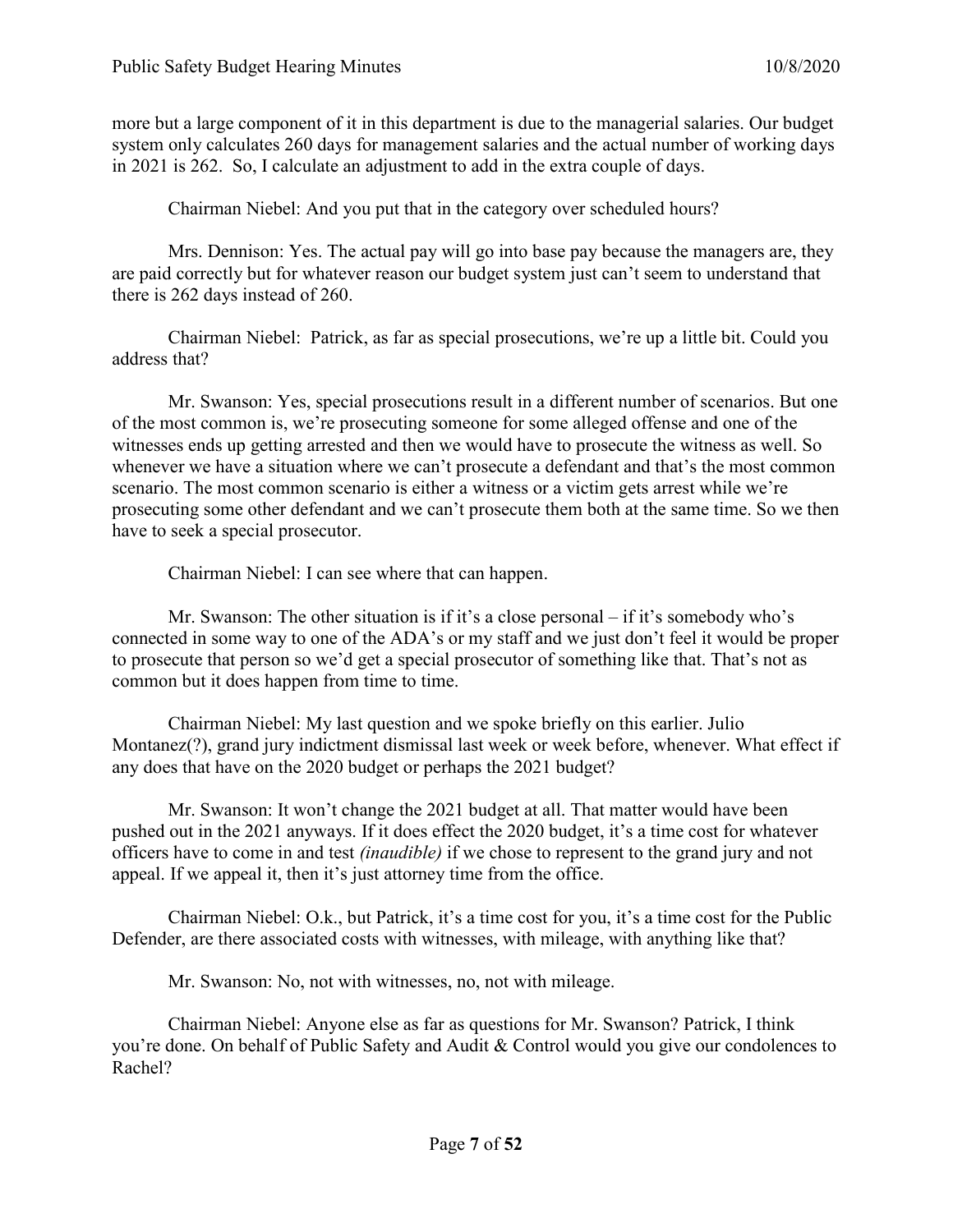Mr. Swanson: Will do. Thank you all.

**Probation** – (Gilbert Taylor)

Chairman Niebel: With us this morning we have Gilbert Taylor, the newly appointed Director of Probation. Gilbert, congratulations.

Mr. Taylor: Thank you very much.

Chairman Niebel: You've been in the department for a number of years though.

Mr. Taylor: I've been with Probation for 12 years and I've been with the County going on 21 years.

Chairman Niebel: Thank you for being here this morning and seeing how this is your first budget hearing, we'll go easy on you, this year. Next year is a different story. So Gilbert, if you want to, just go over the local share and if the committee members have any questions as far as line items for Probation, they'll ask you.

Mr. Taylor: Our local share for the 2021 budget is \$2,398,464. That is our local share and I sometimes can be long winded or I can short winded so because this is my first, you might have to tell me what your wanting me to specify.

Chairman Niebel: Less winded is better.

Mr. Taylor: That is normally how I try to be. That's our local share. We have several funding sources through the State that as you are aware of we're working on. If there is questions about that, we actually have lowered our portion a little bit in Probation. Mostly through lowering the amount of people we have as our full time employment.

Chairman Niebel: You reduced it by 2?

Mr. Taylor: Yes. Actually what's not in there is – that reduction by 2 is, we had a senior that was promoted to a supervisor. We didn't backfill that position. We had another position that we didn't fill that was budgeted in 2020 that we never filled and then in 2021, we have another position where the person left. So it's that 2 positions but there's also, in 2021, you'll see a slight decrease in the overall costs for the Directors position because my benefit package is lower than Tom's and such, so you'll see a little bit more savings there. Not on the FTE but on the overall. So going through the tentative budget sheet that I have in front of me, it talks about the dropping in longevity. We've cut back on – our biggest savings for us this year have been going into 2021 and 2020, we have reduced mileage, we've had reduce expenses for employees as they have not been able to leave the office as much as they normally would be. Drug testing is down, we've been referring people that need drug testing to other agencies which has saved us some money over the course of a year. Then as far as department income, we have had a reduction of DWI cases with the courts being shut down and limited amount coming in. We have not had as much revenue coming in from that. The one thing that is on here, the Raise the Age funding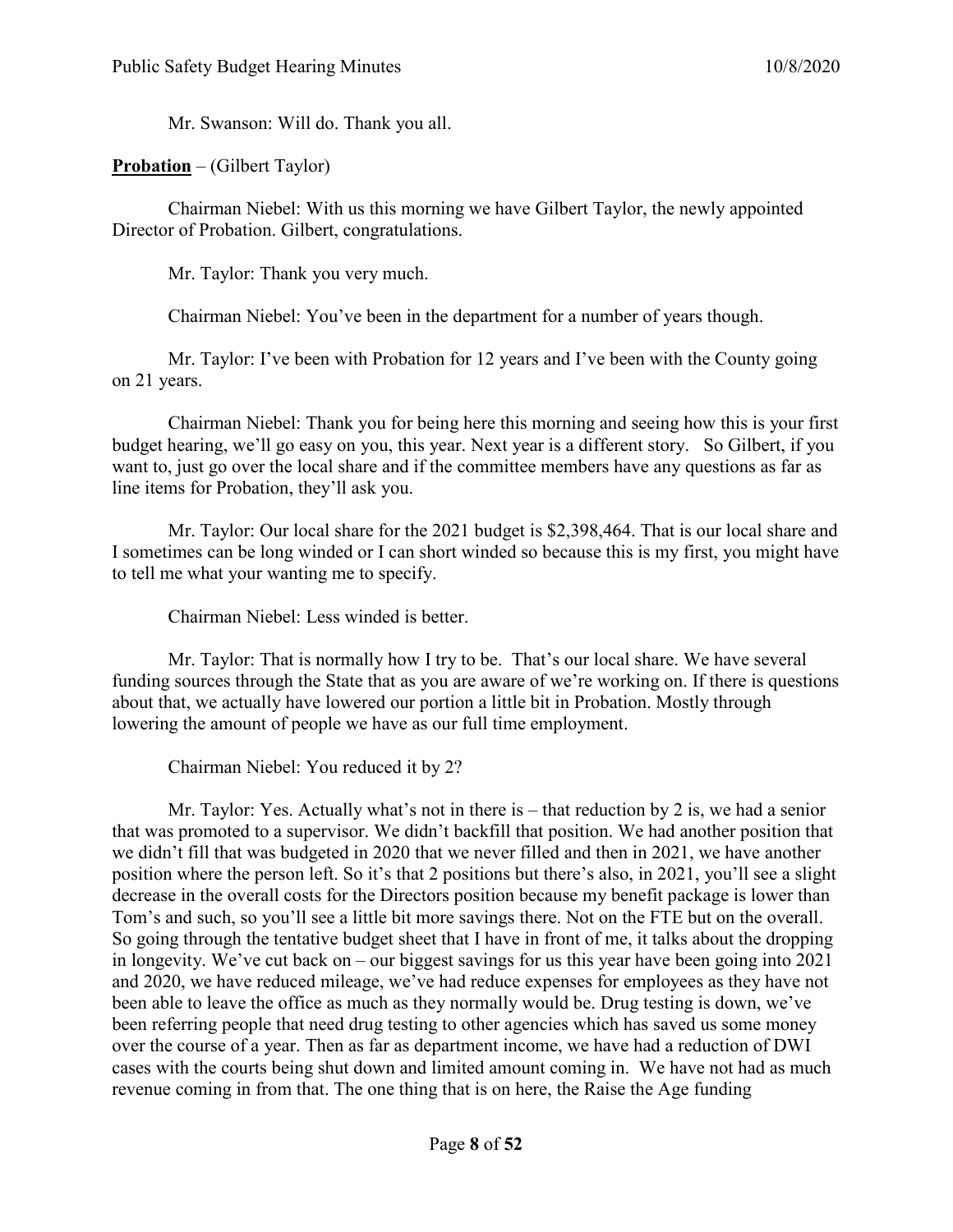implementation timing and the estimation. Kathleen just said that that was an issue that might be brought up. I started as the Director last Monday. The first thing I received in the mail from the State was something saying that those counties that have not submitted their grant for the Raise the Age, are definitely not getting any grant for Raise the Age. Those counties that submit it, they can't promise you anything at this point but they are asking us to submit them now. So I've gone back and submitted both the second quarter and the first, third quarter and I just dropped them off to Todd Button to sign and take up to the County Executive this afternoon. I don't know 100% how that is going to go but there has been a lot of conversation going around the State as far as Raise the Age. We do not currently have a contract. My belief as well as most of the people at the Directors level across the State believe that that is coming and it is the State that is in fact asking us to submit those grants. So, I'm reading between the lines, I have no promise or guarantee of what it is but they are asking for them now and they haven't asked for them in the past.

Chairman Niebel: And you've submitted a couple already.

Mr. Taylor: They are all downstairs to be taken up to the County Executive after Todd signs them and it's two significant amounts of money.

Legislator Nazzaro: Actually this is probably for Kathleen, so Kathleen, we've had discussions as you know on Raise the Age. Is this what we're talking about that if we override the tax cap can be at risk?

Mrs. Dennison: Yes. What Gilbert is talking about is to work performed in 2020 which reimbursement for that is – well, it's not at risk because of the tax cap situation because we didn't exceed the tax cap in 2020. I mean, perhaps reimbursement is at risk because of the State's situation in general. But there is funding and personnel in the 2021 budget for Probation associated with Raise the Age. So, there is the component in Social Services, there is a separate component in Probation. A couple of years  $ago - I$  mean, it's gone back and forth. I mean, at one time it was all together but it is now separate. So this is and additional funding source that is potentially at risk.

Legislator Nazzaro: And that is 100% State funded so if you have expenses in the budget, it is covered 100%.

Mrs. Dennison: In the budget it is, yes.

Legislator Nazzaro: So in the 2021 budget, how much is in here? I just saw it and then flipped the page and lost it.

Mr. Taylor: I believe overall for Raise the Age is \$374,000.

Mrs. Dennison: Yes, for 2021.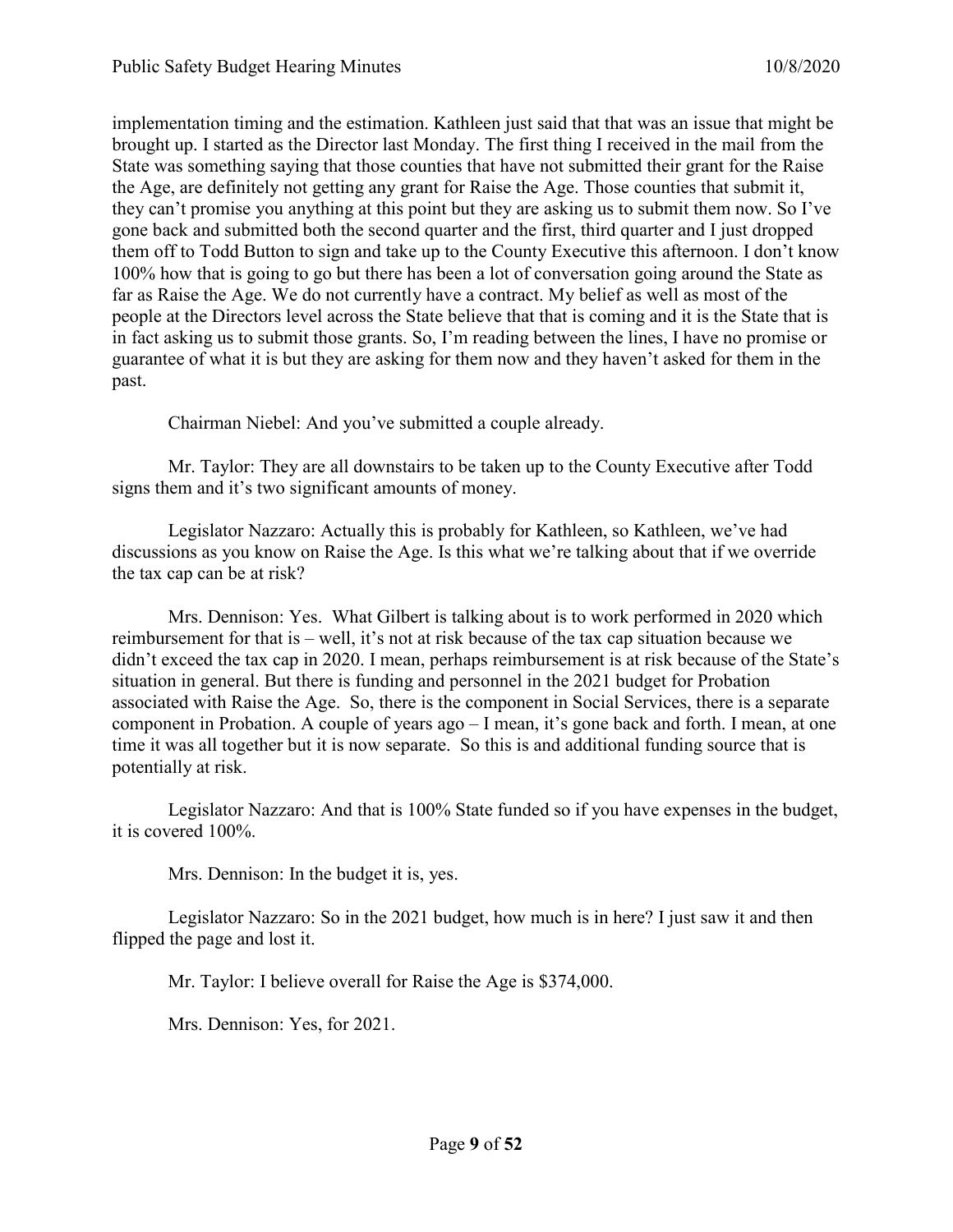Legislator Nazzaro: So, just to frame it up, would that entire amount be at risk if we – and I know that NYSAC is trying to fight this and this is not written in stone yet but that's what they are talking about currently.

Mrs. Dennison: In the worst case scenario, yes, it's at risk.

Mr. Taylor: But that's what *(cross talk)..*

Legislator Nazzaro: If you use it all.

Mrs. Dennison: Pardon me.

Legislator Nazzaro: It's at risk if you use it all, correct?

Mrs. Dennison: Correct yes. I have a question on this. The work that is associated with that, you are obligated to preform that work, is that a true statement?

Mr. Taylor: Yes.

Mrs. Dennison: Whether or not we get the funding, you still have to do it.

Mr. Taylor: Yes. When the State changed the rules to the 16 and 17 year olds, it affected what we had to do. They promised the funding. There has been no indication that we won't get any of that funding. They just haven't signed any contracts for it across the State.

Mrs. Dennison: Gilbert, it's been a long time since you, Tom, and I went over this but could you just update us on what expenses are included that go with the three seventy four. I know it's a certain number of people.

Mr. Taylor: That positions funds 3 staff members and a supervisor. It funds our Mayville office that was put into effect – we actually opened in January over in the Academy Building and what that did was streamlined the amount of time and mileage we were spending for people to go from Jamestown up to the Courts. So those staff now are disbursed among the County in more regional areas to cut some expenses in other places. It pays for our rent and it pays for basically those employees. With that, we are responsible to do the court appearances. We have something called an interactive journaling that we have to do to reduce the risk of youth that may be placed in detention facilities. That's kind of where it is. It's all to deal with the at risk youth and those that have been charged as youth but could be charged as adult if we wouldn't have changed the law.

Legislator Nazzaro: Thank you Gilbert. So what I am hearing then is that if, for whatever reason we don't get the Raise the Age, we're still going to be incurring the expenses in 2021 and then we'll have to deal with it then as far as -

Mrs. Dennison: Yea, as I say, this situation in Probation and my experience is more serious than in Social Services.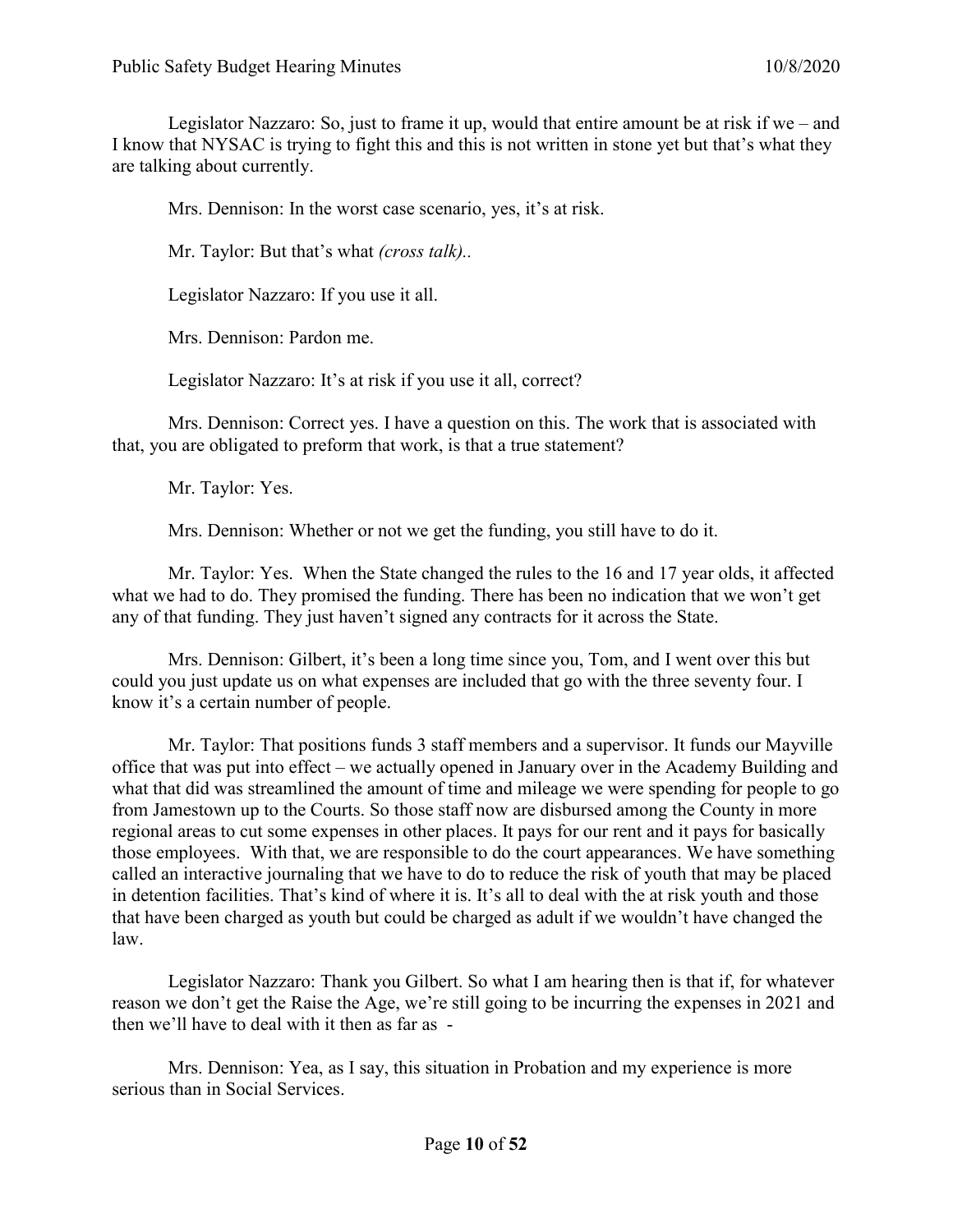Legislator Nazzaro: That's the feeling I'm getting here.

Mrs. Dennison: Because Gilbert and his team, they are doing the work and currently incurring expenses. Social Services, we're getting, honestly, kind of a mixed – I won't say mixed message, but, Social Services has not had the occasion to do as much work. So they are not incurring expenses currently at a level that would indicate that they would spend \$500,000 in 2021.

Legislator Nazzaro: That's why I brought it up here because it's a difference scenario. So here, we are going to have the expense regardless, this is required.

Mrs. Dennison: Gilbert, you were telling me before we started that the year expenses in the last two quarters of 2020 are on the order of close to \$100,000 per quarter.

Mr. Taylor: Right.

Mrs. Dennison: So the three seventy four is a pretty real number.

Legislator Pavlock: You kind of answered the question a little but, any indication on the timing of the State's choice on that? Obviously, we're trying to prepare our budget too and it puts it down to a choice that we have to make as to how to handle this. If we're going to lose the funding or aren't we and does the State put out any other bulletins that you are aware of or what is the push back from all the Directors. Has that amounted to anything? Do you think that will help push this time situation a little clearer for us?

Mr. Taylor: I would say, we have a GIVE grant that is gun violence basically, grant. We just received that and although it wasn't as high as the Raise the Age grant, it's still an indication that they are signing off on some grants and approving them. The DWI grant looks like they did an extension on that so that will continue on for us, which in my eyes, is a good sign. If they are going about signing off on those and forwarding on, it tells me that they are getting back on track with these. I don't think we've been a priority, I don't mean just Chautauqua County, I mean the State as a whole for Probation. But all the indications are coming back with the bail reform, with all the other things that are happening. To not give us that money when we know Probation is probably going to carry the significant burden of the bail reform when the courts open back up, just would be insane on the State's part. Now, can they do something that's insane? Absolutely. But I think the indications are we're going to get some sort of funding for Raise the Age.

Legislator Pavlock: I guess the other leg of it is, if we go over the tax cap, they are saying that they may not fund it completely. Is there a partial funding or don't we know any of those answers either?

Mr. Taylor: As far as the grant goes, we don't know any of those things for our department or any agency across the State at this point. They make promises. There was some good faith promises in Chautauqua County. When I talked to the State, he says you guys in Chautauqua County have always been advanced in doing things ahead of the curve. But, whether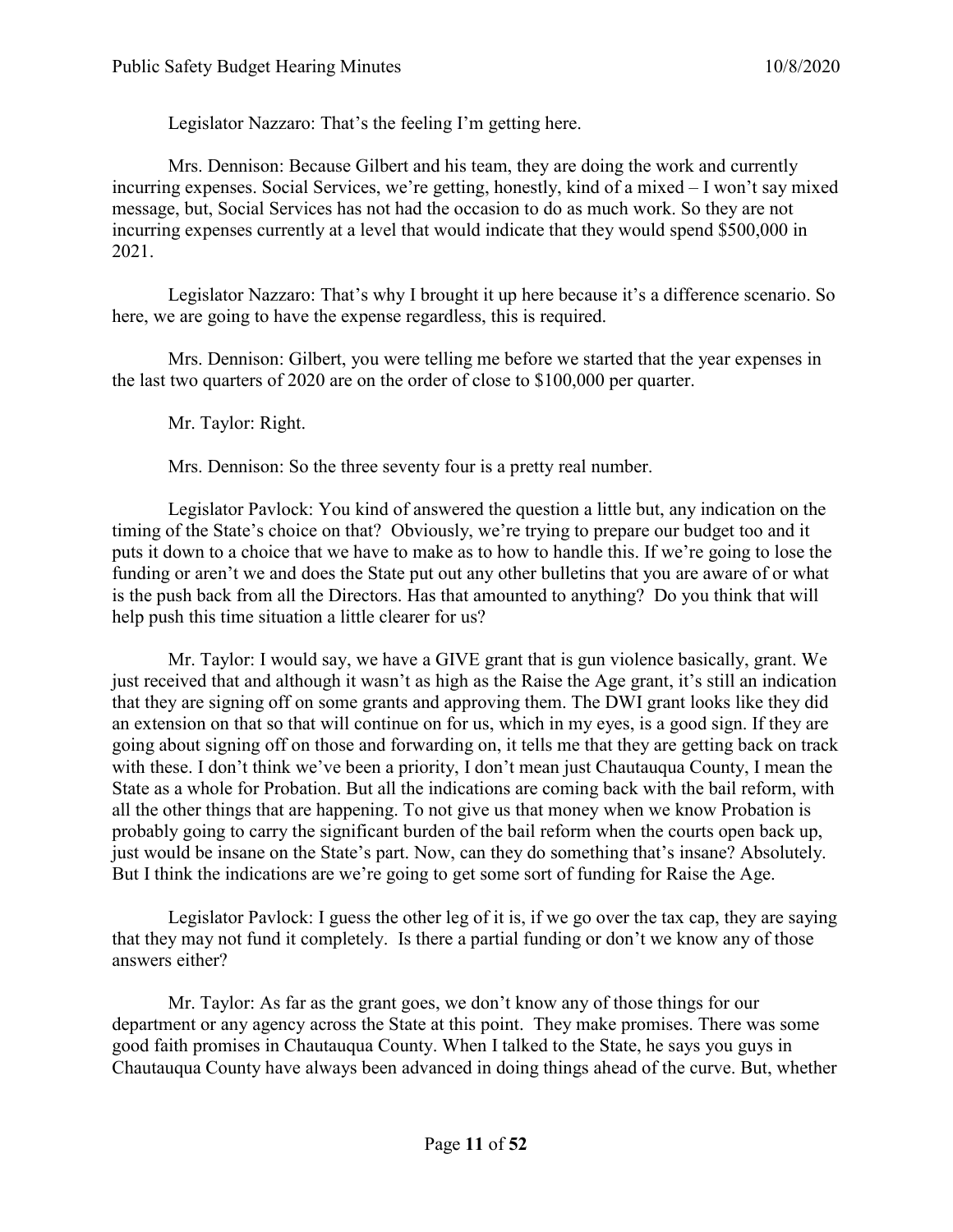or not they follow through with our good faith, I can't say. I believe it will happen but it's just a belief and that's what the other Directors believe too.

Legislator Bankoski: There are two positions there that you are not filling at this point and time. Are you planning on eliminating them or are you just keeping them off to the side until maybe things get busier and maybe next year look to hire?

Mr. Taylor: Well, at this point, I don't see us looking to refill those in 2021 or even looking at it until maybe the end of 2021 and see what happens. But, with bail reform, I've put out the message to all of my staff, we're going to do more with less. We lost those two people and at this point, we need to be financially responsible for those. We're going to look at technology and other ways to make up for those two positions. I don't see them coming back any time. I'm not planning on them coming back any time in the future.

Legislator Bankoski: I just don't want to see yourself be shorthanded and all of a sudden you have a lot of this work and things aren't getting done.

Mr. Taylor: It's kind of scary for a lot of the staff and I told Tom when he left, I said, you are kind of leaving at a perfect time for you but not a great time for me. So, I think my staff is up to it. We've talked a lot of about doing more with less and we're really going to try to use some technology that the State has handed out and see if that will work for us. We're going to have to just be creative on how we deal with some offenders. We've over supervised in some cases over the past few years and maybe it's time we reevaluate how we do things with the staff we have.

Chairman Niebel: Chuck, I think the difference here as far as the expenditures in Probation that are covered by Raise the Age funding, I think these expenditures are given. They have to do those but the \$560,000 in Social Services, those expenditures, I don't want to say are optional but, I think they have more leeway than they do here.

# Legislator Nazzaro: Agree.

Mrs. Dennison: I have some additional information and this comes to Legislator Pavlock's question too about the RTA situation. I did not read this during the Social Services committee meeting but this is from the RTA website. Before, we talked about if we were declared financially distressed based on the stress factor measure, we would not lose the RTA funding and agreed that that is probably not going to happen. But there is some additional information. It says that if we don't adhere to the tax cap, the Division of Budget will determine whether fiscal hardship is demonstrated and there are some additional factors above and beyond the fiscal stress monitoring. It says financial hardship factors can include the incremental costs of our RTA, changes in State or Federal aid payments, extraordinary costs such as a disaster. So it's very, I don't want to say vague, but, unsure whether we would be disallowed for the funding. So I guess the good news is that there are some other factors beyond the fiscal stress monitoring rubric but we just don't know. It concludes by saying the Division of Budget will make the determinations as to whether a County has demonstrated financial hardship consistent with the established criteria.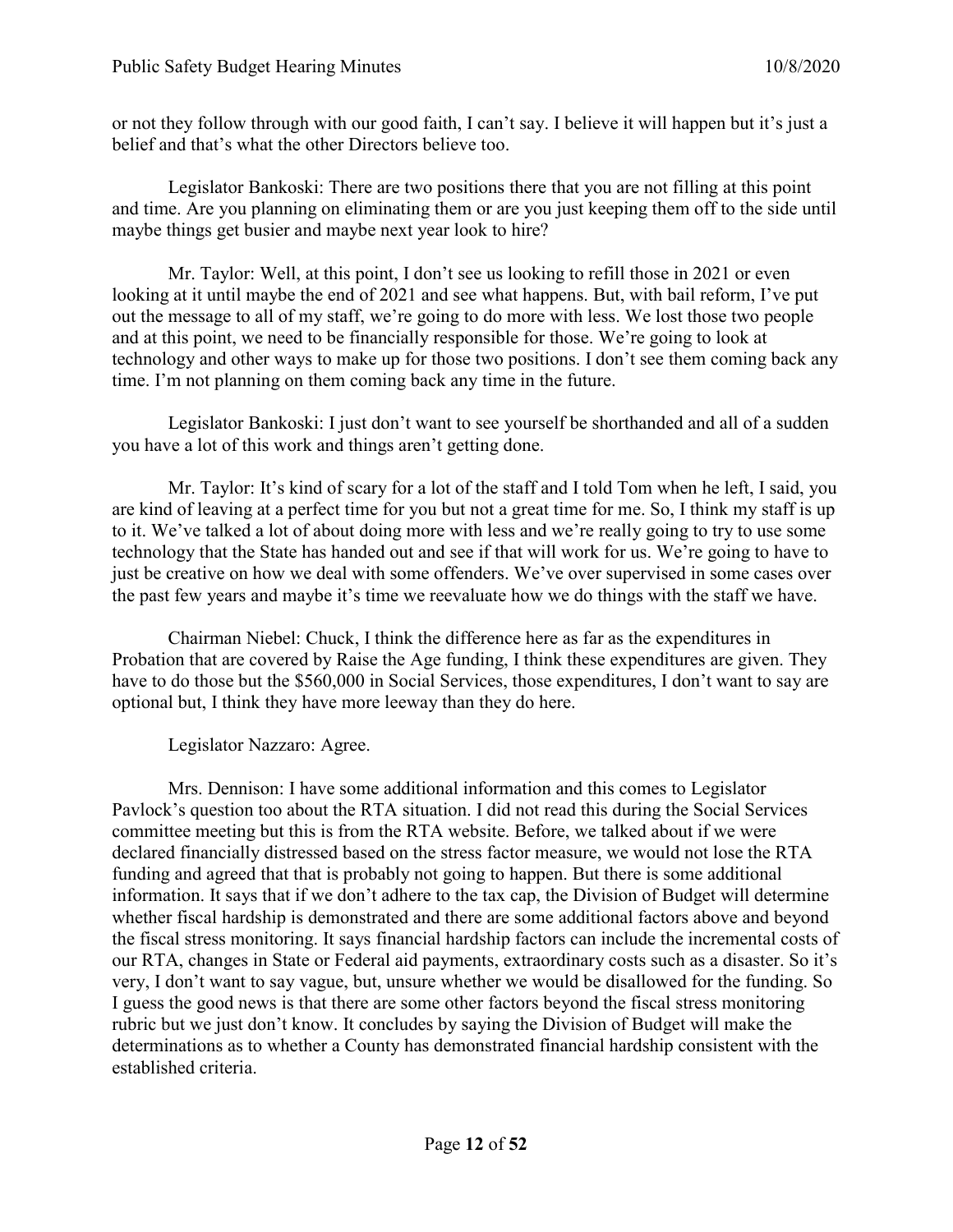Mr. Taylor: So going through the reasons for change and the change, the actual last bullet point was the Raise the Age funding implementation on here. After that, I'm not really sure what else the Committee has to ask or what I need to provide.

Chairman Niebel: Committee, any questions?

Legislator Gould: I've got a question on other supplies. Other is a bad word for me and that always get my interest. It went up 159% in account 4190. Maybe Kathleen would have a better idea than you would being that you've only had a week on the job.

Mrs. Dennison: I will look up the detail on that other supplies as we've talked about. It typically includes computer equipment that's less than \$1,000 per piece. So I'm not going to the IT schedule to see what is included there for Probation. Give me a minute and I'll have that for you.

Mr. Taylor: It did actually go down from our amended budget in 2021, but, what that other supplies generally is, when I talked about using some other means, we did add a few thousand dollars in there for a computer that would allow us to replace some of the duties that the other officers were performing so that we could do live video feeding. We're using something called CE Check-in which allows low risk offenders to report by computers due to COVID. That was put in there to offset some of the loss of those employees. The other thing that is in there is our fire arms budget. In that budget, you'll see what we use for qualifications as part of the State, we have to qualify.

Legislator Gould: What do those computers run?

Mr. Taylor: The Microsoft Surface Pro, I think with everything is under \$2,000.

Mr. DeAngelo: That's correct. It's about around \$1,200/\$1,300 for the Surface Pro's and then standard laptops which are used in some cases in your department, cost \$700.00. It looks like we budgeted for about 11 laptops for next year if I'm reading the document correctly.

Mrs. Dennison: I was going to echo what Jon's says. It does include replacement of 11 laptops. There are some additions to the I.T. budget in the Probation budget so I'm going to another source to see if I can look at all the transactions for that item. Based on I.T., that line is about \$7,700.

Legislator Gould: It just seemed a little high to me so I had to ask.

Mr. Taylor: Well, I'm thankful there was a voice that chimed in out of the sky. I was a little.

Legislator Gould: Oh, they are watching from all over. They see everything.

Legislator Nazzaro: It makes me wonder who else is listening.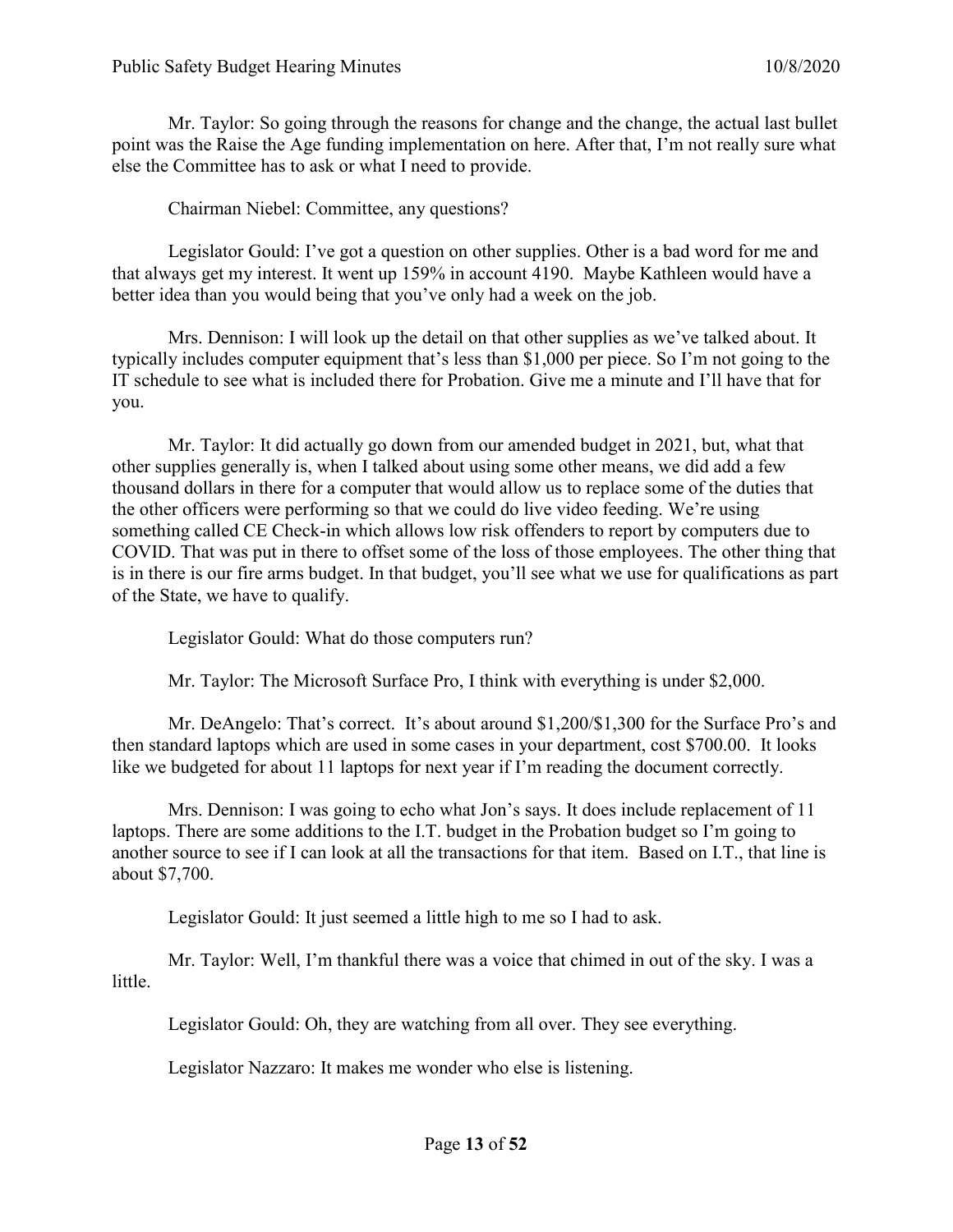Mrs. Dennison: I'm sorry, I can't add any other detail other than the fact that the I.T. schedule is \$7,700 so the additional money must be the added computers that Gil was describing.

Legislator Gould: O.k., thank you.

Legislator Bankoski: You got a figure Jay, there is no fringe benefits with those computers.

Legislator Gould: I know it, every three years.

Chairman Niebel: Members, are there any other questions for Mr. Taylor?

Legislator Odell: Just a quick one. Gib, congratulations to your recent appointment. On the Raise the Age grant you *(inaudible)* Todd Button and up for County Executive's signature today, any indication from the State when the review process and any announcements going forward?

Mr. Taylor: None at this point.

Legislator Odell: Not surprising.

Mr. Taylor: They are asking us for them, which they had it so that's the only indication we really have and thank you.

Legislator Odell: Thanks.

Chairman Niebel: If there is nothing else, thanks Gilbert for joining us this morning and thanks for your presentation.

Mr. Taylor: Thank you for being gentle.

Chairman Niebel: That's this year.

Mr. Taylor: Well next year, I'll spend a few more days on this thing.

Legislator Bankoski: There will be more people watching.

#### **Emergency Services/Fire Coordinator (**John Griffith- Val Hayes)

Chairman Niebel: What we've been doing folks, is we've just been going over the summary. If people have questions on the line items, they'll ask you. So with that, go ahead.

Mr. Griffith: Thank you Mr. Chairman, committee. This budget that drives the Office of Emergency Services for 2021 is a budget that is as close as we can get to meet the criteria set forth for the budget process. At the same time with what is in the budget and the adjustments that have been made to the budget, there is absolutely no extra monies in this budget especially in the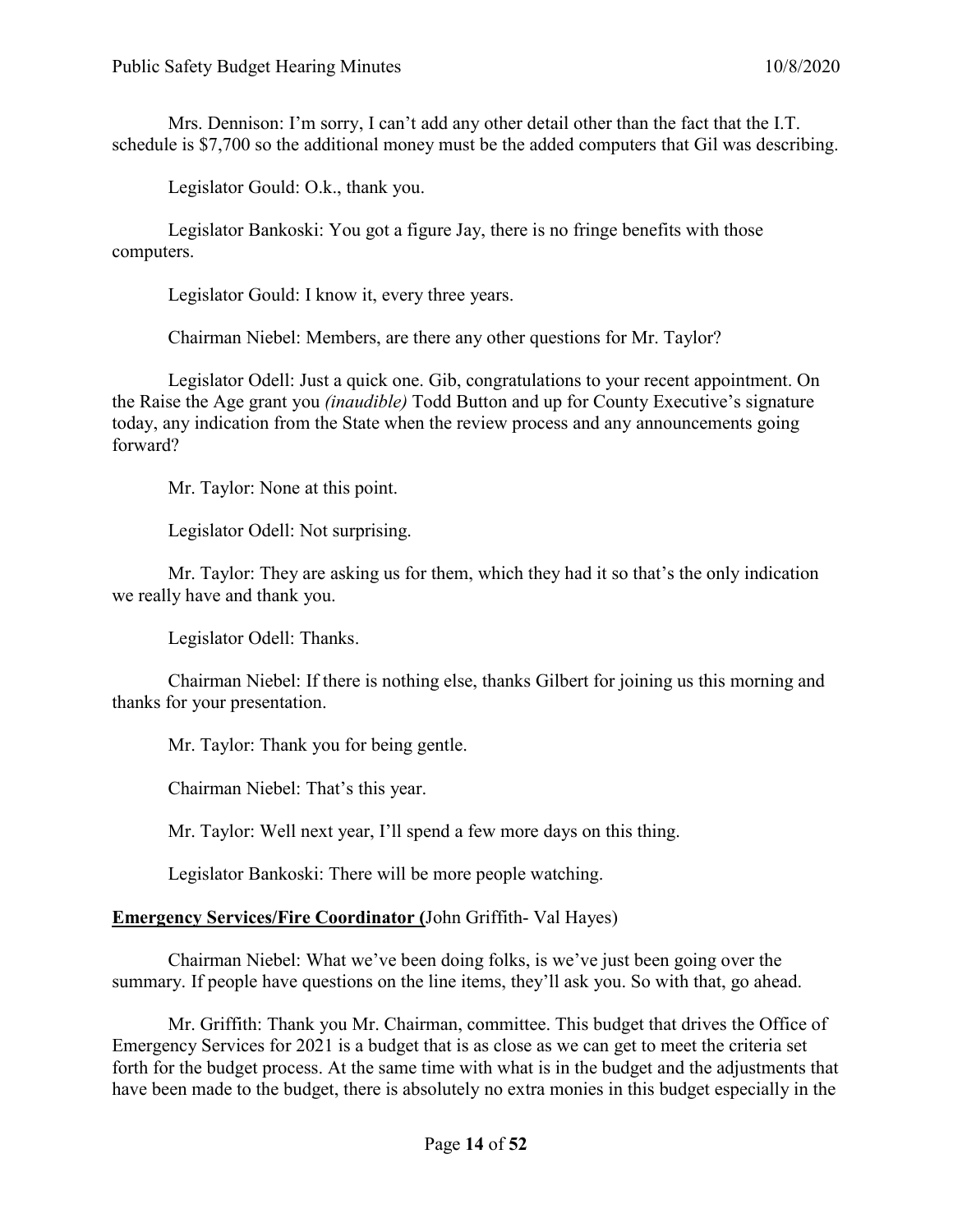event of an emergency that would come up in 2021. The budget is pared down to take care of the bare necessities of the Office of Emergency Services but in the event of an emergency, it does not have any extra monies to go forward with that. The budget does have some changes and I'll leave it open for any questions on that. The local share is increased but so are some of the services that we have and I guess with that, are there any questions?

Legislator Nazzaro: I think it would be good to go over the FTE's. That's where we usually begin John. Sort of going over the FTE's and then doing a high level review and then we go into questions.

Mr. Griffith: If you notice the change in the FTE's from the 2020 to the 2021 budget has an increase of .74. We have a reduction of one full time position and a reduction from one full time to a part time position. We have an increase in full time Medics to do the 24/7 operation and reduction of one position, full time/part time. This budget does have an increase in the number of paramedics with the increase of adding a 4<sup>th</sup> ALS intercept unit 24 hours a day, 7 days a week.

Legislator Nazzaro: I will defer to Mr. Niebel since he's Chairing this committee.

Chairman Niebel: Before that, members, any questions of John or Val?

Legislator Nazzaro: Well, I guess on the FTE, because you are talking about an increase and a 4<sup>th</sup> fly car, correct?

Mr. Griffith: Yes sir.

Legislator Nazzaro: So that equates to the addition of how many paramedics.

Mr. Griffith: That would add 4 full time paramedics.

Legislator Pavlock: You are obviously not filling some positions but you are filling some new positions with those medics, what is the salary differences or wage differences? Do you know that?

Mr. Griffith: It would be an increase. Paramedics make more. We're reducing 1.5 people and adding 4 people so, I guess I don't have that off the top of my head.

Ms. Hayes: Different wage scale but it would still be an increase basically of 2.5 people.

Legislator Pavlock: Sure and do you have that anticipated wage increase, is that on a different line here?

Mr. Griffith: You would have to look at the increase in wages and the ILS intercept and look at the *(cross talk)* wages than the other department.

Legislator Bankoski: Obviously that number is that \$152,372, that's kind of –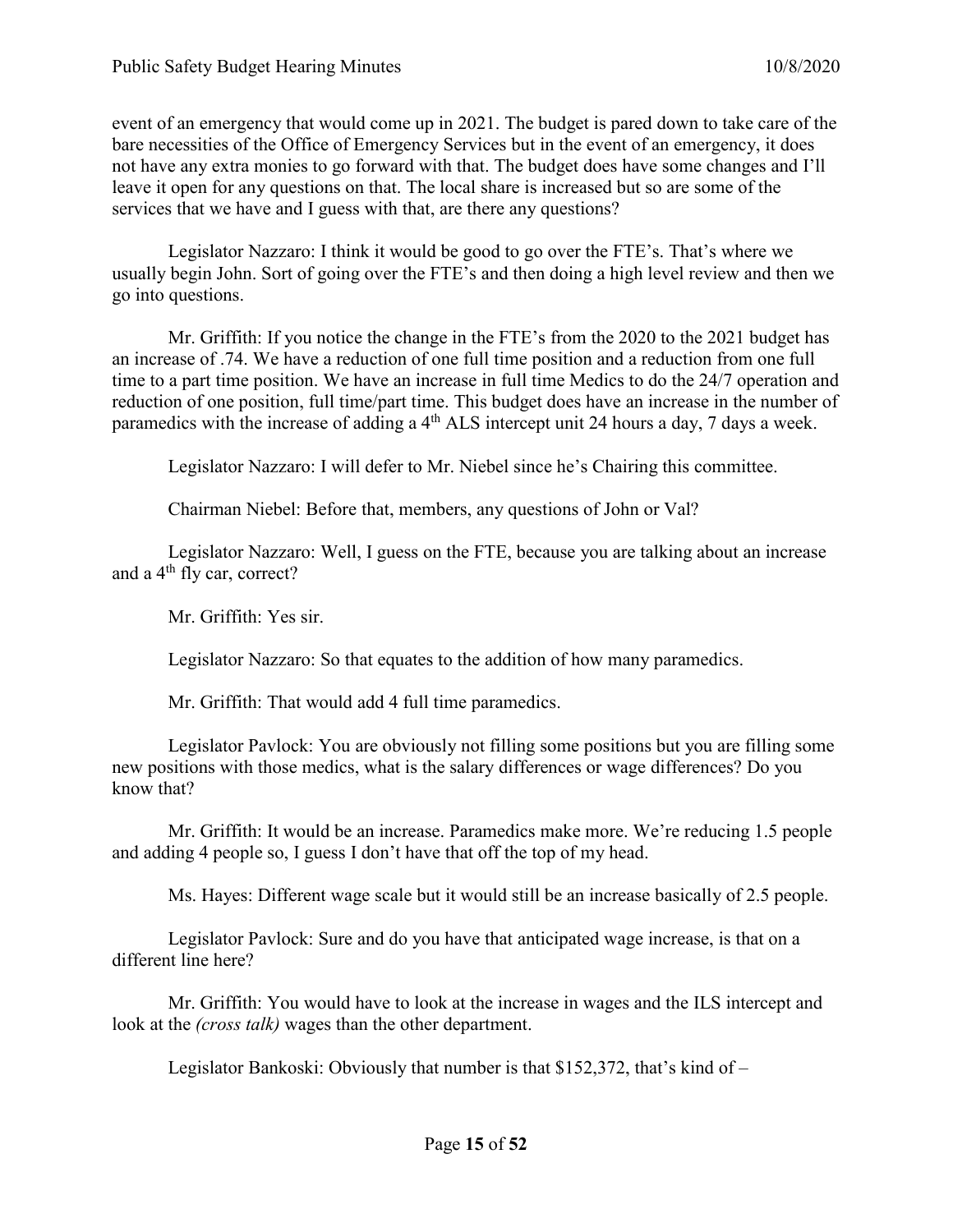Mr. Griffith: That \$152,372 reflects all wage increases between the two because every other thing in the budget was reduced as much as possible.

Mrs. Dennison: Mr. Pavlock, are you asking for the difference between, like the wage rate between a part time paramedic and a full time paramedic?

Legislator Pavlock: I guess I don't need to know those specifics, I suppose, it just what the extra increase will be by adding the new paramedics.

Legislator Nazzaro: Kathleen, if I look at this sheet that you have provided, if I'm interpreting it right and I'm looking at department 3989. That's the sheet that Kathleen handed out on the first page, so, it shows an increase in wages and fringes of \$182,315. That would be for additional – that's a net effect of the additions and subtractions in the FTE's, is that correct?

Mrs. Dennison: That's correct, yes.

Legislator Nazzaro: So you are adding an \$182,315. You have reduction, you have increases but that's a net and then reflected in there is another \$110,000 which is for existing positions which would have been wage adjustments.

Mrs. Dennison: Wage and fringe.

Legislator Nazzaro: Wage and fringe, so, \$182,000 would be for the actual positions.

Legislator Pavlock: That answers the question.

Mrs. Dennison: That is a net increase because there are the four new full time positions for the fly car. There were some part time positions that were eliminated, correct Valerie?

Mrs. Hayes: Well, I think they were reduced.

Mrs. Dennison: Yea, we do still have some part time paramedics for emergency coverage but there were additional full time paramedics but as John and Valerie mentioned they reduced one and a half positions elsewhere in the organization but, the 3989 would primarily paramedics.

Chairman Niebel: John, under A.3989, departmental income, we have increase in calls due to addition of the 4<sup>th</sup> car. Increase in billable calls due to new contract with City of Jamestown, addition of ambulance. But, at this time, we don't currently have a contract with the City of Jamestown, would you care to expand on that?

Mr. Griffith: Well, we have met with the City of Jamestown or continue to meet with the City of Jamestown. There is a meeting scheduled for next Friday to meet with the City. As all negotiations go, I'm not sure – I guess, I have to ask if this is the right venue to talk about the negotiations. I don't get into –

Legislator Nazzaro: I wouldn't get into specifics.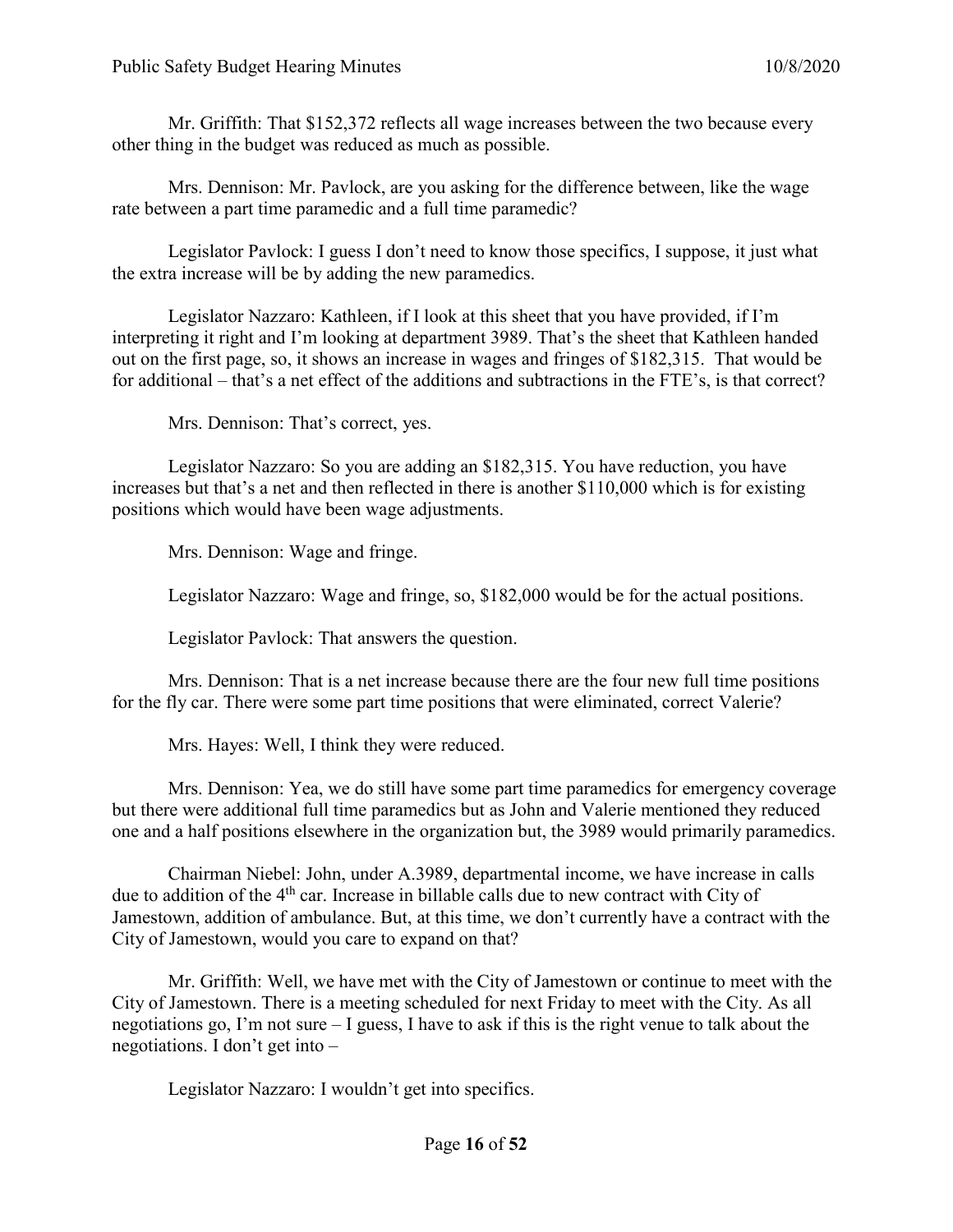Legislator Whitford: You don't want to jeopardize the integrity of that.

Mr. Griffith: That's why I'm asking.

Legislator Nazzaro: You can continue and then I'll give my *(cross talk)..*

Chairman Niebel: John, you can speak in general but not in specifics.

Mr. Griffith: We have a commitment, I think it's fair to say this. We have a commitment that the City of Jamestown wants to work with us. Now it's in negotiations as to where that will end up. Is that a fair statement Mr. Nazzaro?

Legislator Nazzaro: Yes Mr. Griffith. We have had meetings up here. I've had many discussions myself with Mayor Sundquist and his team encouraging them to have an executed agreement. Our goal was to and John's been very helpful, but like any agreement there is a process. So we have a redline agreement from them, from the City of Jamestown. We're not satisfied with that yet, we have some issues and that is the purpose of the meeting next Friday. The goal originally was to have an agreement in place by October  $1<sup>st</sup>$ , that's come and past obviously, with the intent for the City to be able to bill on their end beginning January 1, 2021. So, that's where we are. My personal opinion is, I still am hopeful that we're going to have an agreement in place but obviously there is no guarantee here but we're doing everything we can and I think the City has gotten the message that we're willing to help them. Part of the situation is, we need to enter into an agreement so that we can bill for our services because we have the ambulance and we can bill. What they are struggling with is some of the – they will be able to bill too which they have not done as you know Mr. Whitford in the past. I'm hopeful but time is getting short. So my question is, in this budget, I was trying to think of the number – how much is reflected in this line, department income that Mr. Niebel brought up, was it \$160,000 for the billings?

Mr. Griffith: For the City for Jamestown?

Legislator Nazzaro: Yes.

Mr. Griffith: For what we thought we would recover in the City of Jamestown?

Legislator Nazzaro: Yes. I'm going by memory and I can't remember what –

Mrs. Dennison: Yes.

Mr. Griffith: I think that was the number.

Mrs. Dennison: Yes, \$161,000. You're very close.

Legislator Nazzaro: O.k., so you have \$161,000 in this budget provided that we execute an agreement, is that correct?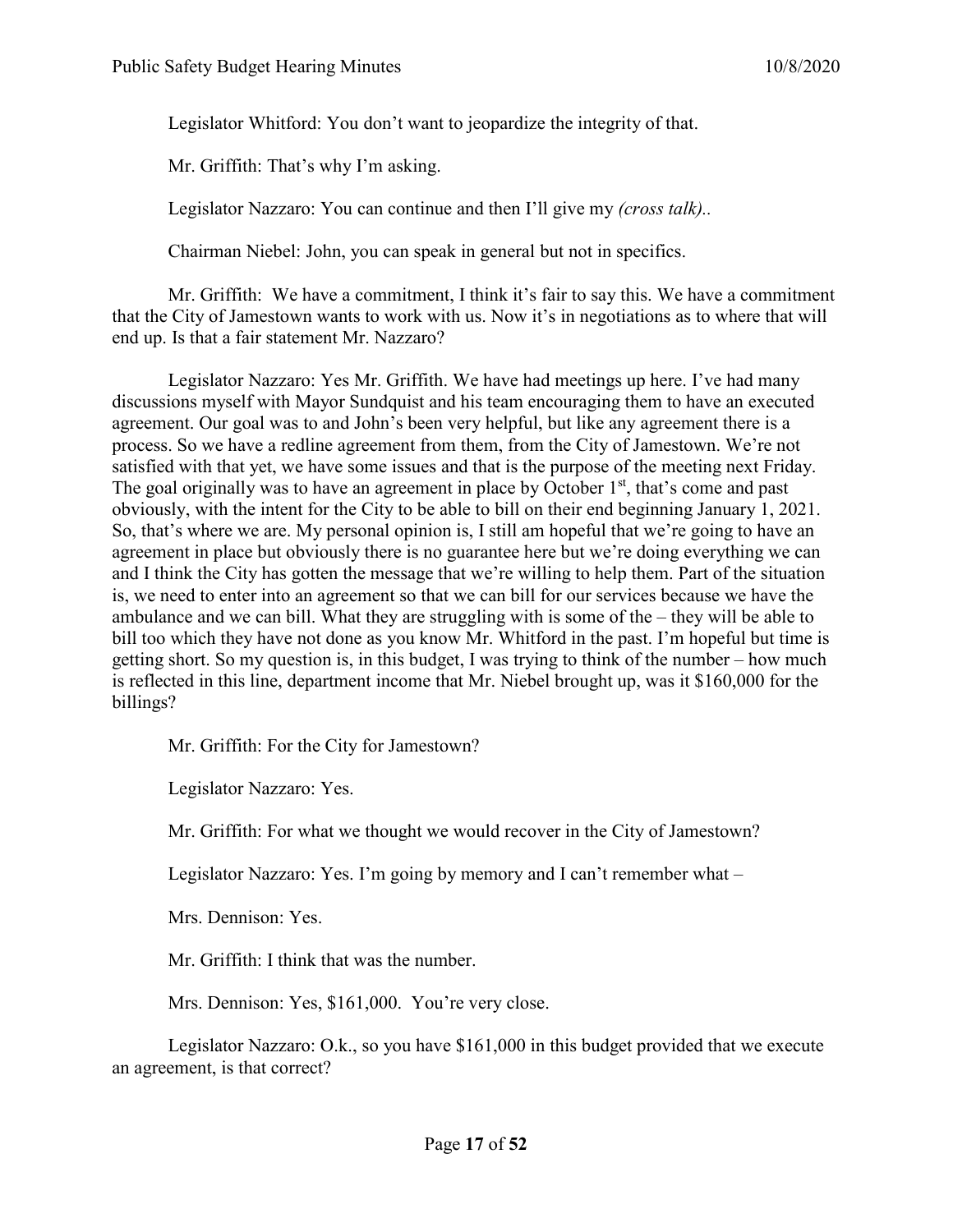Mr. Griffith: Correct and that is an estimate. I mean, we don't have a track history of billing in the City but that's an estimate. I believe working with Kathleen, with Valerie, that we've tried to factor in with our paramedics the types of calls, the types of billing and everything we possibly could. Looking at the historical billed ratio of what we have elsewhere in the County. In the end, it's a pretty good estimate, I believe but it's still an estimate. We don't know what the ratio of billing will be. Medicare/Medicaid, private insurance, private pay, whatever it is.

Legislator Nazzaro: We do an average of what, 2 ALS calls a day?

Mr. Griffith: In the City?

Legislator Nazzaro: Yes.

Mr. Griffith: I believe it's at least that.

Mrs. Dennison: The revenue estimate is based on two per day.

Legislator Nazzaro: So in my opinion, if we get an agreement and if we get the terms that we have asked for, this could be a low number of revenue if we have an agreement because it's based on two calls per day.

Mr. Griffith: I believe it's a conservative number, yes. It' certainly not a pie in the sky number by any means. We've tried to do all of our numbers this year as conservatively as we possibly can to make them as realistic as we can.

Legislator Nazzaro: So if we get an agreement, hopefully in the terms that we've asked for, then again, this is a conservative estimate. The risk is, if we don't get an agreement, then we won't be generating this revenue.

Chairman Niebel: If we don't Chuck, this \$67,236, which we've budgeted as far as an increment –

Legislator Nazzaro: A \$161,000 is for Jamestown. There is other things in here, not just for Jamestown.

Chairman Niebel: But this increase in departmental income is in jeopardy if we don't have this agreement in place.

Legislator Nazzaro: Yes.

Mr. Griffith: The budget is factoring that we will have an agreement and the revenue numbers for the budget reflect that agreement.

Chairman Niebel: O.k., John and Chuck thank you.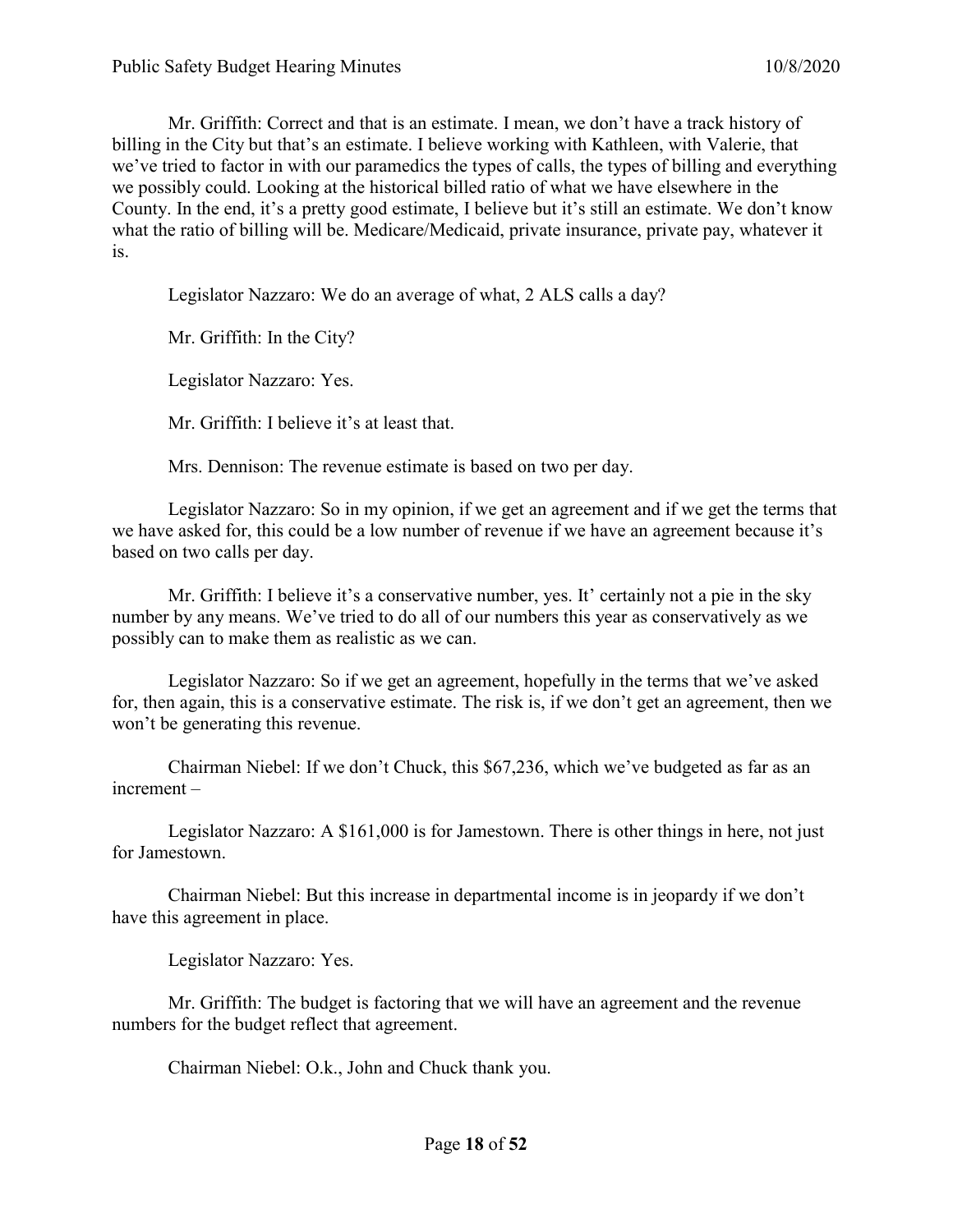Legislator Pavlock: I have a question kind of in line with this topic. Obviously we still are projecting a descent shortfall this year, how new is that number and what do we expect to finish the 2020 budget with on that line item? Right now, we're showing a minus \$590,000 in revenue and I asked the question last year if we were being conservative last year and we're not where we thought we would be from last year. That's why I question this number again this year because next year I hope we're in the positive. So you can kind of see where my question is going.

Mr. Griffith: I think the question comes in is, is when you look at the entire ALS intercept system, do you think it will ever, ever break even or make money and I'll be as honest as I can, I don't know that it ever will. I think we'll always continue to *(inaudible)* forward, we're trying to do everything we can to bill every call possible. We're becoming much more challenged by collections. We've contracted with a collection agency which was started the first part of July bringing in more monies for us. When we're running the calls, the call numbers are right exactly where we thought they would be. It comes down to the billing and the collection that is coming back through. Medical billing is very frustrating for someone coming in from the private field because medical billing is traditionally 6 to 8 months, is not uncommon to collect medical billing coming back out. So, I don't know where it will be to be honest with you. I think with the pandemic we've been under, the economic stress that the entire community has been under, the increase number of calls that we have not been able to bill a lot of those into the City of Jamestown, has raised our expenses significantly. When you run a call that you can't bill, your expenses – you've got your expenses over here and your revenue over here, this should offset and give you money here, so it's like a double loss. You went backwards with your expense and didn't collect any revenue going forward, so it really becomes a challenge as to how you do that. The question goes, I don't believe that we discontinue service to the largest community that we have, so, how do we balance all that and make it work? We thought that we would try and have an agreement with the City of Jamestown. I believe Mr. Nazzaro, we talked about this last fall, started working with the new administration to work toward an agreement and we've not gotten there. When you put all those factors together, we come up through exact amount of shortfall. There will be a shortfall, I know there will be. I wouldn't want to guess exactly how it would be because there is so many different variables to put that into process. I looked at the actual number of billings that we have done so far this year, we have billed through the end of September, over \$766,000 worth of calls. At that rates we would be in the \$1.2 million, we would hit it, but there is a big difference between billing and collecting. In the economic times we're in, it's become even more challenging especially in the second half of this year as we go forward. I apologize, I don't believe that I'm answering your question the way you want it. I guess I'm giving you reasons why I can't answer your question.

Legislator Pavlock: Sure and just in that line, even if we used the numbers from last year and we used the excuse that we can't bill in Jamestown but you take \$160,000 estimated, we're still coming up \$430,000 short from last year. I guess my question to Kathleen is, how do we offset that revenue or what would be our intention? Where does that money come from? My only point is, I understand the dilemma of, you have to put a number in here and if we miss it, we miss it but I just want to be correct, I suppose and have a realistic number in there so we actually know. Based on my information last year, I knew that we were going to be short this year. So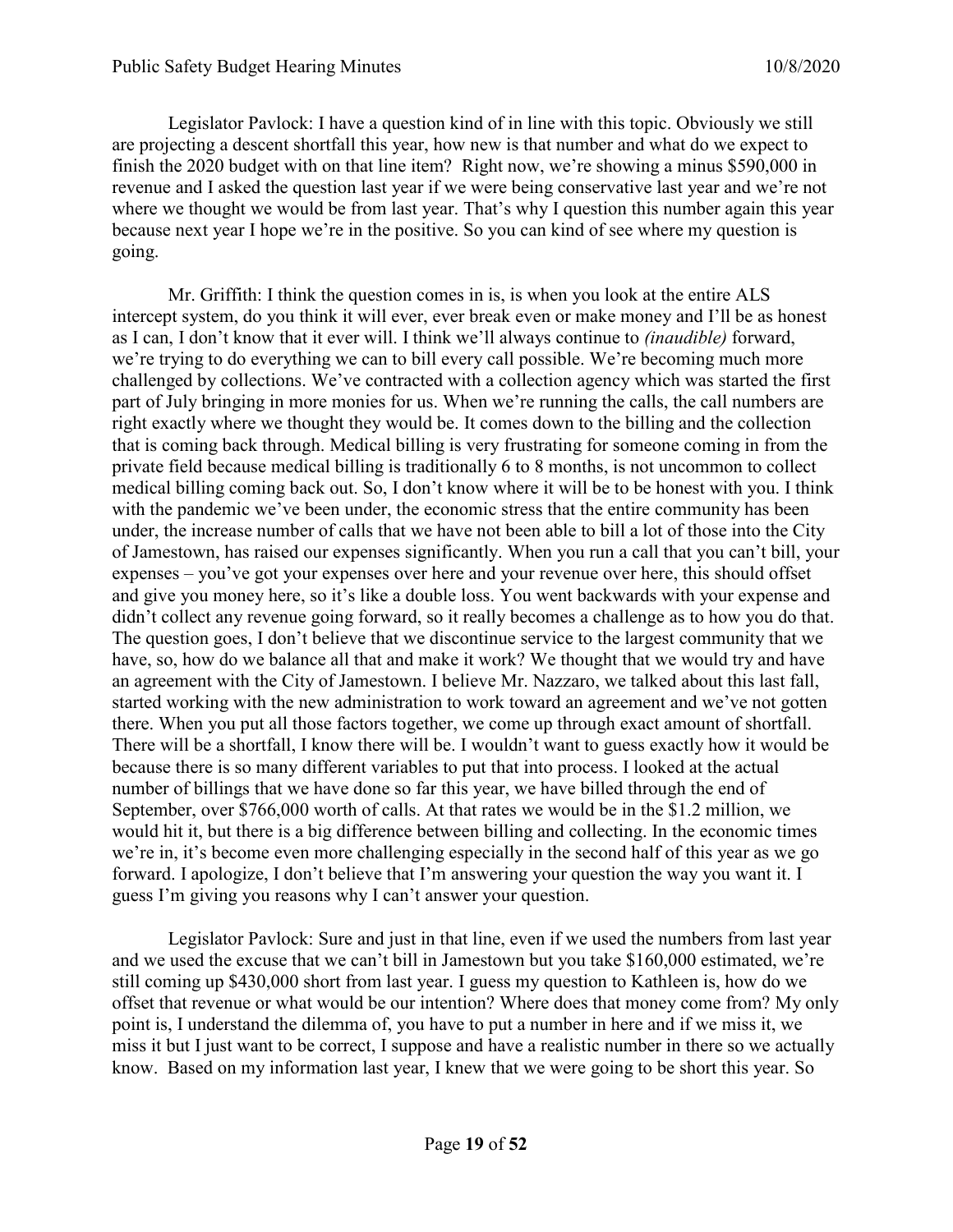that was kind of incorrect accounting in my opinion. If we could put more accurate number in there to show the actual reflections.

Mrs. Dennison: I'm glad that you asked the question Mr. Pavlock because I worked with the department on preparing these projections and every projection on the revenue that we prepared has been wrong. I'm not happy with that. I understand why you are not happy with it. But, all I can say is, we come up with a set of assumptions and we project the revenues based on those assumptions. I think the assumptions are valid. We continue to decrease the number of revenue generating calls but the problem is, there are too many factors that are completely out of our control. We don't know how many people will get sick, we don't know what kind of insurance they have, we don't know what their ability to pay is and we don't know where they live. So, we've been spot on with our expense projections because those are relatively easy but the problem with the fly car is that it's not like another business where if you're not making your revenues you can cut your costs. We have to have the people on staff –if we're committed to the service, we're going to have the people on staff 24 hours a day without knowing if we're going to have any business and if those people will pay. So, the revenue numbers, I acknowledge that they look kind of high but there are some factors that are different in 2021 than now. The main factor is the City of Jamestown, so, \$161,000 for those calls. The other factor would be the collection agency has come on relatively recently so we assumed that we'd have a collection agency at the beginning of 2020 and when did they start?

Ms. Hayes: July.

Mrs. Dennison: So we're six months behind in getting a collection agency so that's another factor that is now in place. So that is a positive for the revenue projections. It's basically those two factors could contribute at least \$200,000. The other thing that is dragging the numbers down this year, John eluded to it, is that there were fewer calls during the COVID period.

Ms. Hayes: And no events at all. We expected to do events with the ambulance and there weren't any events.

Mrs. Dennison: Yea, no stand by events.

Legislator Pavlock: My other question is, where do we suppose we're going to make the revenue difference?

Mrs. Dennison: If we don't get it here?

Legislator Pavlock: Yes.

Mrs. Dennison: That is a good question as to which there is not a clear answer. If we don't get it here, we're looking at fund balance or savings from another area.

Legislator Nazzaro: From the latest numbers we had, currently, the number before us, I want to be very transparent here, it's not all the City of Jamestown. The City of Jamestown is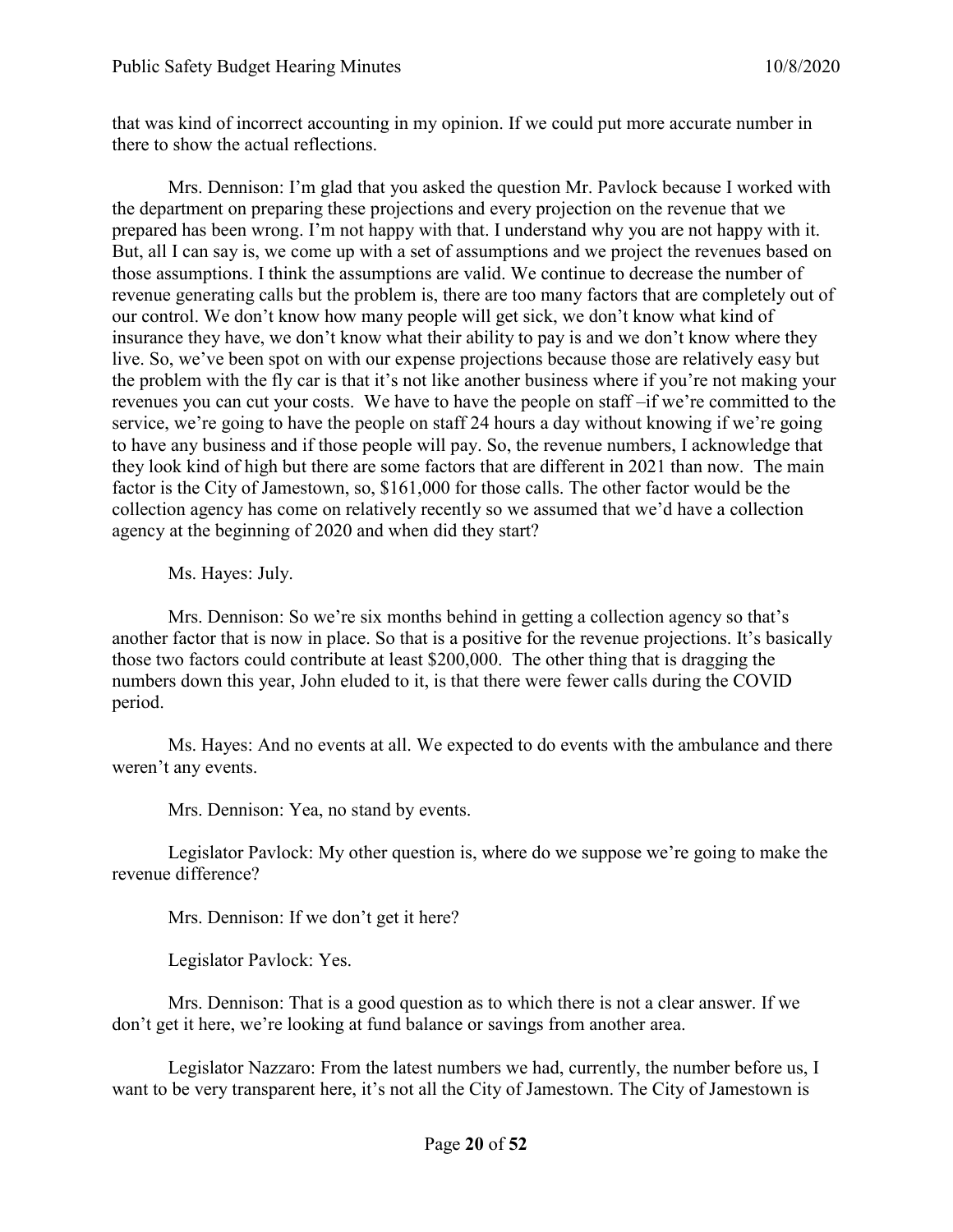part of this, definitely. The message I want to deliver to the City as well that one; the goal of the County and it comes right from the County Executive, is not to be in the ambulance business. We have an ambulance but our goal is not to be in the ambulance business and that came right from the County Executive. I feel that way and I know other Legislators feel that way. But we have the ambulance so part of this issue is the City of Jamestown but it's not the entire portion. I think a big part, you eluded to it, is the billing. Being in health care for 34 years, it's very hard to project net revenue, what you collect. We're considered - we have a lot of indigent population here, a high Medicaid population and one thing when we did get the ambulance, we did the CON and we are able now to bill Medicaid for the fly car because now we have an ambulance. But prior to that we could not bill Medicaid but granted Medicaid reimbursement is not a lot. It's something but not a lot. But we're we looking as the last projections Kathleen, about a half a million dollar adjustment that we're going to have to make for Emergency Services, in the 2020 budget?

Mrs. Dennison: In 2020, yes.

Legislator Nazzaro: Isn't it around \$500,000, I just want everyone to be aware of that.

Legislator Pavlock: And that's my question even this year. Where are we going to get those adjustments from?

Legislator Nazzaro: So we will be having an adjustment at some point. We'll have to do that through a budget amendment.

Mrs. Dennison: Yes because the 2020 budget assumed that there would be a local share of zero and that is not going to happen. But that is one thing that I want to draw your attention to also is that the 2021 budget, the local share for the fly car program is not zero, even with these revenues that are higher, the local share is \$228,000. When the three of us worked on these projections and also with the County Executive, we had these discussions with him because when we came back with these numbers, he said those revenues are awfully high. I said, "yea, they appear robust". But as kind of a just an overall check, we're looking at this year and last year, a local share for the fly car program of around \$450,000. So the budget for next year is \$228,000 local share and as we've talked about, we're looking at a \$161,000 from Jamestown. So if we didn't have Jamestown in here, our local share would be pretty close to \$450,000. That gives me confidence that we have a realistic scenario here. The only caveat that I would add to that is that this budget assumes a 4<sup>th</sup> a fly car and there are expenses associated with that. So you could argue that if we're running \$450,000 local share with 3 fly cars, why isn't it going to be \$600,000 local share with 4 fly cars. There is a risk. There is no doubt about that.

Chairman Niebel: Another factor that is different though, one thing that has dragged down our current revenues is, as Mr. Nazzaro mentioned, the ambulance service, John and Valerie correct me if I'm wrong but the ambulance service did not come on line as quickly as we had projected so in 2021 for example, we're assuming one BLS transport per day and one ALS transport per day, for weekdays and that's a revenue of \$135,000. That also is a relatively new revenue stream that has not been in place for all of 2020.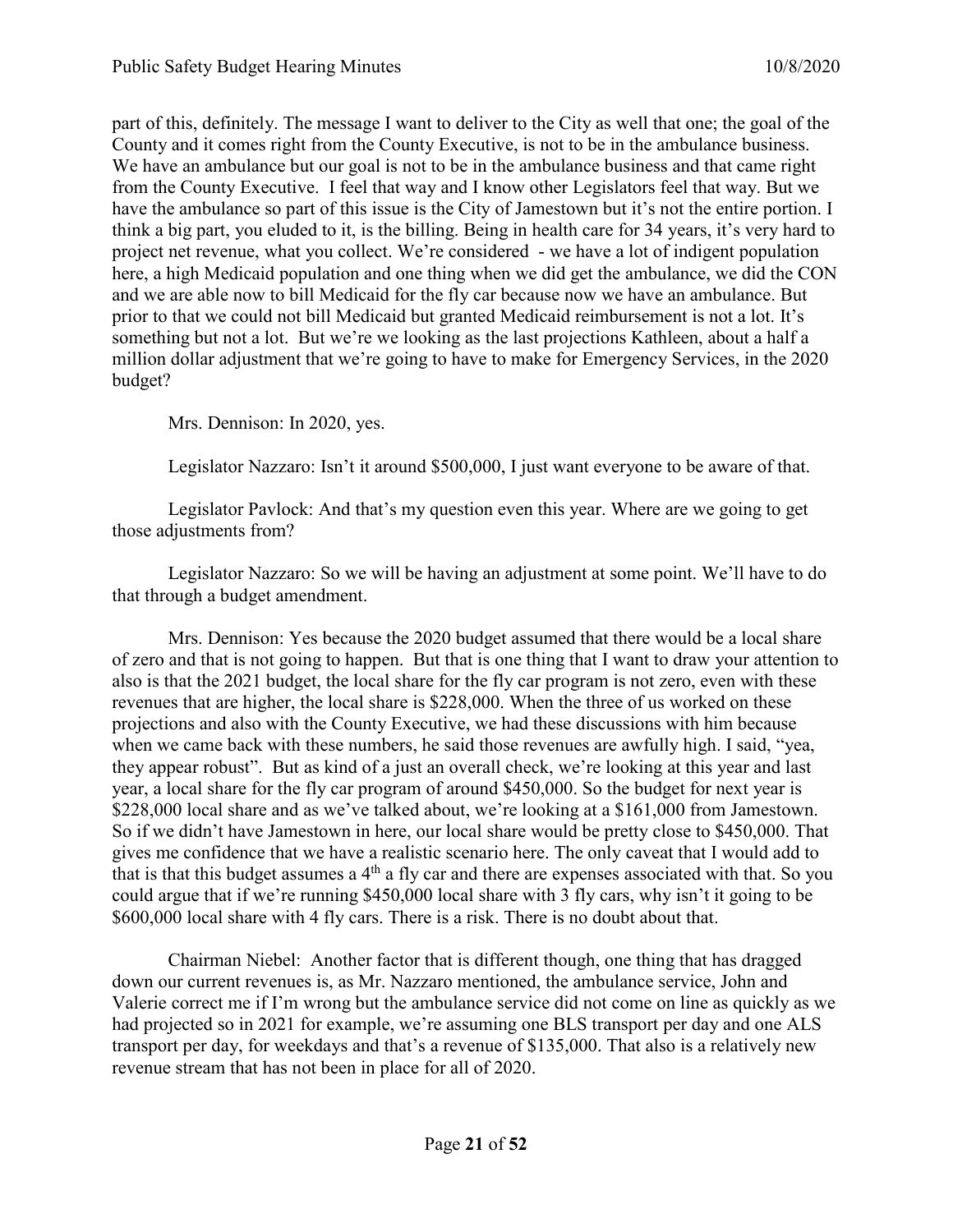Legislator Pavlock: I guess just to be clear and thank you for that information and answering my question. I really agree and appreciate the program that has been developed over the last few years and I really support that and its growth. I just want to make sure that we have our numbers correct and that it is reflected in the budget. I don't want to next year be scrambling to see where we can come up with four or five hundred thousand again to pay for it. And going into next year's budget, our fund balance isn't going to be what it was this year either.

Legislator Nazzaro: Legislator Pavlock, you need to come in and join the Audit & Control committee. You are speaking our language.

Legislator Bankoski: I'm just thinking outside the box here, say that the deal with Jamestown falls through and we get through the middle of 2021, is it possible to park the  $4<sup>th</sup>$  car temporarily until something comes about with them?

Mr. Griffith: Anything is possible. I mean what we have and I just had these number ran this morning and so far to date, we've run 4,492 calls with CCMS, ALS intercept. That is a long ways up from when I came here the first year when it was like 1,800. The system works but the problem we have is the car that is in the southern end of the County, has run 2,147 of those calls. So really half of those calls are being ran by one car. What we're doing is, we're overtaxing not only the car but the people who are on that car. We need to spread that out. We would have more calls if we had another vehicle in the lower end of the lake area. I mean, we have 4 ALS intercept units now because we had that since the start and so really it's just a matter of staffing and stocking that car. I would really ask that we keep the  $4<sup>th</sup>$  car in progress because the need is there especially in the southern basin of the lake. Everything from Fluvanna around the bottom of the lake to the Towns of Kiantone, Busti, Ellicott, West Ellicott, Lakewood, Ashville, in those areas. That is where the bulk of our calls are and of course the City of Jamestown. The one thing the Legislature and the County Executive should be very proud of is that this car has made a huge difference in people's lives. There are people who are alive today because of the fly car and the ALS intercept service that we're, in all practical purposes clinically maybe coded and gone that the fly car has made come back. It is a cost, I will never deny that. It is a cost. But it's a cost that would be offset people's lives.

Legislator Bankoski: I'm in total agreement with you.

Legislator Whitford: I have a question and then I have a statement. When you were working on your revenue stream, how did you base the collection, how much of that would come out of the new agreement with the collection agency and do they have a history of a percentage of collections and how did you come up with that revenue stream through that in this budget? I'm sure that is an integral part of this budget.

Mr. Griffith: We have always taken the number of calls we have and then we try and break that down by historically by what type of payer would be for that call, whether it would be private insurance, whether it would be Medicaid or Medicare. Medicare and Medicaid, if those calls come in, they are paid 100%, there is no collection for them. They are a little delayed but you do get the money for those when they come through. On the private insurance, we broke that down factored in I think, 30%, correct me if I'm wrong please, I think we put in –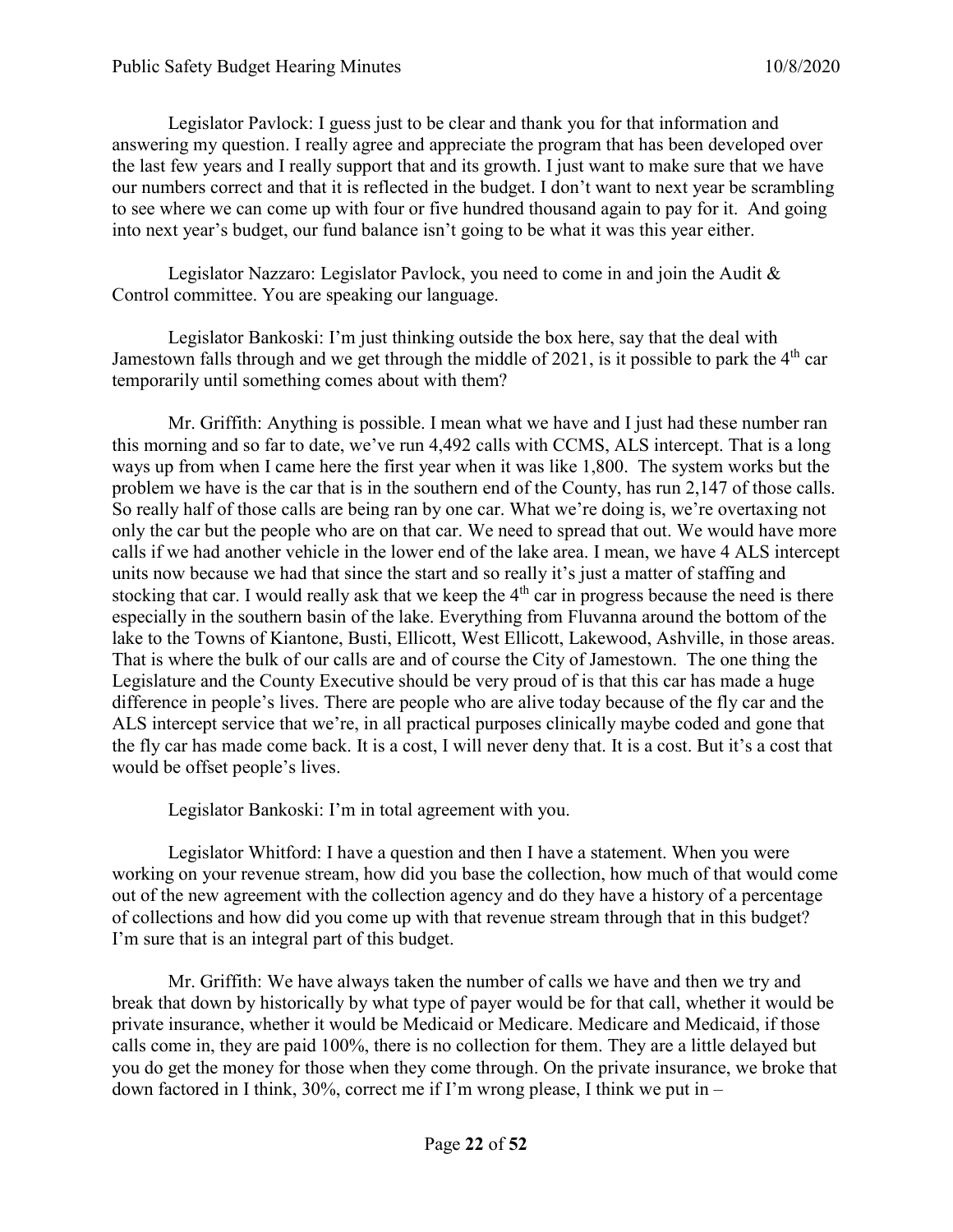Mrs. Dennison: Yes, 30%.

Mr. Griffith: Thirty percent that you are not going to collect, just uncollectable and then working with the collection agency, we really thought that we would get a lot more of that that we had written off in the past that we would not have to write off a this time. But already before we got to that factoring, 30% of all of the bills that would be basically deducted, kind of a business type of non-collectable bill that I think a lot of businesses do.

Legislator Whitford: Right, it's a charge off. But when you did this assessment on your revenue stream, those bills that you have already charged off, they weren't part of the equation, correct? Once you charge them off, it doesn't mean that you can't go back to collect the, correct?

Mr. Griffith: We could go back to and forgive me, I can't remember how far back we can go but it wasn't back to the beginning of the service.

Legislator Whitford: No, there is a moratorium on that.

Mr. Griffith: Yes, there is a moratorium on when they get cut off. Once they quite sending statements then to go back and begin to send statements again, you get in some collection laws with the State of New York. I'm very pleased with the collection agency that we have. It's an agency that is tied right to our billing company they work with a lot. I researched it, does a lot of ambulance type of billing collections through this. I got references from the companies that they worked with today and they came back that they were aggressive but fair which is kind of a way you have to be on this whole thing at the same time. I believe working with everything that we put together between Kathleen, myself, and Valerie, that we tried to make the revenues as realistic as possible. That being said, we tried to do that last year too.

Legislator Nazzaro: Paul, before you go to your next question, on the collection agreements, do we have agreements with the payers? Obviously you have Medicare, their fee schedule, Medicaid is a fee schedule, private pay, you should have a collection policy. So then you come to all the, I'm talking about the major payers in the area, Health Now doing business as Blue Cross of Western New York, Univera, and Independent Health. Those are the three bigger plans here. The national PPO's, good luck, like United and Medicare Advantage plans, they have to follow the Medicare payment guidelines, but do we have contracts with the major payers because if we don't, I mean, I did this for 34 years, part of my job was negotiating contracts, and if you don't have a contract, they are going to pay you – they are going to find every reason to deny payment. It's just want they do. So do we have agreements with the local plans, Blue Cross, Univera, and Independent Health, those three?

Mr. Griffith: We do not have independent agreements. Our billing company does do the billing for us and they bill. We don't not necessarily accept what the insurance company pays as full payment. We go after that balance or whatever is left on the other side. The frustrating thing on some of the insurance companies is they pay direct to the client and not to us and then -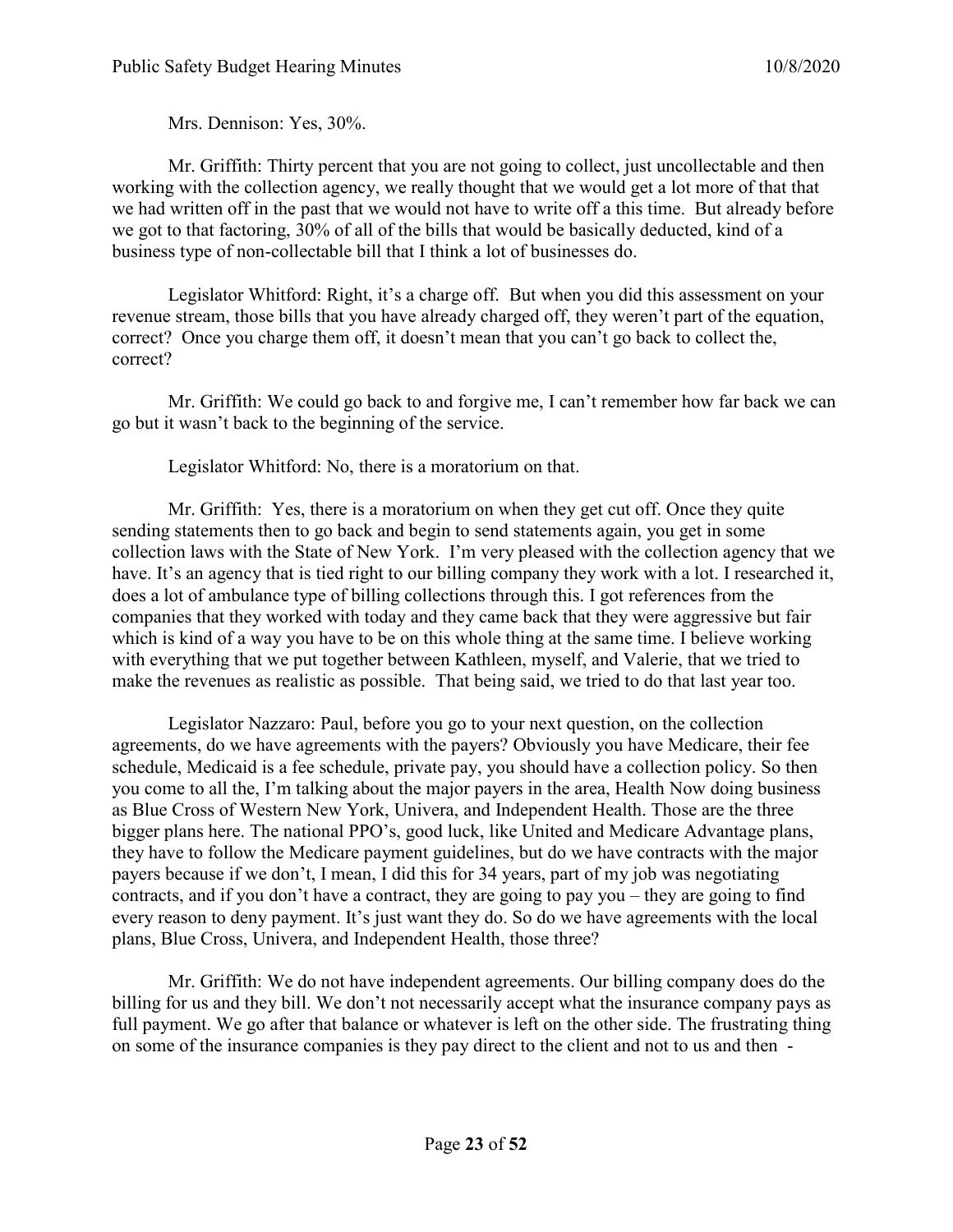Legislator Nazzaro: And you hit a very important point right there John. Real important point that by having a contract and it's a good thing that you brought that up, if you have a contract, the payment comes to the provider. If you don't have a contract, they will pay what is usual and customary and that will go to the individual. Yes, they are supposed *(cross talk)*, but believe me, it doesn't always go that way. So, I think it's really important and I don't know what the volumes are with those payers but, I think it's very important to have a contract with those local insurance companies because then the payment will come directly to you and then the cost sharing for the patient is clearly defined. That's just my *(cross talk)….*

Mr. Griffith: I never thought of it before. I'll have to look into it.

Legislator Nazzaro: That could help your, and back to Legislator Pavlock and Paul, I'm sorry to interrupt here, but, I just wanted to be on that topic that I think the agreements would be important if the volumes are there.

Legislator Whitford: Very important.

Chairman Niebel: Chuck, this is something that we could check with legal.

Ms. Hayes: With our billing service.

Mr. Griffith: I probably would check with our billing service.

Chairman Niebel: Please do.

Legislator Nazzaro: Paul, I'm sorry.

Legislator Whitford: No, that's fine. The other thing was, as individuals are elected by our constituency and all of us work for the residents of the County, we're talking about a budget and it gets kind of tenuous because of taxes and everything but with this department here, we cannot lose site of the lives that have been saved and you can't put a price on that. So, I want to make sure everybody understands how important this is. We don't want to be in the ambulance service but we certainly cannot ignore the needs of our seniors and our individual *(inaudible)* stress, so I really congratulate the fly car and the success that they've had on saving lives and I think that is the most important thing here today is the service that is provided to your citizens.

Mr. Griffith: Thanks.

Chairman Niebel: Members, anything else?

Legislator Nazzaro: I agree Paul with what everything he said, it's like my prior life, we had Star Flight, we did not make money on that helicopter but if it saved a life, it was valuable. My question here though, I know we had this discussion last year, we're adding a  $4<sup>th</sup>$  fly car, I have to ask why and it says in addition of an ambulance unless that is incorrect, I have to ask why? Because I don't feel that we should be in the ambulance business. We have the ambulance so we could bill Medicaid for the fly car. And John you did say and you provided a lot of good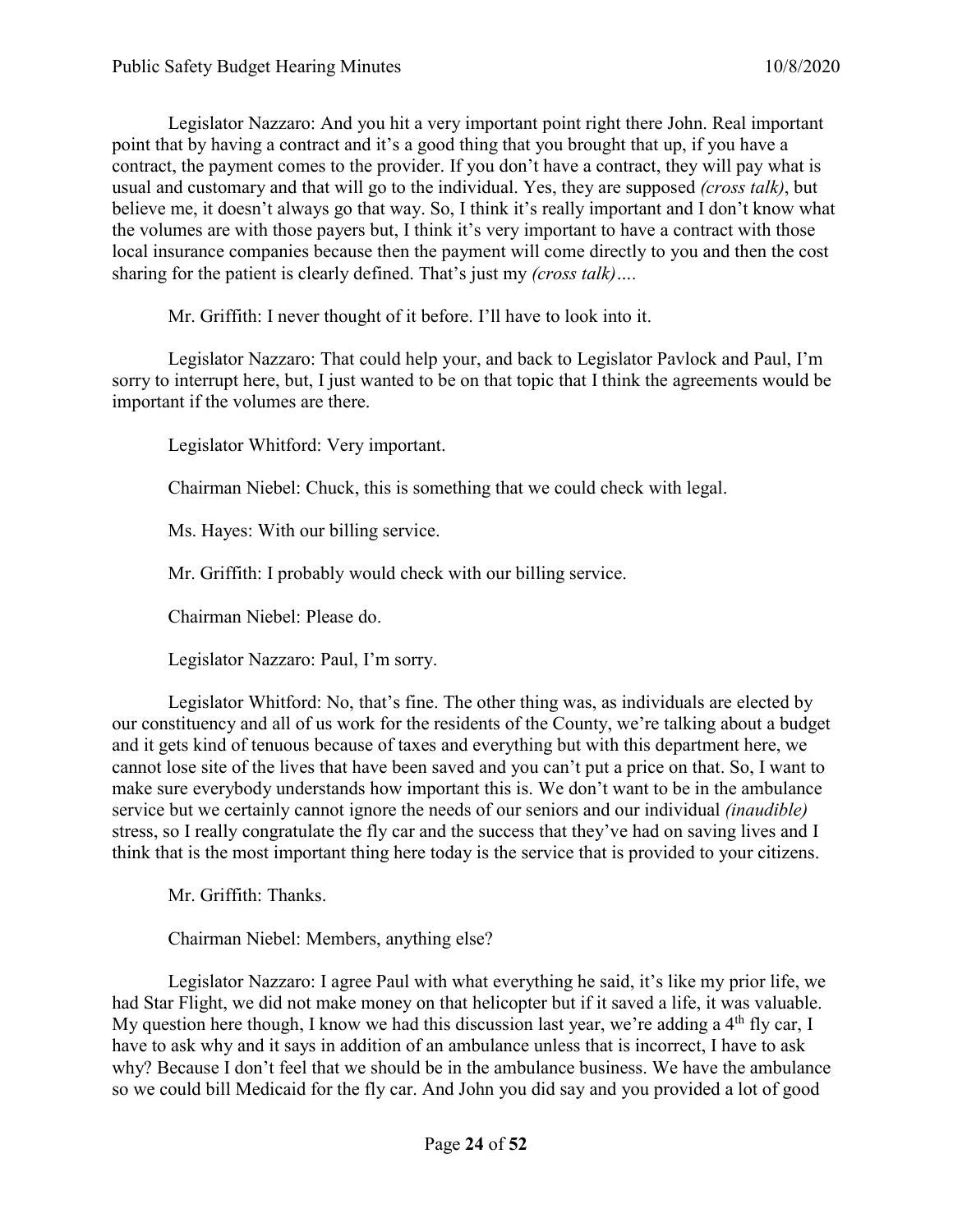information, you do an incredible job so I don't want to have you take this the wrong way but, you said one fly car is like 2,000 calls, it's based in the south –

Chairman Niebel: The third fly car.

Legislator Nazzaro: The one that we have in the southern part –

Mr. Griffith: It's based out of Falconer.

Legislator Nazzaro: And a lot of those calls are Jamestown, correct?

Mr. Griffith: There is a lot of calls all over the southern basin. It's the highest population there.

Legislator Nazzaro: So now we add a  $4<sup>th</sup>$  fly car, aren't we sort of enabling the problem here? I mean, it's like by adding the 4<sup>th</sup> fly car, now we're going to be more available but then our losses will get bigger. I mean, last year, we pulled the  $4<sup>th</sup>$  fly car out of here. Is there an additional ambulance budgeted in here?

Mr. Griffith: No. That isn't accurate.

Legislator Nazzaro: O.k., I'll cross that off. I mean, is this the time to add the  $4<sup>th</sup>$  fly car when we're having losses? The estimate could be another \$150,000 loss.

Mr. Griffith: Are you asking me the question sir?

Legislator Nazzaro: Yes, I'll ask you.

Mr. Griffith: To add the  $4<sup>th</sup>$  fly car is what we're talking about is, you have to understand the total EMS delivery system in Chautauqua County. It's a system that is failing. I mean we do not have the volunteers to handle the calls that we have had in the past. The ALS intercept service, a lot of our calls that we're running, is an ALS service and their doing BLS work because there is no one else. I'll give you an example, a call that came in this morning and we hit department "A", we hit department "A" , we hit department "A" , we hit department "B" , we hit department "B" , we hit department "B" , we hit department "C", we hit department "C", our paramedic was on location ask if any ambulance was in route to come, the Career Service did free up an ambulance and got there, this was not an extremely rural call and it was 30 minutes until the ambulance got on location for ALS, advance life support, call. When you look at that, what you have is a system that has to be supplemented with something. We had two calls this morning in the lower basin of Chautauqua Lake, department "A" called, department "A" called, department "B" called, department "B" called, department "C" called could man an ambulance but did not have any EMT. Again, our ALS intercept service took that call. That was three departments and now we're in the lower basin of Chautauqua Lake. Same time we have a call in the City of Jamestown that we're calling in because the Career Service was tied up which, I don't want to say anything bad against our Career Service. They are doing everything they can to make this work. They are really working hard and the working relationship I think between CCEMS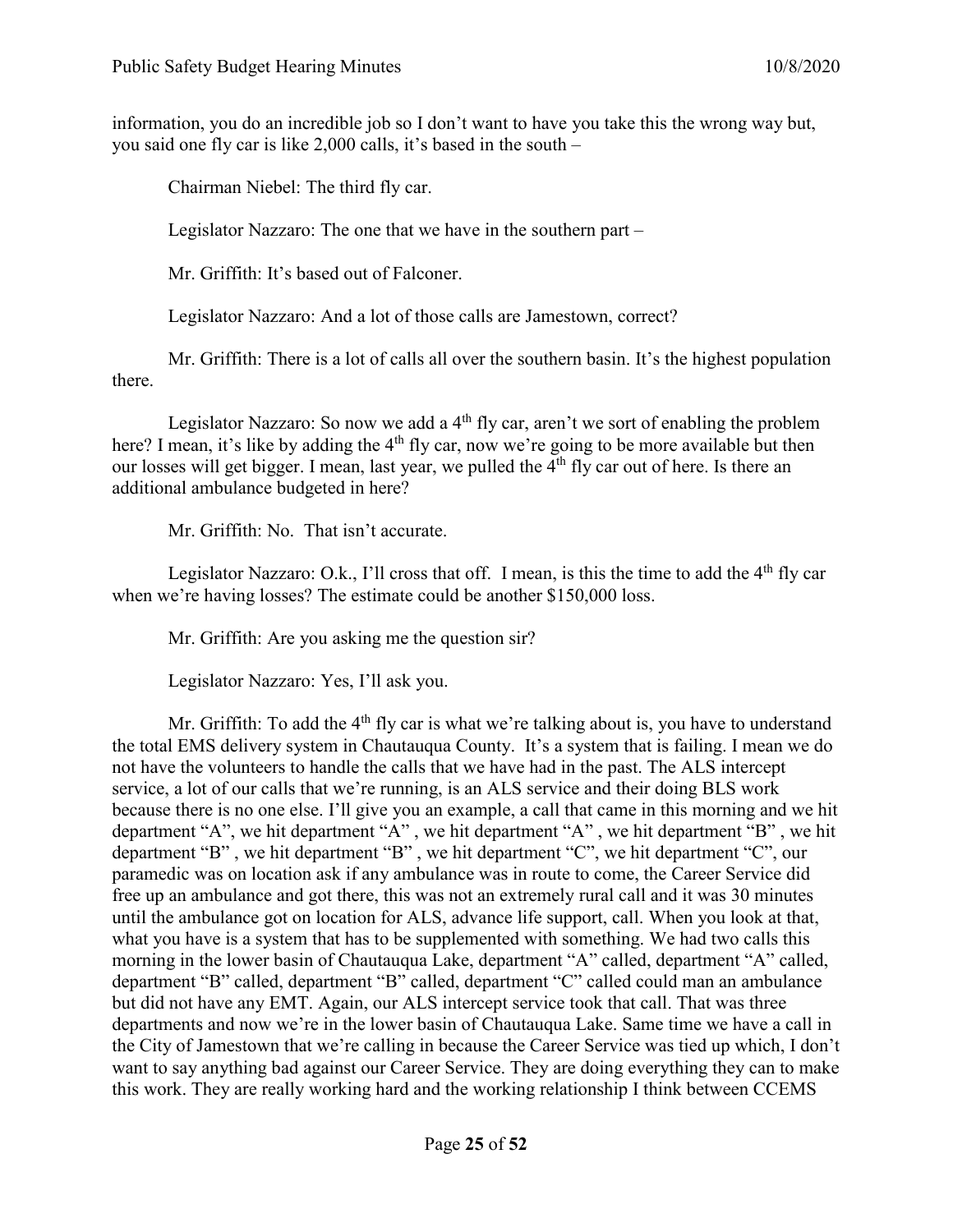and our Career Service Allstar is probably the best that it has been in a long time. We have good communication and we're working on some things to even make that communication, actually between our units even better. Though when we look at that, what we have is a situation where we're getting to the point in Chautauqua County where if you pick up the phone and dial 911, there is no guarantee that someone is coming. That someone coming may be coming from a long ways away. If you look at where the ALS services are and left in the County, we lost an ALS ambulance service just last month who gave up their ALS certification and went strictly to BLS. That is a lakeside department. So when you look at that, that has to be something if you want the ALS care, which ALS care is what saves lives, that's why we work codes and *(inaudible)* now as opposed to putting them in the back of an ambulance. The *(inaudible)* to code in a house is so much better than *(inaudible)* work a code in an ambulance going to the hospital. The study *(inaudible)* I can show you that. So when you look at that, the question comes that comes in is, yes, there is a cost for CCEMS, there is no doubt about it. There is a cost to plow roads, there is a cost to run the airports, there's a cost for health department, there is a cost to maintain this building, but you have to have it. When you look at if you want to save lives, if you want to make a difference, if want people who want to come to Chautauqua County to come here because they know that there is a robust EMS system that can help them out even though we're a rural County, that you are doing everything you can with CCEMS to supplement and extend the life of a volunteer system which is failing greatly out in the rural areas due to the lack of volunteers *(inaudible)* we do in the country. When you look at that and you realize, o.k., we're going to have to spend this money to do this but we're going to do that because we're going to spend the money to save the lives of the residents of the County of Chautauqua. Yes, you can go with 3 fly cars, there is no doubt about it. We've done three fly cars. Do we do as good as we could? No. Will we continue to have more calls? Yes. Will we continue to need the  $4<sup>th</sup>$  fly car? Yes. Will we continue to give the opportunity for people that either sick or injured the best chance for survival? No. If you take away the 4<sup>th</sup> fly car, you are not giving the best chance of survival. I'm sorry, I got off on that.

Legislator Nazzaro: No, I totally – and I can't disagree with you John. I mean, you made a very powerful statement and I don't disagree with anything you have said. The last question was, you are going to have to add four EMT's, I believe.

Mr. Griffith: Four paramedics.

Legislator Nazzaro: I'm sorry, paramedics. There is still a shortage, correct? Has that gotten any better?

Mr. Griffith: In the shortage of paramedics –

Legislator Nazzaro: Or is it the EMT's that there is a shortage?

Mr. Griffith: If you said there was a shortage of truck drivers, would you say that we're not going to plow the roads anymore because we can't hire enough truck drivers because we'd have to hire truck drivers away from another truck driving company?

Legislator Nazzaro: We'd still plow the roads.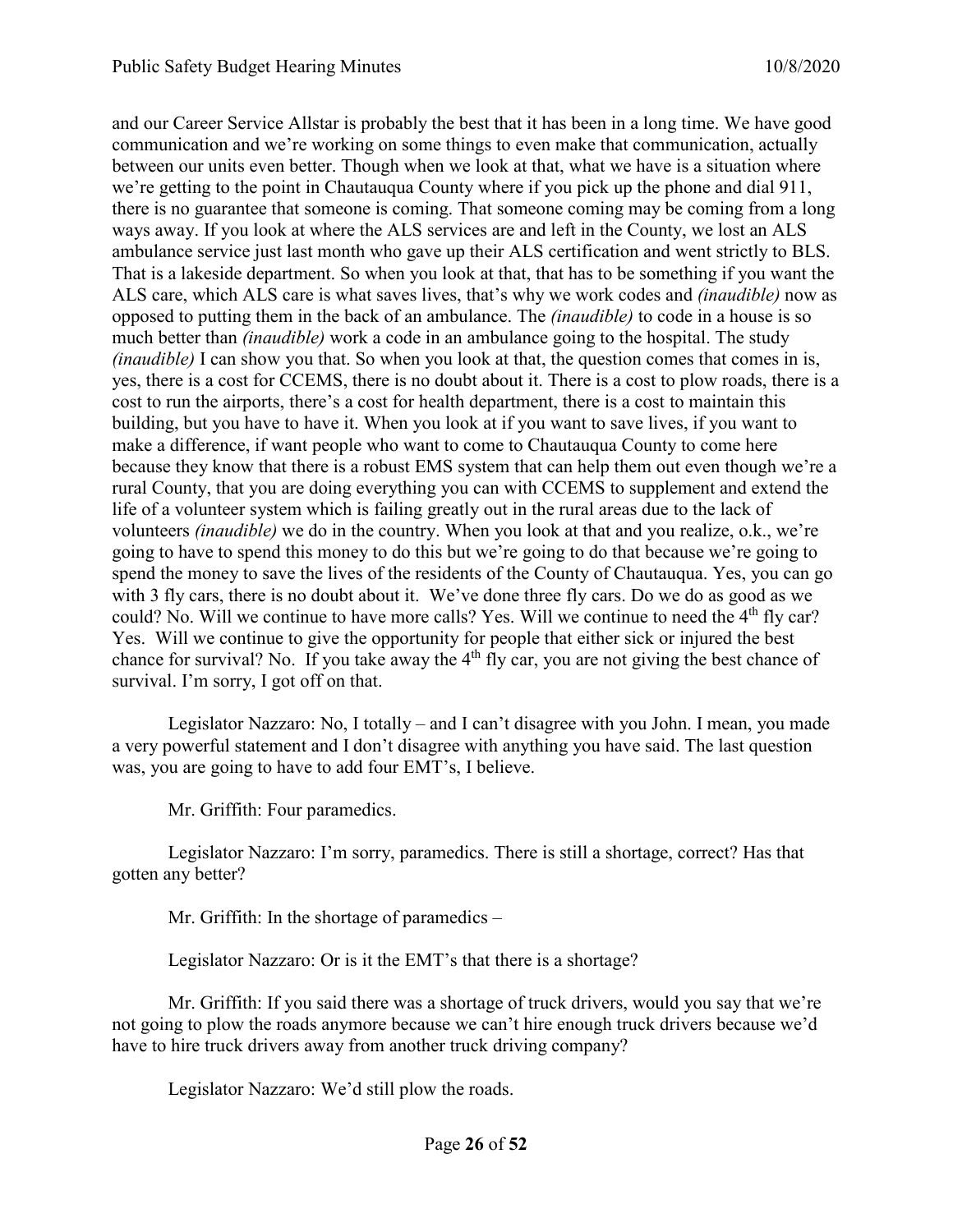Mr. Griffith: You'd figure out a way to plow the roads, wouldn't you? You'd hire the truck drivers and you'd plow the roads. We've had people come to work for us that had worked for other agencies, there is no doubt about it, but those people had the choice if they wouldn't have come here, there is a chance they would have gone to another agency if that opportunity would have presented itself. So, there are more paramedics. We did graduate a paramedic class just this spring that came through. We're just in the process of actually trying to put together a ride along program so EMT's can ride along with our paramedics to see if they like it, to see if they see something they like and trying to encourage them to become paramedics. I mean, we're doing what we can to increase the number of EMT's, to increase the number of paramedics. An unfortunate number is, the EMT class is this fall, there is one class being taught this fall that has 15 EMT's in it. We used to bring in two classes of 30 EMT's every spring and every fall. There would be way more than 15 EMT's with cards that will expire this year that will go out the top, as we say, with only 15 coming in at the bottom and 15 going into class doesn't mean that you get 15 EMT's. Probably get 12. The unfortunate thing is, as we see the volunteer system which is everything accept for the City of Jamestown, the City of Dunkirk and West Town/East Town Sheridan, and the Village of Fredonia, everything is volunteer. Without the ALS intercept service, without that supplemental return, to back that and try and extend that service, we're going to be lost and we're going to have issues that have come back. The issues are very unfortunate.

Legislator Pavlock: We're trying to cover and provide a service. The County is taking the approach that we're adding some fly cars, we're adding ambulance possibly, to help cover and we're pursuing the extra costs, which is great. What is being done to help promote volunteerism to help attack it that way too, to regain the fire hall participation and ability to cover those calls? Obviously too, we have an expense in each of those townships and municipalities to provide the service that isn't being covered. So, each municipality has a fire tax that helps support an ambulance system and that ambulance system isn't – this morning "A' and "B" didn't cover it. They collected money by their taxes to cover it and they didn't do it. So what is being done to help promote some volunteerism?

Mr. Griffith: I think that every department, normally this time of year, fire prevention week, we have open houses for fire halls, we *(inaudible)* grants, we do a lot of promotion, we do a lot of recruitment and retention and things like that. That is pretty limited with COVID this year as to how much we can do. I think that every department, I can speak for all of the departments in the County, would be as aggressive as possible at this time to bring members in. Last year we had a lot of open houses, we did a lot of recruitment, all of the departments encourage people to come to the fire hall to join up and to get involved. I mean, it's a dawning task, I mean the regulations from the State of New York to be a fire fighter, to be an EMT are very, very robust, very extensive and it's disappointing at times how it is. The unfortunate thing is, we're in the State of New York, and we're not going to change what they do. As far as the funding coming from local municipalities back to offset costs, I think that's out of my end of it here as to what can be done. I don't know where that will end up. I will say that, it's my professional opinion and my personal opinion that what we have for volunteer fire and EMS system, what you see today, will not be the fire and EMS system you'll see in 10 years. I do not know what that will be, whether it will be a blended, a hybrid, combined system or what it will be but with the aging of the members of the volunteer fire service in Chautauqua County, the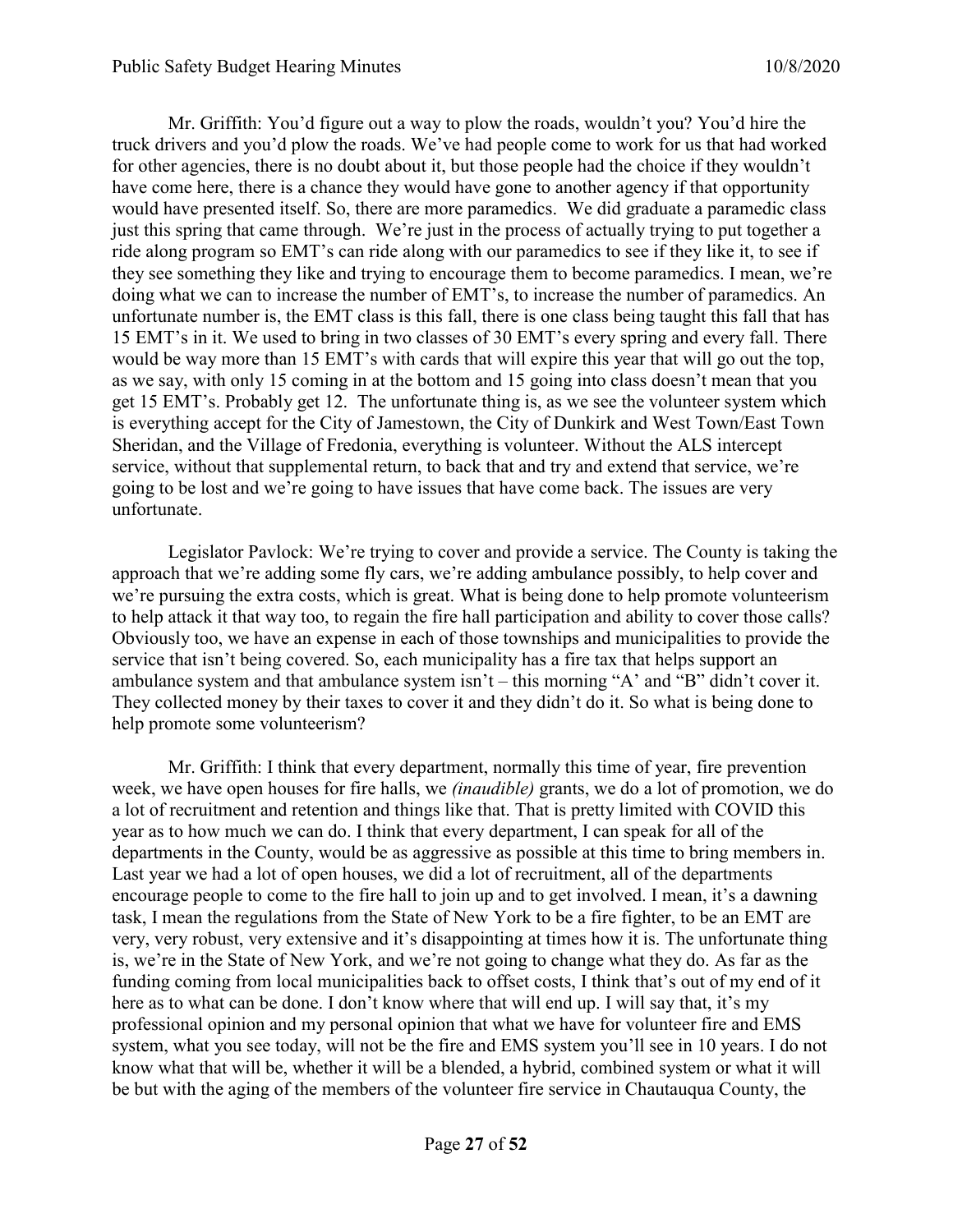lack of new people coming in, and just the fact that father time catches up with everyone, you'll see a very changed system within 10 years. This is a young man's sport. There is a reason why career firefighters work 20 years and out. Twenty, 25 years and they take full retirement because it is a young man's sport. It's more on the fire service than on the EMS side especially. I was to a fire last year and I think the average age of the fire fighter at that fire was probably close to 60. It's unfortunate. I don't mean to sound like someone who's whistling in the wind here trying to scream an alarm but, it is a real problem. Volunteerism is a problem throughout our society, throughout a lot of organizations that we have and there will have to be adjustments made going forward to offset that lack of volunteerism and it will have to be a total readjustment in how the whole system works. Right now keep in mind in Chautauqua County, we have 99 fire engines in Chautauqua County. Do we need 99 fire engines, probably not? *(Inaudible)* reallocate those funds into different activities. We could have a real long discussion for a whole long week seminar Mr. Pavlock, and I'd love to sit down and go through the numbers but I think I've talked enough today.

Chairman Niebel: John, do the volunteer fireman get a partial exemption on their property tax?

Mr. Griffith: Not on their property taxes. There is an income tax credit to volunteer fireman and I believe it's either a hundred or two hundred dollars.

Legislator Nazzaro: It's not enough.

Chairman Niebel: Do you think that should be raised?

Mr. Griffith: I think anything that could be done by local municipalities, *(inaudible)*, anything to encourage and somehow compensate and offset the expense of being a volunteer doing what we're doing, is great. A lot of people tell me, well, I've paid for that in my fire taxes. No, what people pay for in their fire tax is equipment. They pay for trucks, coats, shovels, air packs, hose, they have not paid for labor. We have plenty of equipment. We have to figure out how we're going to do the *(inaudible).*

Chairman Niebel: I guess my last question is a takeoff on Chuck's comments earlier. If we go to a 4<sup>th</sup> fly car, where there be any kind of impact on say, private service like AllStar? Or you don't think so because they are not answering some of the calls now?

Mr. Griffith: It's two different types of calls. We're talking ALS intercept calls, whereas the AllStar is ambulance. They do run an ALS intercept service when they do not have an ambulance but we are not infringing on their calls. I mean, we're working, we certainly do not want to compete with our only Career Service, we want to work with them. This is two types of calls, mostly ours are ALS intercept.

Chairman Niebel: So marginal or minimum impact on AllStar?

Mr. Griffith: I would think so, yes sir.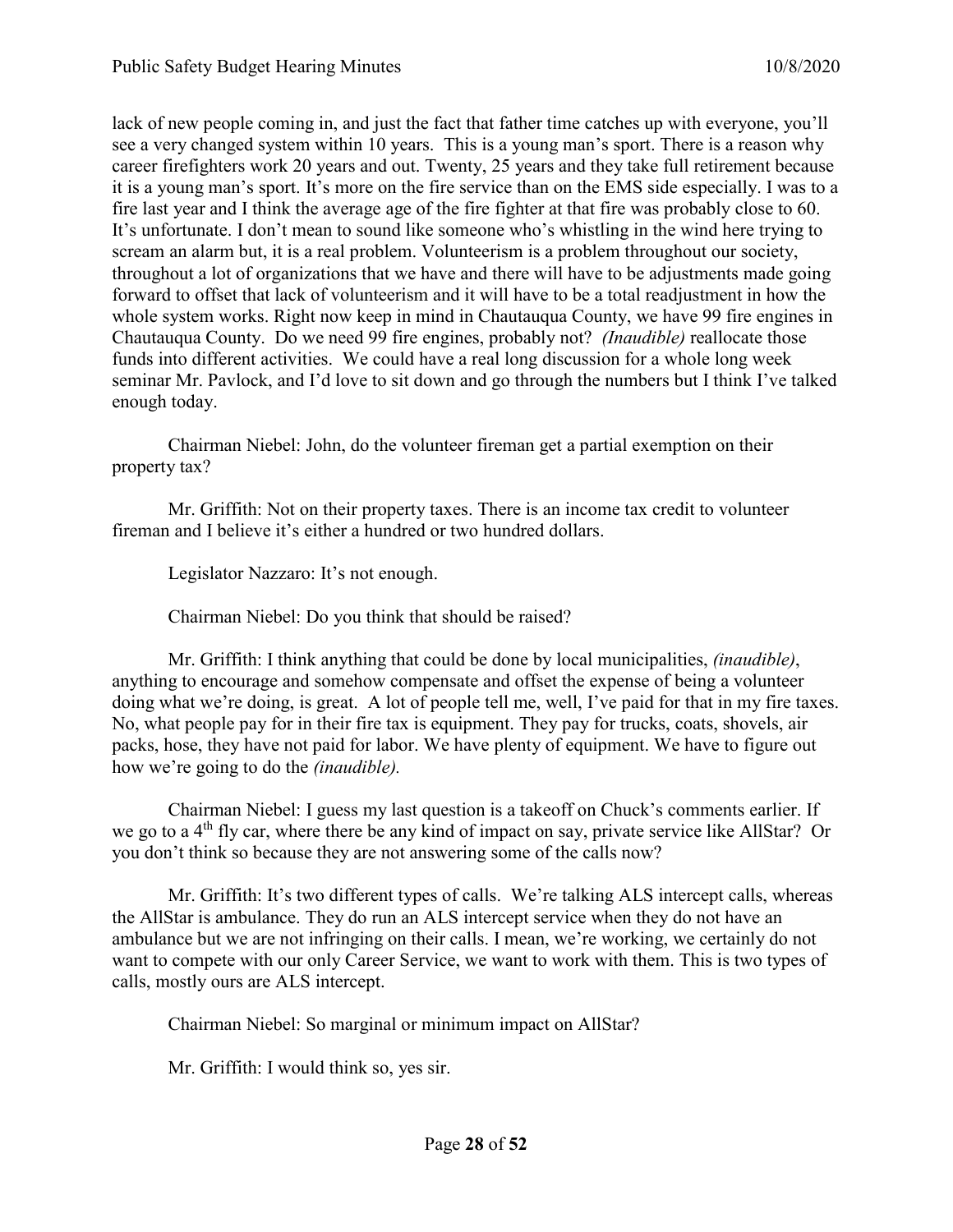Chairman Niebel: Any other questions for John or Val? Folks, that's it then. I do want to thank you John and Val. This pandemic has put a lot of stress on a lot of the County departments, none more so than Emergency Services, with possible exception of the Health Department. Thank you guys for everything you've done and please convey our appreciation and thanks to your staff.

*(Committee recessed at 10:53 a.m. and reconvened at 11:10 a.m.)*

### **Sheriff** (Quattrone, Swan)

Ms. Swan: We will begin with the Unified Court officers. That one is pretty basic. You see your typical contractual increases in pay. You see a slight decrease in the .4's due to a decrease in equipment leases and apparel. Then there is an estimated increase in revenue to offset the estimated increase in personal services as well. Any questions?

Dispatch: We kind of have a lot happening in dispatch. The contractual wage increases are offset by a couple of things. There is one trainee position that was eliminated for 2021 and you'll notice throughout the summary that there are a number of expenses in revenues. We're moving all of our grant related expenses and revenues to the GRNT account. We have not, prior to this, we've had most of them in the GRNT account but not all and starting with next year, we figured it would be most sensible to allocate all of them. So you will see that note in a number of our sub-departments. The first of which will be dispatch. So you will see that expense and you will notice below the corresponding revenue has also been moved to the GRNT. There is a slight decrease in .4's.

Chairman Niebel: The .8's are a given.

Ms. Swan: Yes, the .8's are a given. Everybody in this particular sub-department has already moved to the high deductible plan so what you are seeing is kind of a mix of, I think there is a slightly higher increase for the family 3 plans associated with this versus single and family 2. So, it's a combination of those two things that created the drastic increase.

E911: Pretty straight forward. The revenues offset the expenses so that it's zero at the bottom and you will notice an increase in .4's and this is because we have a couple of multiyear software maintenance agreements that are up for renewal in 2021. You'll see that increase in 2021 and then you'll see a decrease again for the couple of years following because they are multiyear agreements.

Public Safety Communication Network: This is where you see again, a lot of this note, grant expenses and grant revenue moved to GRNT. This particular account seems confusing I think at year end every year between comparing the budget versus actual because there are a number of items that are grant related that go into the .4's, .2's and also the .1's. So we've moved all of that to the grant account.

Chairman Niebel: And this is a new account for 2021?

Ms. Swan: It's not a new account but a new way that we're accounting for the grant expenses because up through this year, these grant expenses and revenue have all been in this particular department. So starting in 2021, we're moving all of that to the grant account to make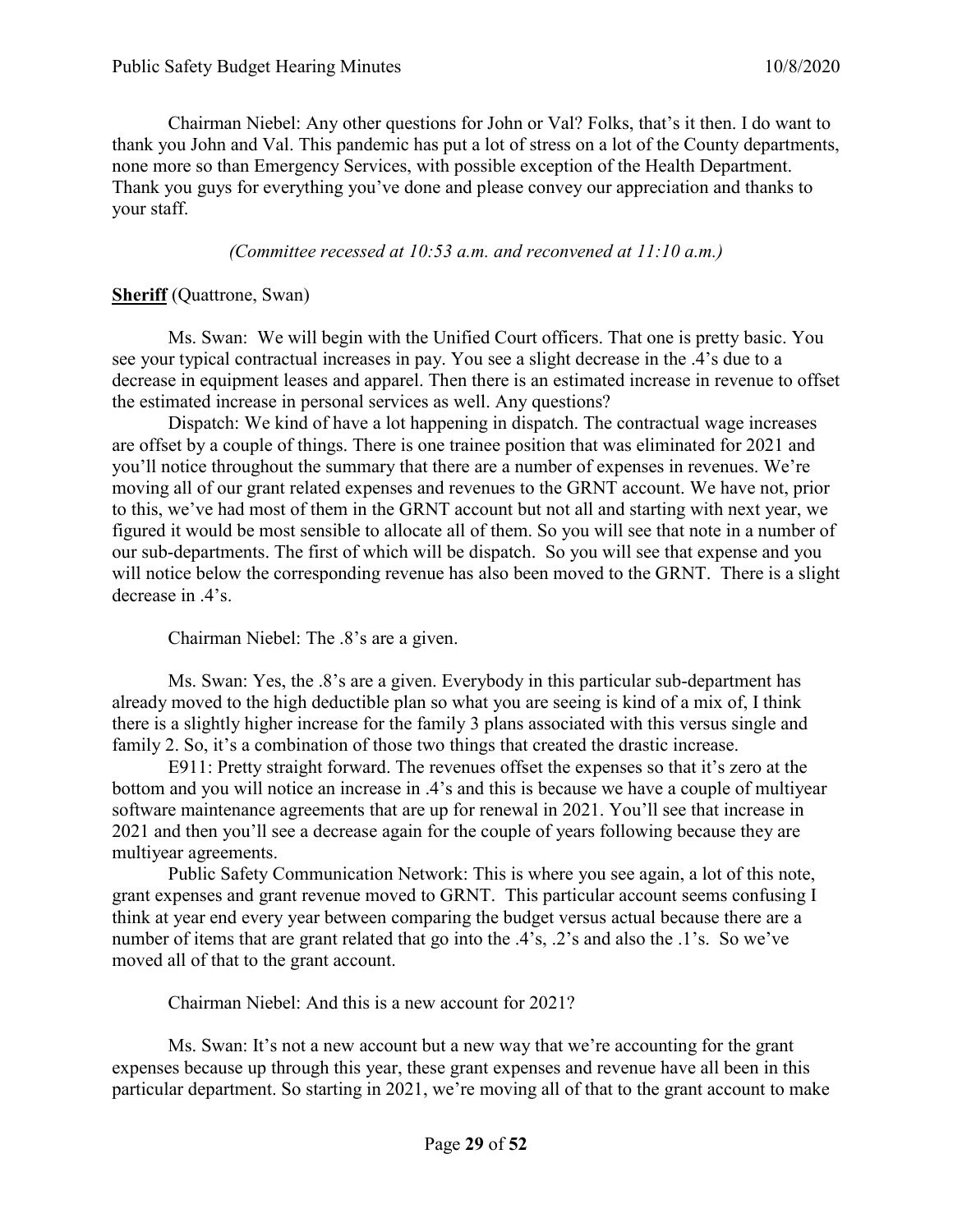it easier to delineate between the actual operation expense and then the grant expense and revenue.

Legislator Nazzaro: Just going back to that point, on the dispatch, you moved the grant income, did you move grant expenses too because I just didn't see it in there.

Ms. Swan: Yes. All of the grant expense is actually  $\cdot$  1's and it is noted in the  $\cdot$  1's.

Legislator Nazzaro: I see it now.

Ms. Swan: There is a lot happening there. From that we'll move to Technical Services. This one is fairly simple. Contractual increases in .1's and .8's, not unexpected. Then the .4's, you see a slight decrease again to equipment leases. Any questions there?

E911 Wireless: Again, you see an increase in the .4's there. Also for the multiyear service agreements that we have coming due. They are typically split to some degree between "E" and the W911 accounts. Again, zeroed out at the bottom because we have revenue coming in to offset those expenses. Any questions?

3110: A number of notes here. Your .1's are inclusive of course, contractual raises. We are down actually 5 SRO's per these numbers. That four was changed to a five, I'm sorry, I did not make that change in the description.

Chairman Niebel: It should be a five?

Ms. Swan: Correct. It's notated on the FTE sheet in the beginning of our budget report but I did not reflect that change here. Actually that's going to become a six. Will be making that change after because of the Forestville contract that was pulled a couple of weeks ago. Then there is a small amount in wages allocated again to the grant account. The equipment decrease you see as noted, originally that was put there to purchase body cameras which is now in the capital project realm. A number of decreases in the .4's. I can let you read through those. Again, employee benefits are inclusive of contractual raises and we are actually down five. Down below in the revenues, under shared services, that will be going down a little further because we've actually lost a 6<sup>th</sup> SRO. As I mentioned a couple of moments ago, a couple of weeks ago we had Forestville change their mind and they did not renew their SRO contract so we will be pulling that as well. Again, there is another chunk of revenue that is moved to the grant account.

Legislator Bankoski: What's the – it says adjusted to better match JCC revenue. Is that from the academy?

Ms. Swan: Yes. Previously all of our revenue for both corrections and patrol academies were being deposited there. We're really not sure why so we split it. We actually have a portion of that now allocated to Jail revenue where is should be because it's for corrections academy and the rest is still here in the patrol. So it's still there but its split.

Legislator Odell: We have seen a lot of losses on SRO's, especially this last year. How many schools will we still be servicing?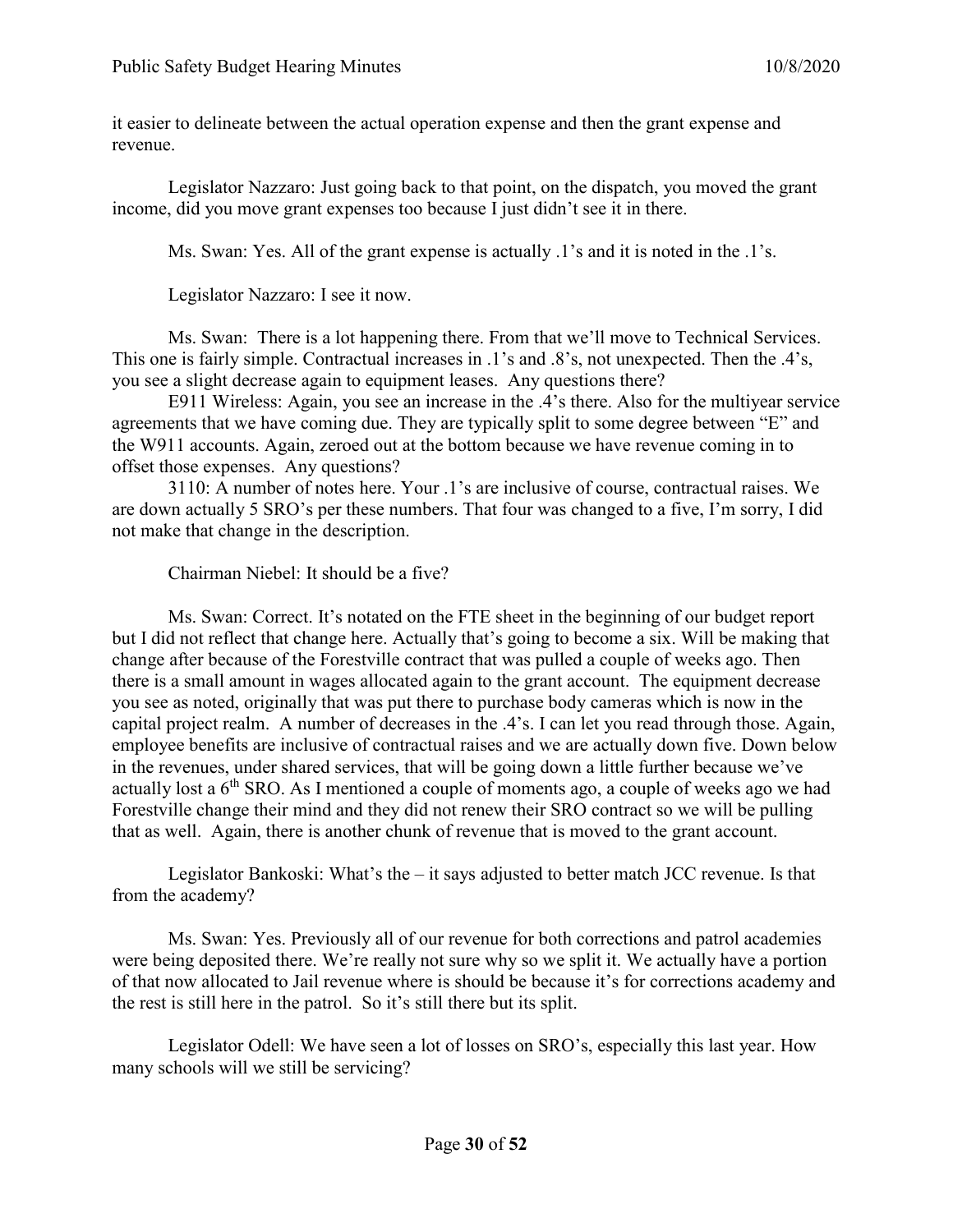Sheriff Quattrone: We have Silver Creek and BOCES which has 2 SRO's, one in Cassadaga and one that is split between the two, Ashville and Fredonia. I want to note that the SRO's, the schools that have stepped out of those contracts mainly because of the 20% cut that they are expecting.

Legislator Pavlock: What type of expense is associated with those SRO's not obtaining those positions? So layoff amounts, what happens to those employees? Do we now incur some unemployment costs for a duration and are those employees looking for new jobs?

Sheriff Quattrone: Thankfully two of the three that we initially had to layoff were picked up by Jamestown Police Department. The third one, there are some logistical issues that he has a possibility of going to Jamestown. The others, we're hoping that some of the other departments that are hiring because of retirement and we also have potential retirements in the next few months. But we can't count on them right yet.

Mrs. Dennison: Just a point of clarification. Did you say, there are four SRO's that are out of the tentative budget, did you say that you want to remove some additional SRO's?

Ms. Swan: Yes. We're up to six now and actually on the FTE sheet, you see a decrease of five full timers, or FTE, and that is correct so we do need to add one more to that because of the Forestville contract that was just pulled, the renewal that was pulled a couple of weeks ago.

Mrs. Dennison: So you want to make a change to the tentative budget to remove an additional position and the revenue associated with it?

Ms. Swan: Correct.

Legislator Nazzaro: One or two?

Ms. Swan: One.

Mrs. Dennison: Do you have those numbers available?

Ms. Swan: I do. Do you want me to give them after the meeting or would you like me to rattle them off now?

Mrs. Dennison: I'm just bringing it up for clarification. It's up to the committee whether they want to propose that as an amendment to the tentative budget.

Chairman Niebel: We should do it now. Can I have a motion to make those adjustments?

Legislator Bankoski: So moved.

Legislator Whitford: Second.

Chairman Niebel: Those in favor?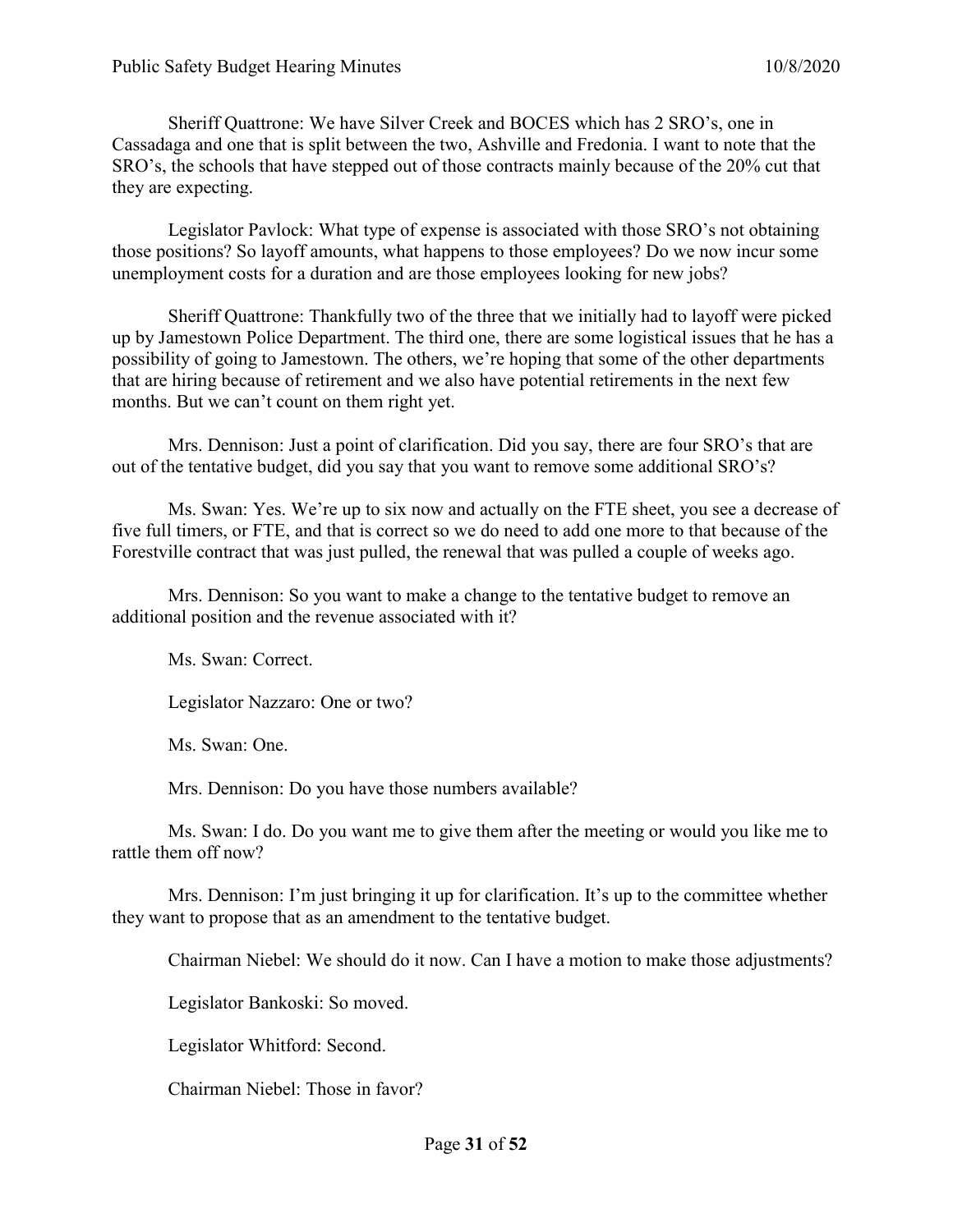# *Unanimously Carried*

Chairman Niebel: Then Jen, you can give those to Kathleen. Do you want those now?

Mrs. Dennison: If you have them right here.

Ms. Swan: *(Inaudible)..* I don't have the *(cross talk)*

Mrs. Dennison: You can provide position number to Janelle?

Ms. Swan: I don't have the position number but I do have the dollar amounts.

Mrs. Dennison: Just for the benefit of the committee, I'll formalize all of this for Audit  $\&$ Control but we would be reducing revenue by \$79,109, reducing personal services by \$50,388 and reducing employee benefits by \$28,721 and those are all in department A.3110. So it would be a total reduction of 6 SRO's.

Legislator Nazzaro: So the budget amendment is neutral then?

Legislator Odell: No net effect.

Mrs. Dennison: Yes.

Legislator Pavlock: It doesn't affect their unemployment rate at all?

Ms. Swan: We're hoping not.

Mrs. Dennison: It could. These numbers would assume that it does not but the released employees would not get unemployment that is a risk, yes.

Ms. Swan: If there are no more questions in the Sheriff's patrol, we can move onto Pistol Permit. This is another one that is pretty straightforward. You see the contractual increases to the .1's and .8's and you see a decrease in the .4's due to a decrease in equipment leases.

Legislator Odell: Just a quick question. More or less an observation. I know we increased from one to two in there years ago, probably just to catch up with the Safe Act and a huge backlog. Are we seeing that taper or are we still rightsized?

Sheriff Quattrone: The numbers have gone up for various reasons. Right now with COVID, scheduling is quite a ways out for people to get in there to get their permits.

Chairman Niebel: There's a backlog.

Sheriff Quattrone: Correct. There is a backlog and we're trying to do as much as we can through the mail also as far as some of these gun registrations but the numbers are staying consistent.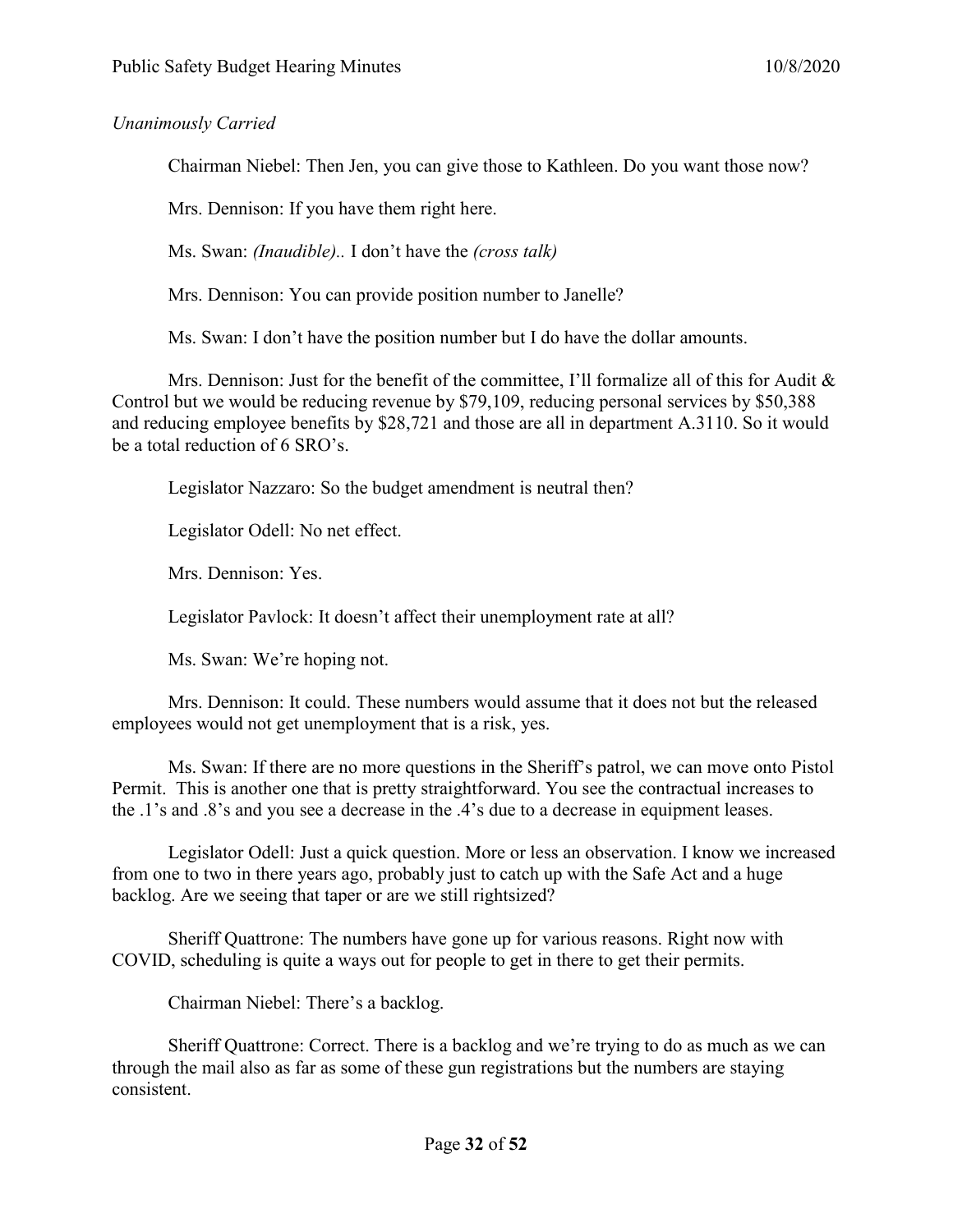Ms. Swan: If there are no other questions, we can move onto 3110GRNT. This is the Sheriff's grant account. Drastically different from years prior I think since we're rolling everything grant related into this account now. Personal services, we've added for the Southern Tier Regional Drug Task Force grant. In the equipment and contractual lines, there are various expenses for a number of our grants. New York State aid also includes the Southern Tier Regional Drug Task Force, Governor's Traffic Safety, and the GIVE program as well as the allocation that you saw come out of dispatch. Federal aid includes SICG which is the State Interoperability that use to go to the Public Safety Communications line and the SOETPP which used to go to the 3020 Public Safety Communication Network. A lot of acronyms. If there are no questions we can move onto the Jail. Personal services, you see contractual increases in base pay. With our .4's, you see again a number of decreases and then again the employee benefits line you see an increase. On the revenue side, you see a decrease to the departmental income. We anticipate our Jail call volume to decrease since we've had fewer inmates and they are also changing the rate that we are allowed to charge for those calls. The cap is being lowered. So, there is a mix between the two we're anticipating a loss of revenue on that account. Federal inmate income below shared services is being increased.

Chairman Niebel: That's because currently you have about 30 and we budgeted about 22?

Sheriff Quattrone: What was the number we budgeted for the Federal inmates?

Ms. Swan: This year?

Sheriff Quattrone: Yes.

Ms. Swan: For 2020, I don't remember how many we did. For 2021, we budgeted for 3 immigration and 32 Marshal. What is our total count?

Chairman Niebel: Total of 35?

Ms. Swan: Correct.

Chairman Niebel: I think this year you guys had budgeted for 22 or there about?

Sheriff Quattrone: We are in the 30's also.

Chairman Niebel: Oh, you were.

Sheriff Quattrone: We were 30, we're currently, this morning, and we're at 54. So we've been fortunate – we truly were anticipating the Feds to go down because all the Jails around the State are lower population. Thankfully the Feds are continuing to bring them to the Jail. We've been fortunate to stay COVID free, knock on some wood there, and that's kudos to our correction staff for maintaining a clean facility and keeping that up and a good working relationship with the Federal Marshalls.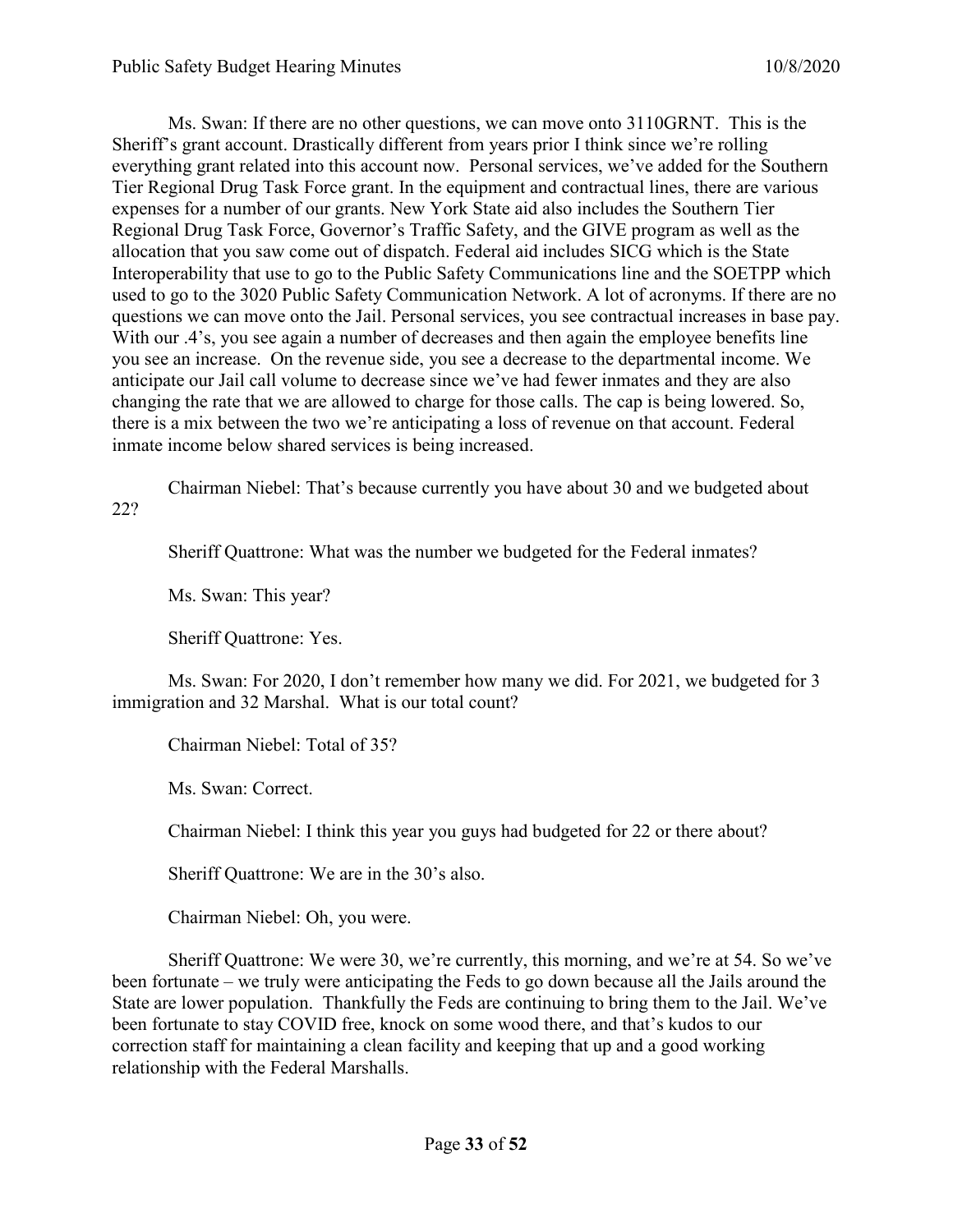Chairman Niebel: You run a better Jail than some of these other places.

Sheriff Quattrone: They do a great job keeping the place clean. Again, I credit them for a lot of the work they have been doing in there. I know their bonus is, with COVID, less time off, less sick time, less overtime so it's kind of been a win/win/win if we can find any positive in the COVID.

Legislator Nazzaro: I think it's the food you serve.

Sheriff Quattrone: You are welcome to come in. Our cooks do a wonderful job also but I'm not sure I've had an inmate tell me that the food is great.

Legislator Nazzaro: So in the budget, what is the average, 25? In your 2021 budget, how many are you budgeting for?

Sheriff Quattrone: Thirty five.

Chairman Niebel: And we're higher than that currently.

Ms. Swan: Yes.

Legislator Nazzaro: We talked about this when we met. You cannot compare obviously 2021, what's happened in 2020. But do you just want to comment a little bit about the overtime in the Jail and how you came up with that because obviously it's a big number. It's not big when you compare it to prior years but, there is so many moving parts now. Bail Reform, the COVID, everything so, the overtime pay, could you just comment on how you came up with it for 2021 in the Jail?

Sheriff Quattrone: Part of our reasoning is, this year, 2020, has been much lower than previous years and part of that is, because of the low Jail population, as I mentioned with COVID, people taking less time off, less call in time. Last year we increased the number of full time staff and reduced the number of part time staff so that has been a big help not only on overall overtime but the forced overtime. We've kept the number that we did for 2021 in anticipation that our population is going to increase, people are going to start taking that time off again as hopefully some of the COVID restrictions are let up. So we do anticipate that. What we've had recently is a result of again, perhaps COVID, maybe other issues, is many more constant watches which taxes us on our overtime and that's a better result of most of our recent overtime we're anticipating and continue to anticipate, more constant watches.

Ms. Swan: If I may add to that as well, if you look at the numbers, the 2018 and 2019 actuals, the 2018 actual in overtime was \$597,908 and in 2019, it was \$623,286. We had the same \$510,000 amount budgeted those years so we're really hoping and thinking that that is a much safer number to go with for 2021. Hopefully even lower but, we hope to be able to actually maintain that if not better going forward.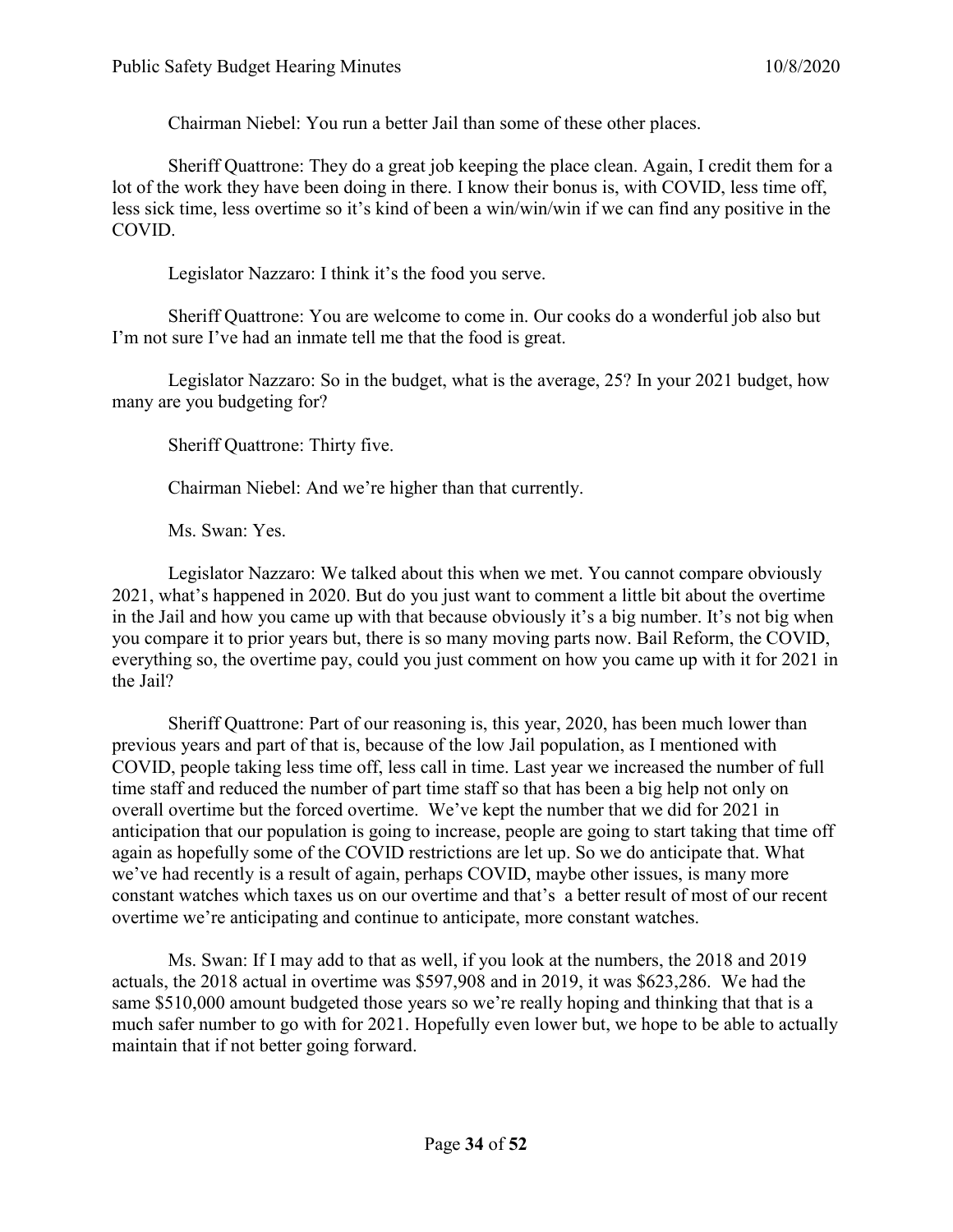Legislator Nazzaro: I agree with the number, I mean, you're not going back to the 2018 or 2019 level, but again, there is just so many unknowns for 2021, we don't want to under shoot it by a lot.

Chairman Niebel: When this new bail legislation was passed, I guess I assumed there would be cost reductions in the Jail. I think a lot of other people did too. But we're not seeing that, could you maybe expand and address that a little bit?

Sheriff Quattrone: We did see cost reductions in some of those issues. Where we haven't seen the cost reductions other than the overtime is base pay and salaries. I know we've been asked if we could cut staffing, if we could close down different sections of the Jail, different wings. We have done that to an extent in the fact that we'll close different areas down and reduce some of the staffing and that's usually the part timers. We have a minimum staffing that is set by the State Commissioner of Corrections. To close down a wing or a floor on a permanent basis would be a great idea but the fear is, we're starting to see the numbers increase again and since April and May, we've seen about a 50% increase as of this morning of inmates. But if we were to close down a section of the Jail which ideally would be one of the linear sections, the fear is, the State Commissioner of Corrections would come in and not grandfather us in *(inaudible)* reopen that and that could cause us to have to add more beds which would be a much higher cost. So the big reason is, I don't think we've seen a reduction. Been able to reduce the staff is because of minimum staffing and then classifications. We just can't put all the inmates together. Sometimes that would be a great idea but we are limited on how we can house the inmates. So some of our areas, our PODS, our dorms, there may not have as many people in there but we still have to have the same number of officers.

Chairman Niebel: If the State would consider changing the requirements so it would be easier for us to shut down a wing, that could help reduce costs?

Sheriff Quattrone: That ain't going to happen. The State Commission of Corrections, I'm learning, and I'm looking at Mr. Bankoski, I know you are more familiar, I'm learning more and more and it's difficult to do that. My concern is if we were to close down one of those sections, they are not going to allow us to open that one back up.

Chairman Niebel: And that would present a problem.

Sheriff Quattrone: It would end up costing the County more funding.

Legislator Bankoski: You would have to make it all that ADA assessable and all kinds of crazy stuff.

Sheriff Quattrone: I think some of you have toured that old section and it's old.

Legislator Pavlock: Just to comment on that. I suppose with the population low, also a way could that area be closed temporarily for repairs and updates. Just on a regular routine basis which would allow, and I don't know what time frame windows that would be allowable on that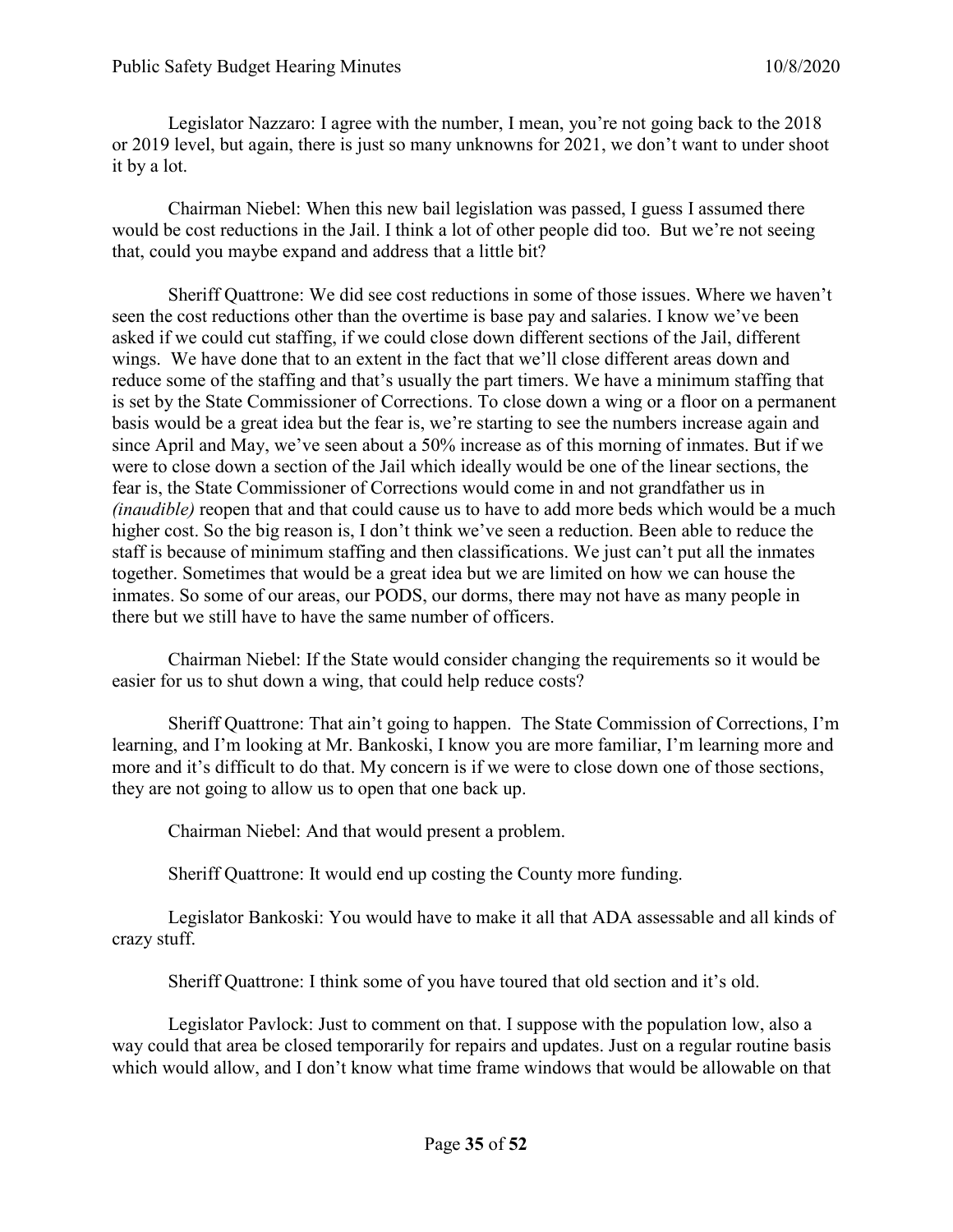but I know there are some maintenance work that could be done in that old section and I don't know if any of that had been done. Also, if you didn't want to spend the money to do it now –

Sheriff Quattrone: What we have been doing is, in different sections, closing different sections down in different times and certain multipurpose is, we can move inmates to a different section of the jail, gives us a chance to do some work in there without having to close it down. Also give us an opportunity to do an inspection of the cells and shake downs to make sure there are no contraband in the cell. We are doing that, whether it's painting. We haven't seen a lot of maintenance or many repairs right now in that old section because of the cost involved and the uncertainty in our budget spending because of COVID.

Mrs. Swan: If there is are no other questions, we'll move onto navigation. The decrease that you see in the personal services and employee benefits is not an actual savings because there is actually an increase in the other department. For those of you who are aware, we have 2 full time staffers that are split between these two departments. The cut off is an exact 6 months every year in the way that that payrolls fall. It just created a shift in how those pays are allocated for 2021 so you'll see a decrease here but you'll see an increase in the next account which is the snowmobile accounts for the .1's and .8's. The .4's, you see decreases in a couple of small .4 accounts. We did decease vehicle maintenance in-house and we also decreased apparel a little bit.

Legislator Nazzaro: Just a quick question. I don't have a snowmobile. The way the winters have been lately, I mean, I know in the past we're like maybe two or three in the State for the number of trails. The way the winters have been and the rain, is there less usage of these trails?

Sheriff Quattrone: I think there is less usage because of the lack of snow. But unfortunately when the snow does come we're swamped with people. What the officers are doing when there is no snow, they are out either – several different things they are doing. Sometimes they are educating, they are going around to different clubs and working with them. Other times we are using them to do vehicle maintenance and do in-house stuff around the office. They are generally keeping busy during that time and if need be, we can also have them on patrol.

Mrs. Swan: That obviously takes us right into the snowmobile account where again, you see the increase in personal services and employee benefits and a slight decrease in the contractual between fuel and vehicle maintenance. It's pretty straight forward.

Next account, short and sweet is the Medivac which is no longer in existence so we can bypass that and that brings us to our last, STOP-DWI account. You notice of course the contractual increase in personal services and employee benefits. With the contractual, we do have an anticipated decrease in local police department activity that gets paid out of this account for DWI related tasks. There are crackdown enforcements that we run in conjunction with local PD's. We do anticipate a slight decrease involvement in that. Funds and forfeitures, down in the revenue. We decreased again to reflect the ongoing trend of the revenues in that particular subdepartment going down with fines collected. New York State aid we decreased because we were unsure of what would happen with the funding with the STOP-DWI grants since they've been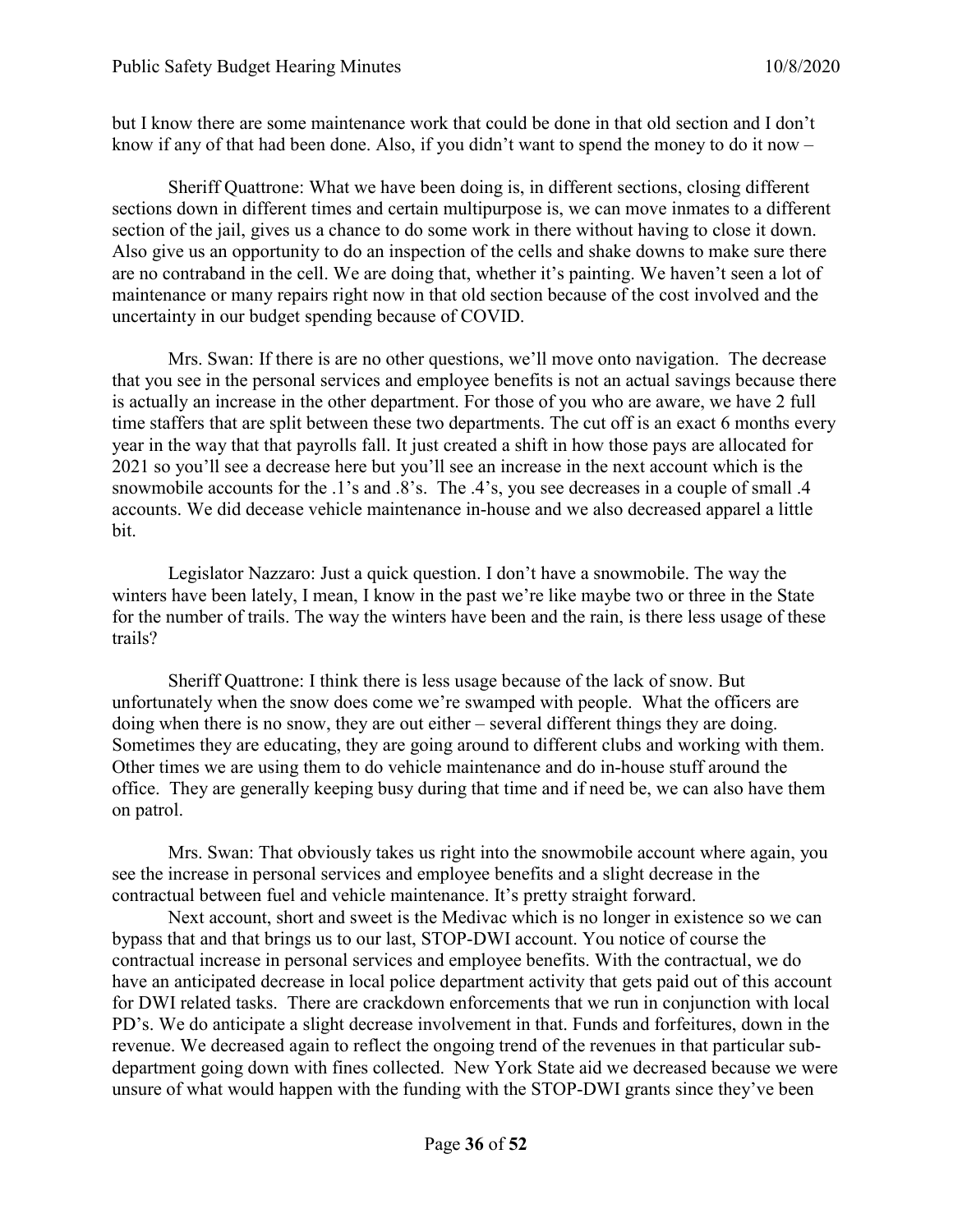kind of dwindling yearly as it is so we pulled that revenue out. However, we did get a \$17,000 STOP-DWI award for next year. We actually just got the paperwork a couple of days ago so we will be increasing that revenue line to reflect that award.

Mrs. Dennison: The increase effects 2021 or just 2020?

Mrs. Swan: 2021. It starts October 1<sup>st</sup> but – *(cross talk).*.

Mrs. Dennison: Is that some additional revenue that we should add to the 2021 budget?

Mrs. Swan: Yes. I don't have that change with me but I can get that to you.

Legislator Nazzaro: And that is for the STOP-DWI, you said?

Mrs. Swan: Yes.

Mrs. Dennison: If you would like to amend the budget to recognize that grant, yes, we would need a motion to do that.

Legislator Whitford: I will make that motion.

Legislator Bankoski: Second.

Chairman Niebel: Again Jen, would you give those figures to Kathleen?

Mrs. Swan: Absolutely.

Mrs. Dennison: Is there any increase in expenditures associated with that?

Mrs. Swan: No.

Mrs. Dennison: So it would just be an addition to revenue?

Mrs. Swan: Yes.

Chairman Niebel: O.k., we'll vote on that motion. All in favor?

#### *Unanimously Carried – amendment*

Chairman Niebel: Any questions of Jim or Jennifer?

Legislator Bankoski: Well done presentation, thank you.

Chairman Niebel: Thank you both.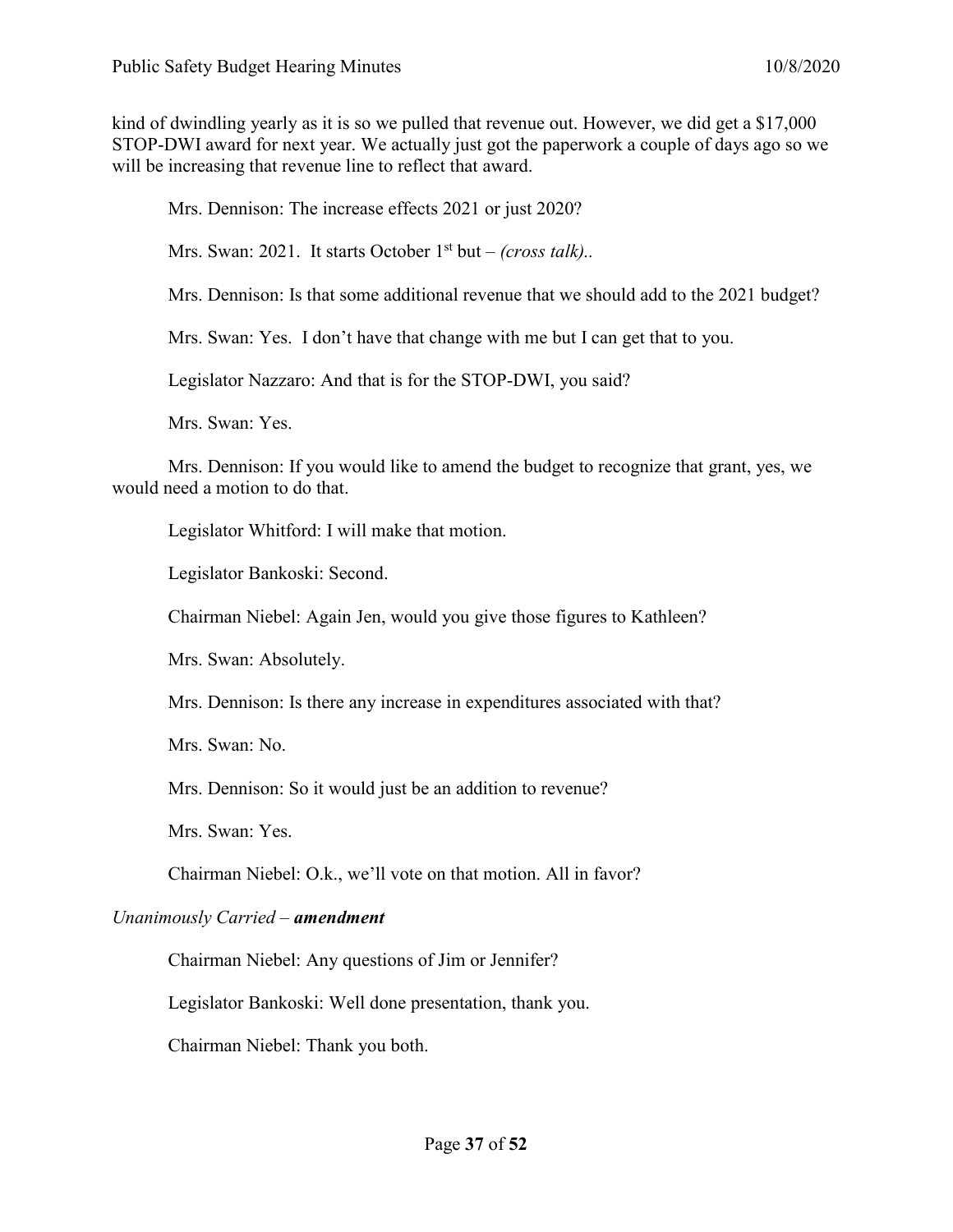Mrs. Dennison: Mr. Chairman, on the schedule is the Unified Courts is at 12:45 and I present that so I could do that now.

Chairman Niebel: Kathleen, let's go ahead and do Unified Courts. We're talking what, 5 minutes maybe or less.

Mrs. Dennison: Yes.

Chairman Niebel: There isn't much to Unified Courts.

Mrs. Dennison: No there is not. I can send Mr. Barone an email too and say we're ready for him as soon as possible.

Chairman Niebel: Let's do Unified Courts. We're going to take that out or order.

Mr. DeAngelo: Mr. Chairman, can in interrupt you just for a second. We are trying out some software from zoom that will automatically transcribe the audio. It would really, really help out the Legislature staff, so if you could make sure that you are speaking into your microphones and it helps the transcription software recognize you a little better and try and limit the over talking as much as possible. I know that's difficult sometimes but if you could just make sure you are talking into your microphones then the software will pick up your voice and do a better job. Thanks everybody.

### **Unified Courts –** Kathleen Dennison

Mrs. Dennison: Unified Courts is section two and this is kind of an odd compilation of departments. There is not really a department head that supervises Unified Courts so that's why I have the pleasure of preparing the budget and presenting it. So, you'll see on the summary page it does say, negative 8% change in local share but that's kind of a mathematical anomaly, it's actually bad news. This department has a negative local share because this is where we get the revenue from New York State – New York State provides us with revenue for operating the court facilities. So, the contribution to local share is actually decreasing \$6,200 so it's a bad news thing of \$6,200 even though it shows a negative 8% change.

Moving onto the next page. The Unified Courts – that's the summary page so I'll skip over that and talk about the individual sheets behind it. First one is department 1162.1125, Indigent Services Child Custody. We have a contract with Legal Assistance of Western New York and this is for a Family Court representation. We are obligated to provide this. This contract is administered by our Law Department and so Steve Abdella negotiates the contract every year and advised me that there would be a 3% increase in that contract for 2021. I actually have a question that I would like to ask the Public Defender when he's here, hopefully he can provide us information on what is the difference between this contract and the services that are provided by his department. I'm curious about that and I do not know the answer. But as I said, it is a contract administered by the County Law Department. Any questions on that?

The next sheet is for all of the courts combined, Supreme, Family, Surrogate, and the Court Library. This is kind of an odd department because we, as I said, we get revenue from New York State so in the revenue section you'll see that our revenue is \$245,000. That is pretty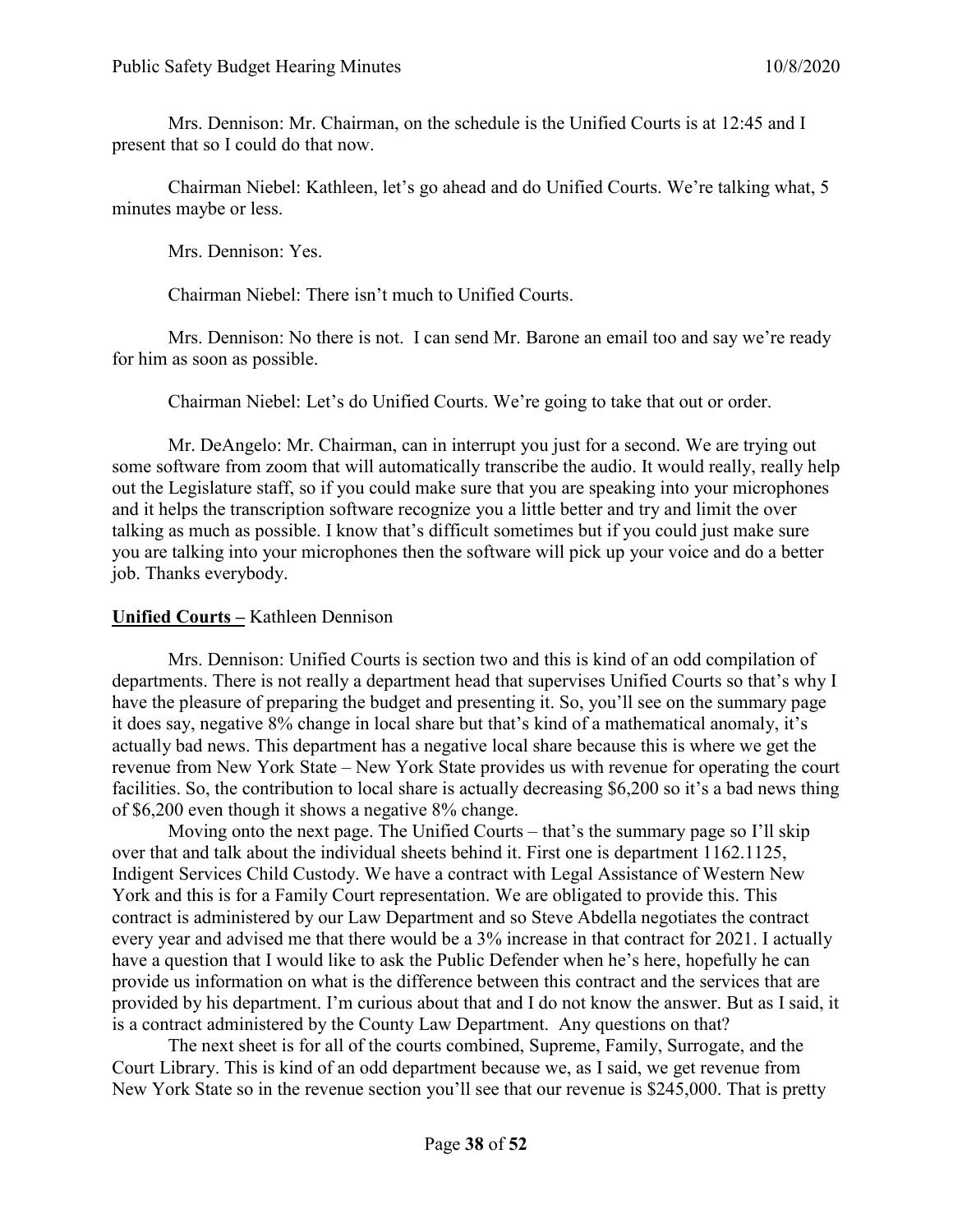consistent with the historical amount that we get. The only expense that shows up in these departments is our property and liability insurance that is administered by the Finance Department. So, there is a small increase in the expenses of \$2,000 due to the insurance. A lot of the other expenses, the actual costs of maintaining the facility is in our Buildings and Ground department. So at the end of the day here, we do have a slight increase, if you will, a slight additional cost of \$2,000.

The last page is Justices and Constables. This is a charge assessed to the County by New York State and it is a charge for felony fees that we are obligated to - the towns and villages pay a fee, the County is obligated to reimburse the cities for felony fees. Again, it's a mandatory charge assessed to us by the State of New York and it stays pretty constant at \$3,500.

Legislator Odell: Nice job Kathleen.

Mrs. Dennison: I'm glad that you are not asking a lot of questions because I don't have a lot of answers.

Chairman Niebel: That's o.k. Kathleen, just to sum up, so our revenue from this particular account is \$245,000 per year, our expenditures are \$176,000 projected for 2021 so our local share is actually a negative.

Mrs. Dennison: In this particular department, yes. But we do have expenses for operating the courts that show up in Buildings and Grounds.

Chairman Niebel: Understood and other accounts.

Mrs. Dennison: Yea. We reclassified those expenses starting in 2019 so that the Buildings and Grounds department, they are the ones that are responsible and actually do the work so we thought it was better to have the expenses in their department so they can manage them. They do a nice job of budgeting for them and it's always tightly managed and stays – their expenses come in where they say they are going to come in. The Buildings and Grounds department is also the one that actually prepares the claim for reimbursement. They send the claim to New York State to request that \$245,000.

Chairman Niebel: Any questions of Kathleen? If not, thank you Kathleen. That was short and sweet.

# **Public Defender –** Ned Barone

Mr. Barone: I also have Seneca and Maddie from the office. They both work in the budget and ILS grants and things so I brought them along.

Mr. Barone: *(Recorder malfunction)..* again everyone is familiar with the Hurrell Settlement and that's the funding we received through ILS, Indigent Legal Services, in New York State. Their funding remains, at this point, the same as it has in past years. We're not really sure, quite frankly, where that may lead us next year because of the COVID situation but as of right now it's remaining the same. Part of the requirement ILS has or what's tied up in their grant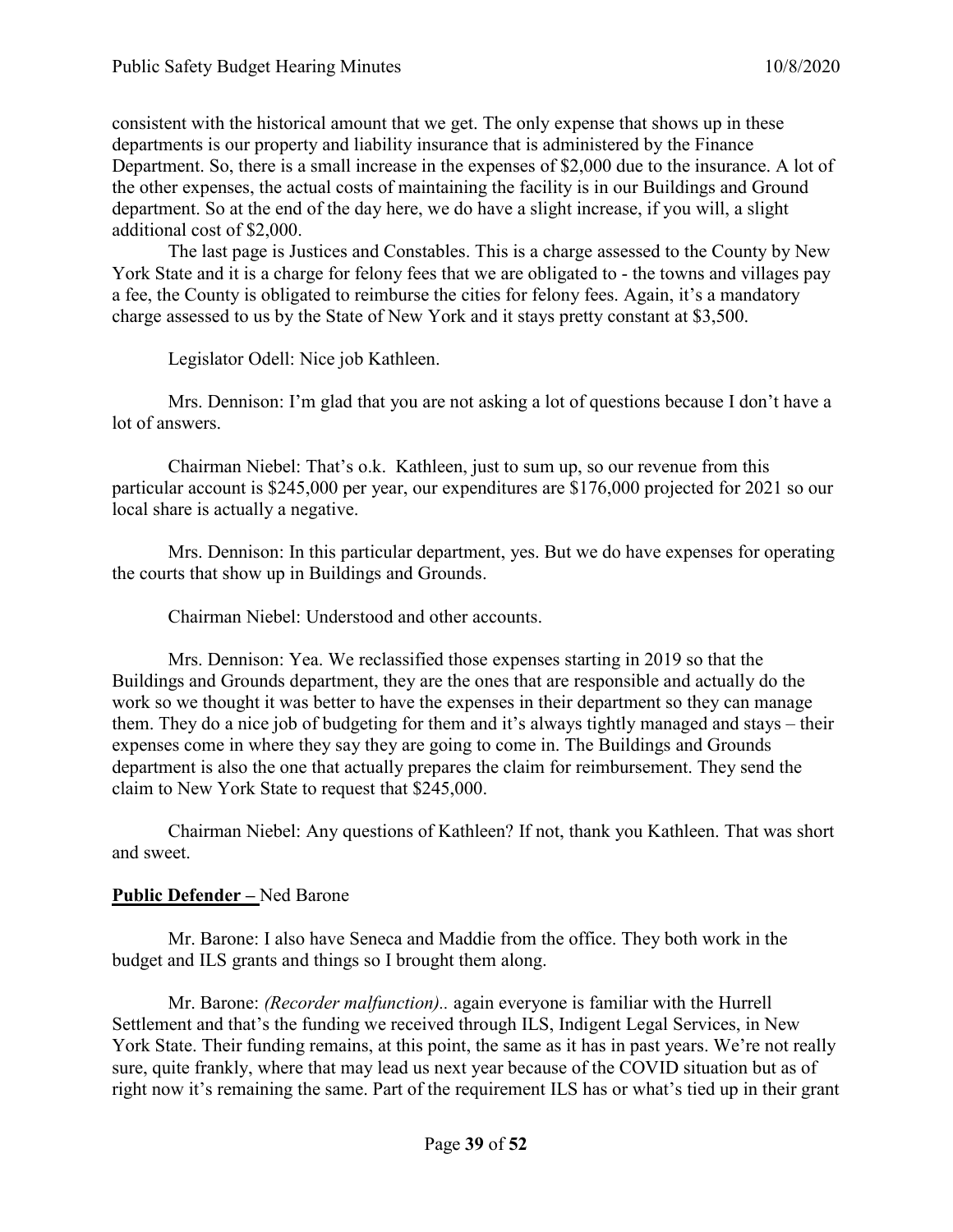is the fact that our local shares have to remain the same in order for us to receive those funds and to avoid any type of litigation for failing to maintain the local share. As you all probably already know, the grant monies that we receive are to enhance our services for affective indigent representation. So, as the summary points out and indicates is that it's maintaining the same as it has in the past year with no additional expenses or cost. It's been a difficult year and a somewhat difficult year because of what's transpired and sometimes difficult to understand what we may be facing next year. But that being said, we've been able to maintain it the same. Now the full time employees however, -

Chairman Niebel: Increases by six.

Mr. Barone: Increases by 5 actually. The full time employees are all positions, two paralegals, 2 legal secretaries, and one Clerk. Those are positions that actually have been worked into the budget based on our discussions with ILS and what they would expect us to possibly improve on to enhance our services. They are the ones that actually have suggested the paralegals. Other departments in the County actually use paralegals. The Public Defender's office has never once employed a paralegal but their reasoning or their basis behind that is that we can enhance our services for less of a cost than we could if hiring a full time Assistant Public Defender at a fraction of the cost. So, they recommended the hiring of two paralegals and again 2 legal secretaries and a clerk. Those positions are 100% funded by ILS. Not only the salaries but the full time benefits as well so those are at no cost to the County.

Chairman Niebel: Again because of Hurrell.

Mr. Barone: That's right. All because of Hurrell and that's where the funding comes through. That's the only additional or new positions that we made a request for. Now there's also two – in addition, there was a change in the way we categorize one of the grants. It's an Aid to Defense through New York State for \$14,000. We've gotten that for years now and actually at the advice of the Budget Director Kathleen, we moved that over into a different sub-department.

Mrs. Dennison: Yes, so that's why you see in department 1170, it looks like it's going up by 6, one of those positions is from – I apologize, there is a slight typo on the department number, the department number on the FTE schedule, the second line, it should be A.1170.1172, the Aid to Defense is a sub-department of the main Public Defender. There used to be an attorney that was in that sub-department. It was, as Mr. Barone indicated, it was partially funded by a grant, \$14,000, was not completely funded by the grant and there really wasn't any benefit to having that segregation because the person did other work, main work, in the Public Defender's office. So, I suggested that we combine the two departments into one. So there was a transfer of one position out of the sub-department 1172, into the main department 1170.

Mr. Barone: I think that that pretty much covers our budget for the year. As I've indicated, there is no increase or decrease. It's remained where it's at from last year. I'm hoping that again, once we pick up a little bit and the courts are starting now to open things up a little bit more and I'm just not sure or it's difficult to anticipate when we'll probably get back to actually having trials. We've started some hearings and other things but we should be back up and running at some point next year. I'd be happy to answer any questions that I can.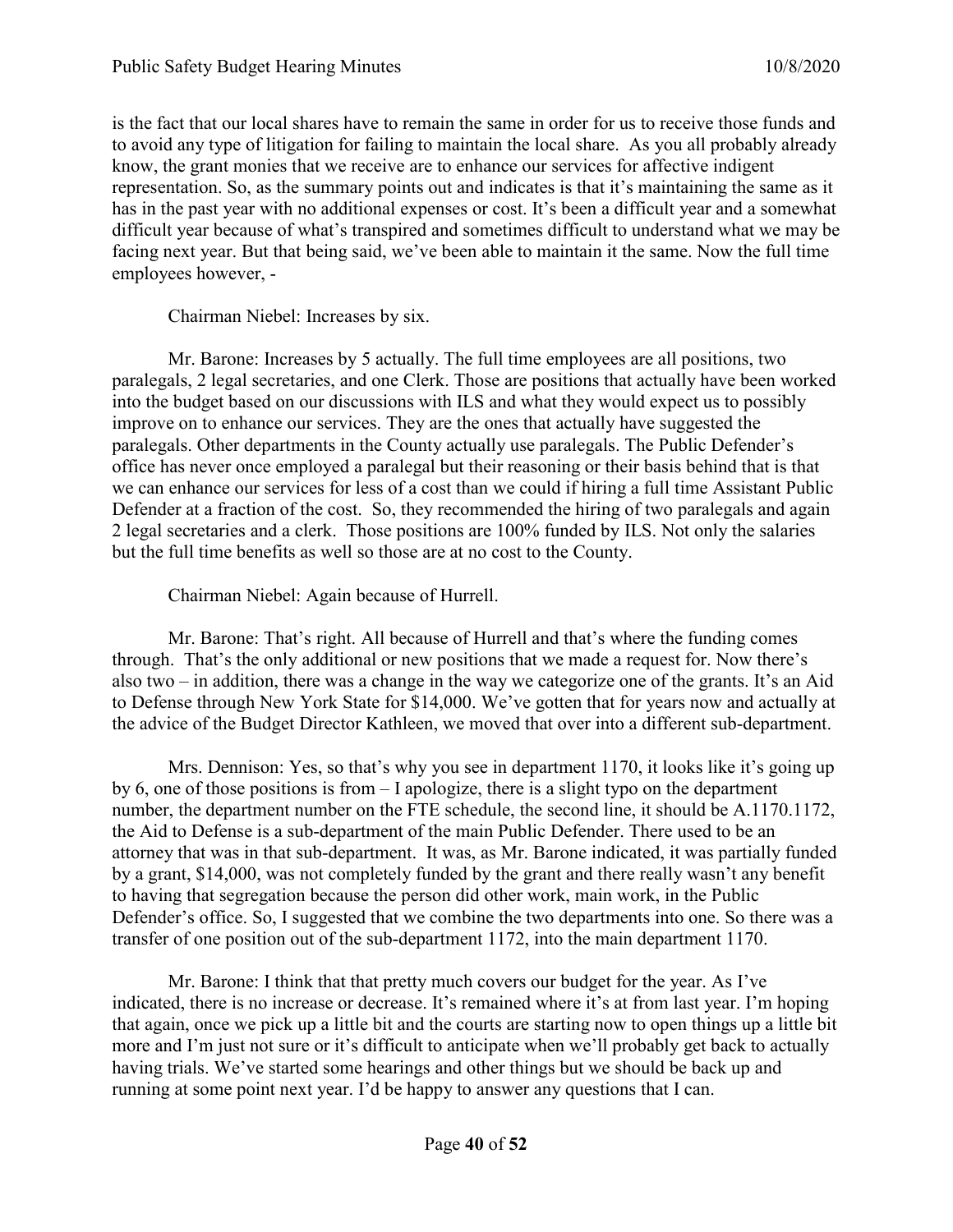Chairman Niebel: Any questions or Ned or Seneca or Madeline?

Legislator Pavlock: You said the local share obviously has to remain constant for the Hurrell grant opportunity. Does that take into consideration if we look at the budget and find efficiencies, are we allowed to that and lower the local share if there are efficiencies found? Kind of your normal standard year to year efficiency checks?

Mr. Barone: That's a good question but the short answer is no. Again, ILS has become much more involved with day to day operations. Maddie can tell you that from personal experience. Maddie was actually hired as part of the requirement by ILS services to employee a database officer in each indigent provider office. They, like Maddie, deals just strictly with ILS monies, grant money and Hurrell enhancement monies. So the monies that we received from Hurrell and it's actually based on a five year period, the Hurrell settlements, but we've been receiving increments and I know that Pierre is aware of this. They've got it broken down pretty good but they've become very detailed in what those monies can be used for and what we're supposed to use the monies for. It's laid right out. They just don't give us a bulk amount. Now, those monies that we have been provided and they've been individualized for what we have to use the monies for is based on our numbers pretty much, our caseloads, our number of attorneys, our number of support of staff, the number of offices we have, all those different things. ILS says, look it Chautauqua County, here is what you've been doing case number wise, trial wise, whatever it may be, and based on what we've been able to evaluate, this is what we're going to give you to enhance the services. The enhancement of services is really to provide effective representation. It goes beyond just representation as required by *(inaudible)*, this is about effective representation. It's about effectively representing a client. It's not good enough anymore to just represent someone. You better do your damn best at doing what you're doing. So we're going to give you these monies but it's based already on what your County provides for the basics and that's how they've cut it down. I will say though Dan, one of the things that they been able to do and they give us and Maddie can tell you this is that, ILS lets us go back after the year is up, let's say, so let's say we're in 2022, if we don't use, let's say if we have \$10,000 set aside of ILS monies for technology, let's say we only use \$7,500, they'll allow us to amend that to take the extra \$2,500 and put it towards something, perhaps another area in our department that we use more than we anticipated. So, it's a constant adjustment quite frankly from year to year and that's because we have a department, we can't anticipate always our caseloads. We can't anticipate the types of cases we may do. Every time you get a major case, it can cost – it's difficult to anticipate what the cost may end up being. We can get a pretty good idea and over the years the County's share has been developed to the point that well, this is pretty much what it takes to run a Public Defender's office in Chautauqua County and every year you might see it go up a little bit because of increased caseloads and you might have to hire an additional Assistant PD or maybe a couple of secretaries or something like that but the numbers that we have right now for local share, even if those change, we can't touch it. We have to keep it right where it is because the monies they are giving us are based on that number that we have provided already. Like I said, if things change with those numbers, ILS is going to amend the grants they are giving us. I know that wasn't the short answer but it's an answer. But it really is a very fluid situation and thank God ILS allows us that opportunity to go back and to amend that. That's one of the things that it's extremely important. As a matter of fact, I will tell ya I'm working with Maddie right now and Pierre has been involved and he emailed me a couple of weeks ago about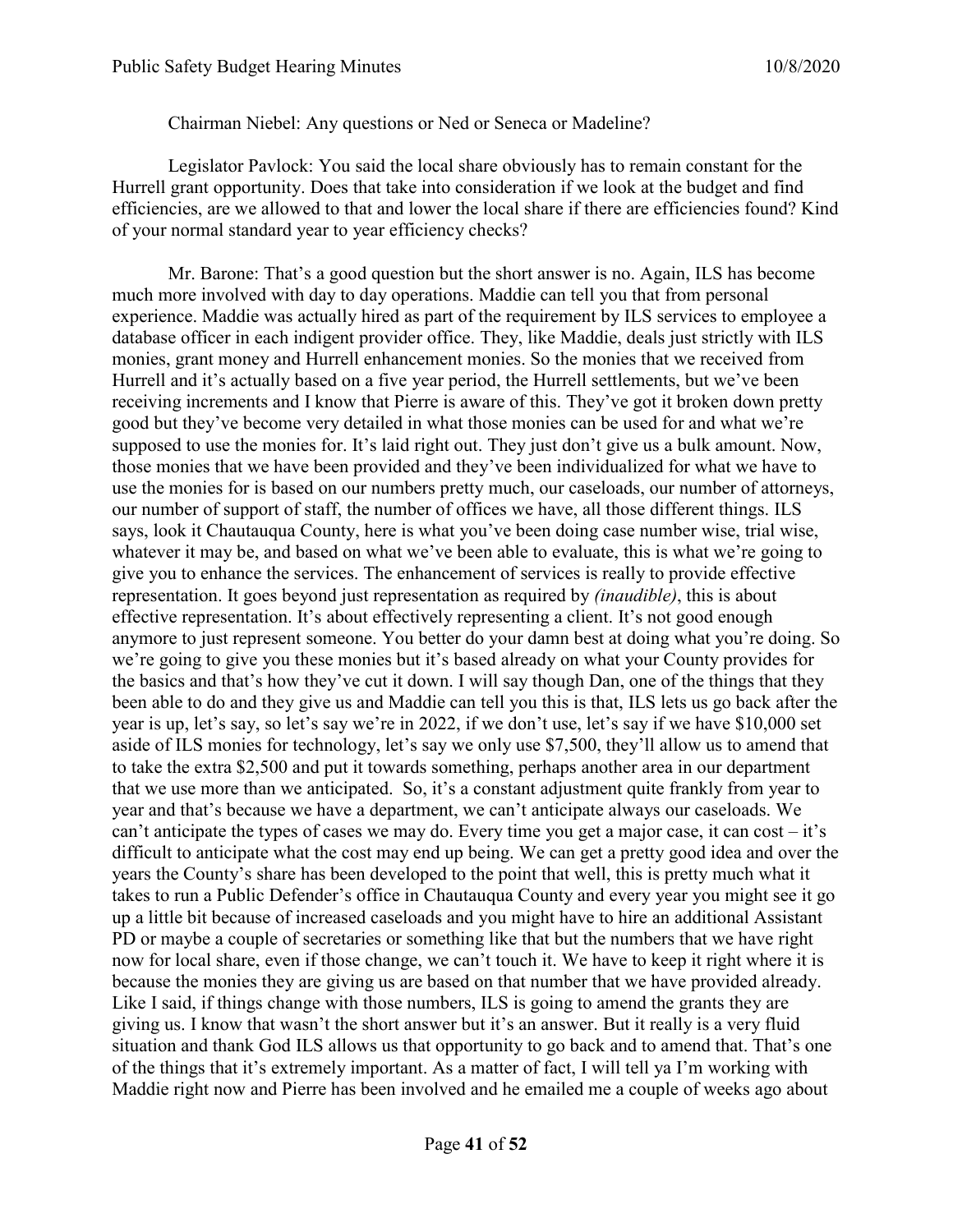one of the distributions that we're trying to get done right now so that the County can get their share. I sat down with Maddie just the other day and there was a figure for overtime and this was one of the ILS grants. We had set aside \$10,000 for this year. Of course, well, there is no overtime this year. It's very limited because of the COVID and everybody knows that one of the things the County didn't want us to do and quite frankly, we tried to adhere to that and we have, hasn't been easy all the time but, to have no overtime. So, what we're going to be able to do now is Maddie, we're readjusting and taking that extra \$10,000 pretty much what we have from that department and we're going to put it in our technology line because we have people that are working from home on a rotating schedule. So, we can now use that money, amend it, but use it somewhere else. So, ILS allows us to do that. But the local share stays the same.

Chairman Niebel: Ned, if I could. Dan, our local share has been about \$1.6 million dollars per year and that it more or less has to stay at that amount, with or without efficiencies. Anything that Ned spends above that is covered by the Hurrell reimbursement. Is that about it Pierre?

Chairman Chagnon: Yes Mr. Chairman that's accurate but I think what we've overlooked here is that with inflation the County's costs should have been going up each year for the last several years and next year and it's not. The County's share stays flat. So even though there may have been some efficiencies that we may have discovered, we've avoided the inflation that certainly would have occurred.

Mr. Barone: That's correct and that's one of the things I was just going to mention. Is that, when I go back to when I was first appointed as Public Defender, I wish I could tell you, I can't remember now, but, our local share has remained relatively the same the last several years. I mean, you haven't seen a real increase to the Public Defender's office at all and our caseloads, we have one, this is not me just blowing smoke here, our caseload in Chautauqua County for the Public Defender's office is one of the highest of all Public Defender's offices in New York State outside of the 5 boroughs. That's an actual fact so our caseloads keep going up. It's not just the criminal division but our caseloads in Family Court and that's one of the things, the Hurrell monies does not cover Family court. Hurrell monies cover only enhancement of criminal representation services. So Family court though, we've been able to maintain the same share, local share in Family court as we have over the last several years because of the Hurrell monies and us being able to navigate those waters by directing a lot of our resources more to the Family court rather than Criminal court. So it's really been a huge benefit because like Pierre said, these additional costs, I have to tell you that our caseloads since I've come on have almost doubled. So if you take a look at what our budget was let's say in 2012 to what it is now, you haven't seen hardly any increase at all. The services my department provides, there's not a comparison to where we were when I first came on, not a comparison. The services and that's one thing that I am very proud of is that even though our local share has remained the same, we've been able to provide services to double the caseload at not only representing a vast majority of new clients, but we've been able to enhance the services. Our acquittal rate again, a proven fact, is one of the highest among Public Defender offices throughout the entire State of New York. That's a proven fact. That was provided by ILS. Not only that, but the number of clients we represent and the quality of representation that we provide is bar none and that I'm most proud. Again, it's at no additional cost to the County. It's all been because of ILS monies. I mean, it's a pretty amazing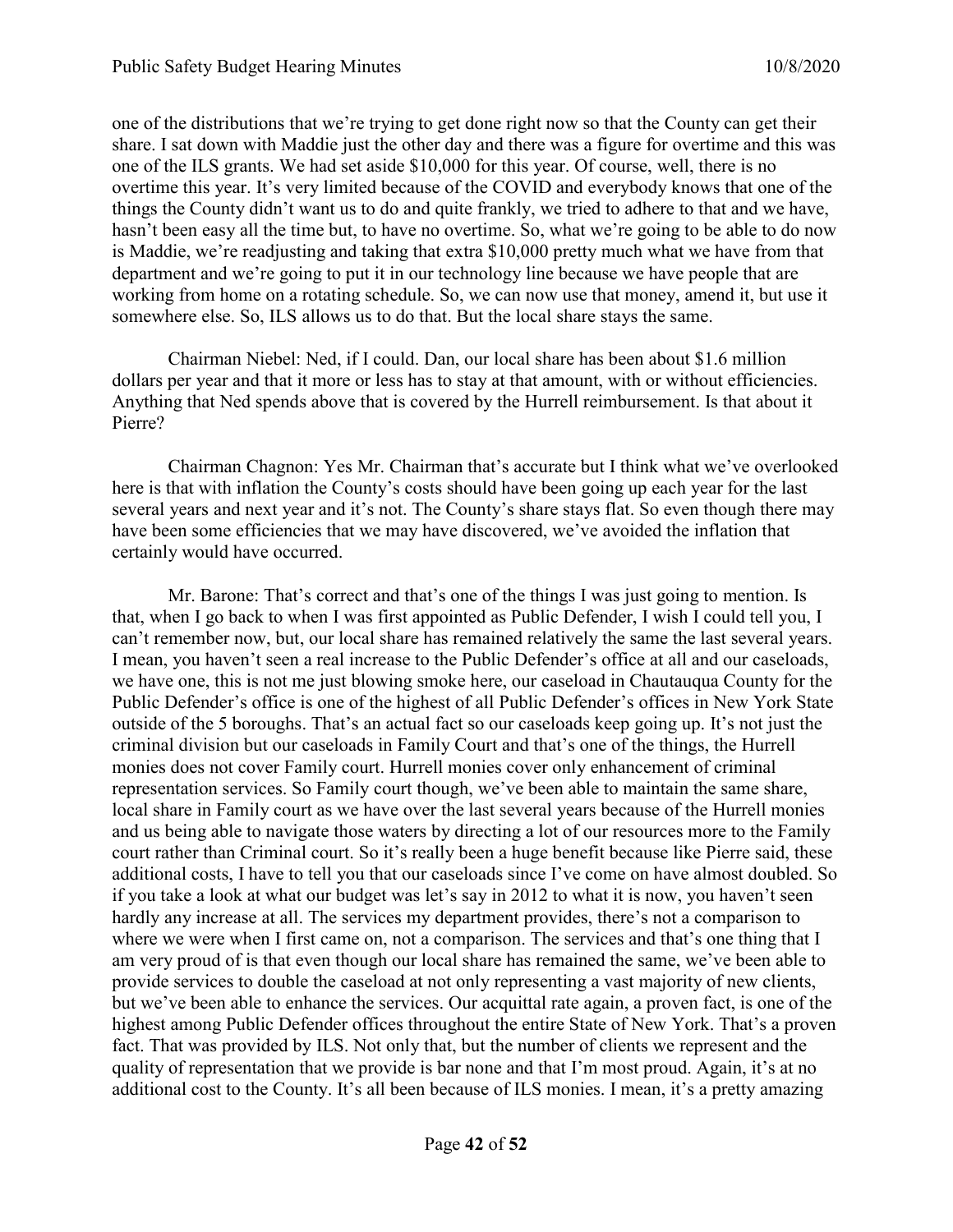opportunity that we've had because of the ILS grants. Again, I'm not sure what the future will hold but we've been able to do that and still maintain the cost of where we've been. It's been challenging, no question about it and of course, it's not always easy when your services increase. For the first time ever for all of you Legislators from the north end of the County, the first time ever in Chautauqua County history, you now have a Public Defender's office in the north end. We opened up our satellite office at City Hall through the work of Mayor Rosas and through our Legislators and through other officials in the County, we now have an office right next to the Courtroom in Dunkirk. It's staffed, I might add, by every attorney and staff member who are bilingual. So the services we can provide to the north end of the County have never been there before. We have our offices in Jamestown, completely staffed office where we have 70% of our caseload coming out of. So the services that we have been able to provide at no additional cost to the County has been like I said, one of the most tremendous and gratifying things that, at least myself as a Public Defender or any one of us or any of the elected officials in this County could experience. And it's really a credit to the County and a credit to the State to be able to put this together.

Chairman Niebel: Ned, let me see if I have this straight. You have one of the highest caseloads in the State but you also have one of the highest acquittal rates too?

Mr. Barone: Yes, absolutely. Highest trial rates and highest acquittal rates.

Chairman Niebel: That's amazing.

Mr. Barone: Yea, it is and I think more than anything else it's because of the – you know, when I first came on in 2012, we only had, I think, one full time Assistant Public Defender. Chuck can tell you this, he was around. *(cross talk)* yes, that's right and so you guys know where we came from. We came from a very limited office and now we have 15 full – every one of the attorneys including myself now are all full time attorneys. So we have now 15 criminal division attorneys, we have three full time attorneys in our Family court division not to mention that we have three investigators, an eligibility examiners, we have legal secretaries, we have a database officer, we have the ability and open slots to hire our own caseworkers for mental health, drug addiction because the approach now to every indigent provider in the State, really is based on the Bronx(?) defender's office and that's a holistic approach. When we get clients and part of the problem Dan is that sometimes the cost may be a little skewed in one area and you have to go back and amend because you have unanticipated costs because of the holistic approach to the representation. When we get a client, we no longer just take his case, open up a criminal file and go and represent him in court. There are issues about mental health, there's issue with drug addiction, there's a number of different issues. A lot of our clients don't have somewhere to go. With the new bail reforms and the new discovery, the court will call us up and say we're thinking of releasing this person but we understand that he doesn't have a place to live. This came up just the other day. But the whole idea is that we're now representing the entire County much more, I think without question, much more effectively, our response to clients and their needs. Our office now without a doubt is 24/7. We're going 24 hours a day. My office, including myself, we're appearing at arraignments 24/7. The District Attorney doesn't have to do that, no one else does, our office does as required by Office of Court Administration. Every time somebody is arrested they have to be brought in front of a Magistrate that day. Night time, day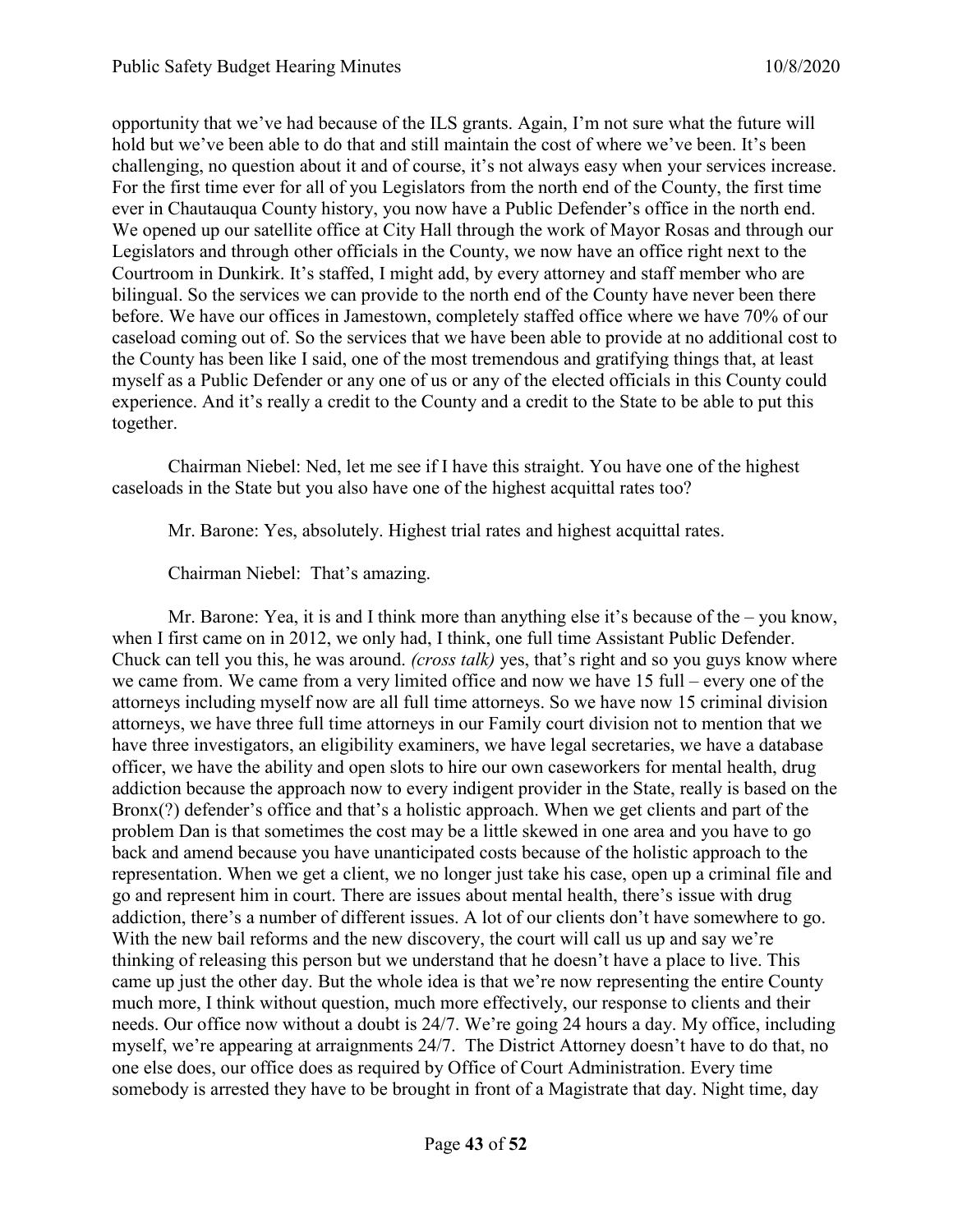time, weekends, Christmas day. I appeared last Christmas to do the arraignments in Jamestown City Court. So, we're working all the time. We have a staff and because of the monies and the local share that we get and continue to get and because of the ILS monies, I have an opportunity, every Public Defender does now in the State to hire people who are really committed to doing this work and they have to be. Because our job isn't 9 to 5 and our job isn't just working in particular areas. We're all over covering things all day long and into the evening.

Legislator Nazzaro: I have a question about the Hurrell grant. We've talked about this many times Ned, it's a five year grant, correct?

Mr. Barone: Yes.

Legislator Nazzaro: So 2021, is that year three?

Mr. Barone: That's year three yes. 2022, is four, and 2023 is five.

Legislator Nazzaro: I understand that you cannot reduce the local share and the Hurrell grant covers all these expenses. Refresh my mind, what was the total grant award and how much have we used and is it inflation adjusted the grant or – my question really goes, like in year 4 and 5, are we using a lot now and are we at risk of not having enough available in 2022 and 2023? Just high level go over the numbers.

Mr. Barone: The Hurrell settlement monies is a 5 year plan so the total amount for the 5 year plan is \$15,200,000, approximately and it's broken down or divided over the five years. Now on top of that, we've had additional supplemental grants that we've received in addition to that. For example, the one we're working on right now, is that the \$89,000 distribution *(inaudible)..*

Ms. Contiguglia: We're working on nine and ten right now for distribution.

Mr. Barone: Even though we have the monies and again, Pierre is aware of this, but, there is a lag time between the monies being used and when we actually get them and the County gets them. But we've been caught up pretty well. Maddie, could you explain to Chuck the total amounts?

Ms. Contiguglia: Yes, I can touch on that. So we had distribution seven which the term years are 2017 to the end of 2019 and for the three year totals its \$89,973 per year. For year one that has been claimed and paid for so we've gotten the funds for that. Years 2 and 3 have been claimed and they are pending review of ILS so we have not received the money yet but we're working on it. I just heard the other day from ILS that they have finished processing the year two claim and we should be receiving the money very shortly. Same for year three, they've received the claims, they are processing it. If you have any questions for me, they always contact me and I will send them any additional information that they need so we should be getting years two and three very shortly. Distribution 8 we're in right now. The contract terms are from January 1, 2018 to the end of this year. I have submitted years one and two for pending approval and we have not received any of the money yet but they have contacted me both about years one and two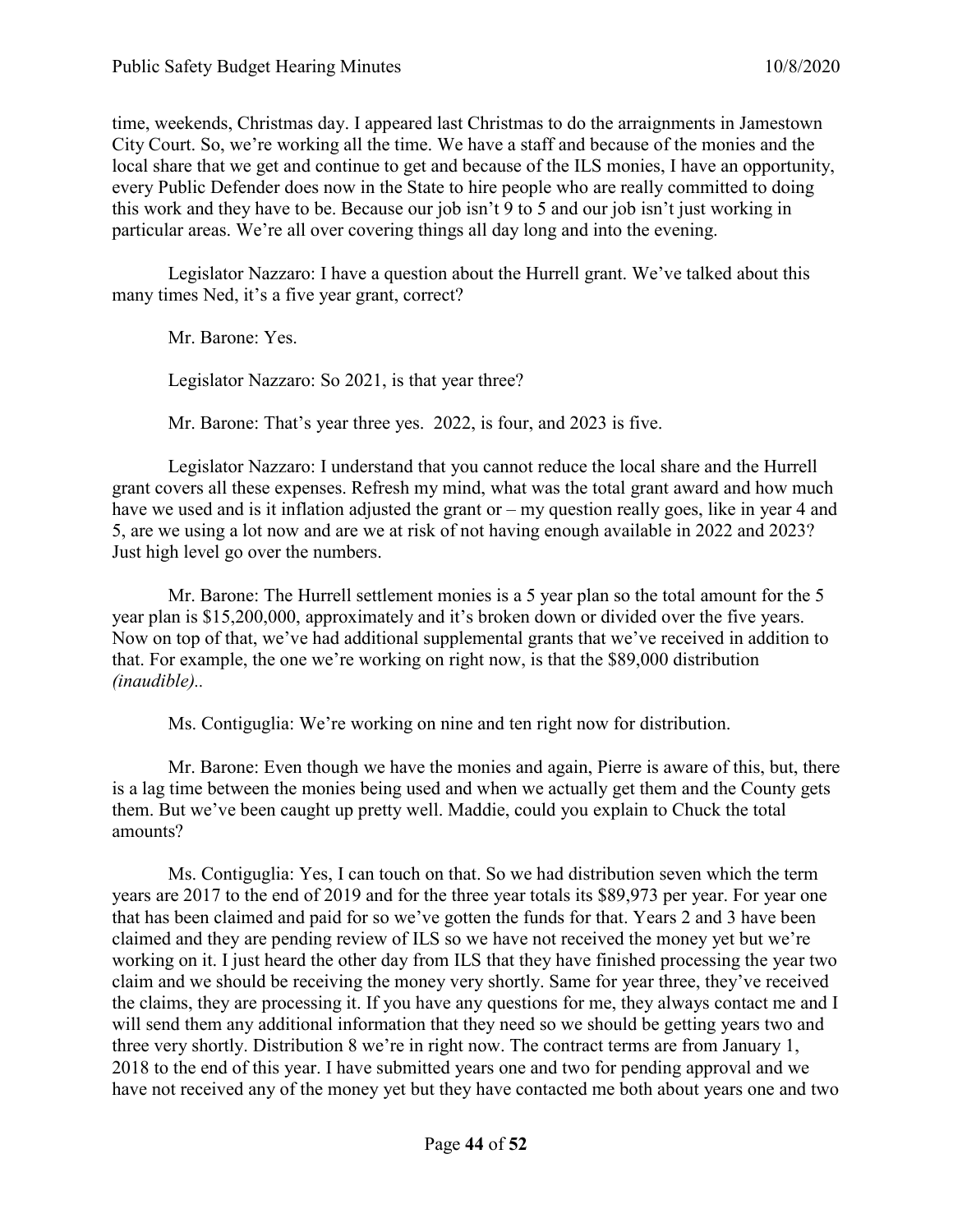and had just a few additional questions and I've sent them all the information so we're just waiting on approval and payment of those. Year three we're currently in so I have not submitted the claim for that yet but I will be doing that at the end of the contract year which is in December. We've had Upstate Quality which is a \$300,000 grant. I've submitted all three years of Upstate Quality and we should be receiving the money soon pending approval. They might have a few questions but we should be getting that very shortly. We also had Aid to Defense which the contract just ended a couple of weeks ago, not even, just a couple of days ago actually. The end was September  $30<sup>th</sup>$ , so I have submitted that claim and the total was approximately \$12,000. It was a little bit more than \$12,000 but we're waiting for the approval and money from that. We have distribution 9 which has gone to ILS and has been sent back to us for the County Executive's approval and the Legislature approval. So as soon as we get approval and signatures from ILS and from the County, we'll have that funding and I'll start working on that grant. It started in 2019 and it goes until the end of 2021. Distribution 10, it would have started this year in 2020 and it will go until the end of 2022. I'm currently working on that budget because like Ned said, we had to change some of the lines because like we don't have overtime costs for \$10,000 this year and I don't believe that we'll have overtime for the next few years. So I'm changing the lines a little bit and increasing the lines for I think more technology costs and maybe some more funding for an Assistant PD and possibly just covering more costs for our staffing that is not covered under Hurrell. So the distributions are allowed to cover funding for anybody that's not paid for by the Hurrell grant. So it's part of the local share. It's allowing us to pay for money that would be part of the local share. Then the Hurrell grant, the first year the budget was a million dollars, the second year the budget is \$2 million dollars and it continues to increase by a million dollars every year. So the first year would be a million, the second year is \$2 million, the third year is \$3 million, the fourth year is \$4 million and the fifth year is \$5 million dollars. I'm working on the claims submissions for year one and we're currently working on the budgets for year 2 and year 3.

Legislator Nazzaro: I'm impressed. You are well prepared. I was thinking back in my former life and I would have loved to have someone like you working for me *(cross talk)..* Very well done. Going back to the Hurrell grant, so the total award was \$15,200,000 so in our 2021 budget, when I look at the New York State aid of \$3.6 million, of that, I'm not sure I will get this right, is \$3 million for the Hurrell grant?

Ms. Contiguglia: Yes.

Legislator Nazzaro: O.k., so three million is in there so obviously it can become a challenge say in year four you went up to \$4 million and year five we go up to \$5 million, so, what I want to make sure was, we're using what we're entitled to and how that was spread out over the five year period. Obviously it's a ramp up  $-$ 

Ms. Contiguglia: Yea, it increases every year and so it's  $a -$ 

Mr. Barone: Pretty much doubled.

Ms. Contiguglia: Yes it essentially doubles every year.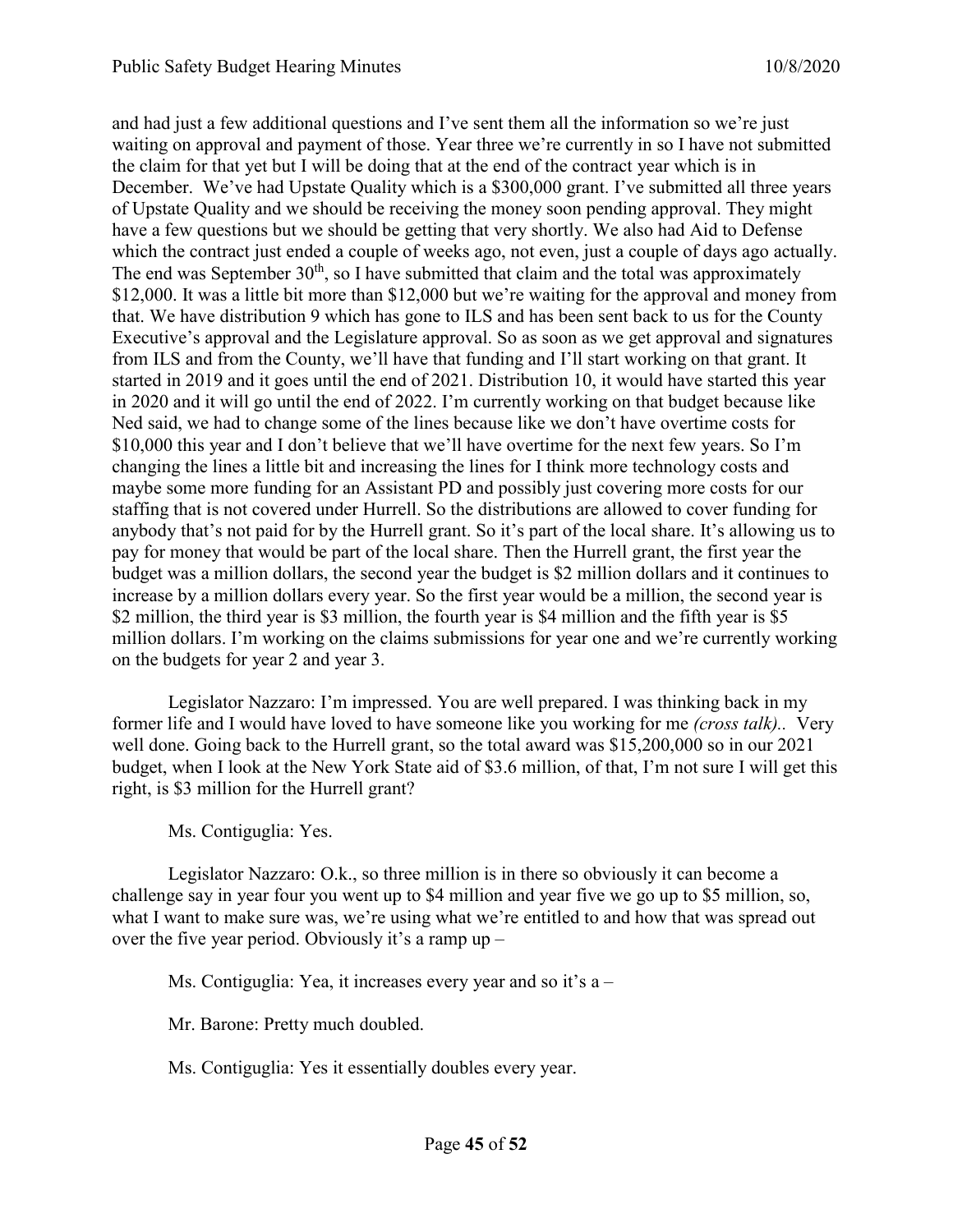# Legislator Nazzaro: So obviously we won't know what will happen in 2024?

Mr. Barone: No we don't and the interesting thing because when I asked ILS about that and I'm certainly not a numbers guy, but, I had asked ILS about why it was doubling up and they indicated to me and this was 2 years ago actually, they said, well, that's based on anticipated increases and caseloads and really it's not so much where you'll be in five years, cost wise, but where you should have been right now. The increases or the doubling in grant money which to me, I just couldn't really wrap my head around that, was because of where we started off. Their inability to get those monies to us right off the bat so that they were trying to do is bring us up to speed so to speak, or where we should have been to begin with. That's why you are seeing a doubling and an increase -

Chairman Niebel: Ned, it doesn't double. It increases one million dollars per year for five years.

Mr. Barone: Yes, exactly but the whole idea was to get us up to speed to where we should have been before. For what they consider to be effective representation. That again all goes back to that law suit with the five counties a few years ago in the middle of the State. The Public Defender offices were not providing the standard of representation they should have been providing. But, because of the inability to provide that with the limited funding they had. Maddie broke down, that's how the monies are spread out.

Legislator Nazzaro: So again Ned, we don't know. It's scary to think what will happen when the grant runs out and we can't do anything about that now. But year 6, I don't know if I will be here or not but year 6 will be interesting.

Mr. Barone: That was one of the concerns I know that Pierre when we met a couple of years ago, Pierre, myself, George Borrello, P.J., and three or four of the attorneys from ILS, Pierre asked the question, what happens when these monies, if they run out or you stop giving us the money basically?

Chairman Niebel: Good question.

Mr. Barone: Yea, because we'll have created this monster so to say, and their answer was, look it, that is not your responsibility, you will not have an obligation to continue any one of the positions or enhancements that was created by the Hurrell monies. That's it. So, again, and there is a couple of theories about that and what I've been told. I don't have any inside information but at least from some of the organizations within the State, indigent providers have indicated that you may very well see a lot of those – there is a lot of regionalization going on, especially with our appeal work. For example, when we're getting appeals that have to be assigned out and the Appellate Division sent me every appeal, we don't do them necessarily but what we've done is entered into contracts with Buffalo Legal Aid. So has Wyoming, Genesee, Cattaraugus, Allegheny, and we sent the bulk of our appeal work now to them and they do it. It's a regionalization. Not only do they provide top notch appeal work but they can handle the bulk of them at a lesser cost than what we would. Because if we don't do them, we send them out to private attorneys or we have for years and then they submit a voucher to the County and that's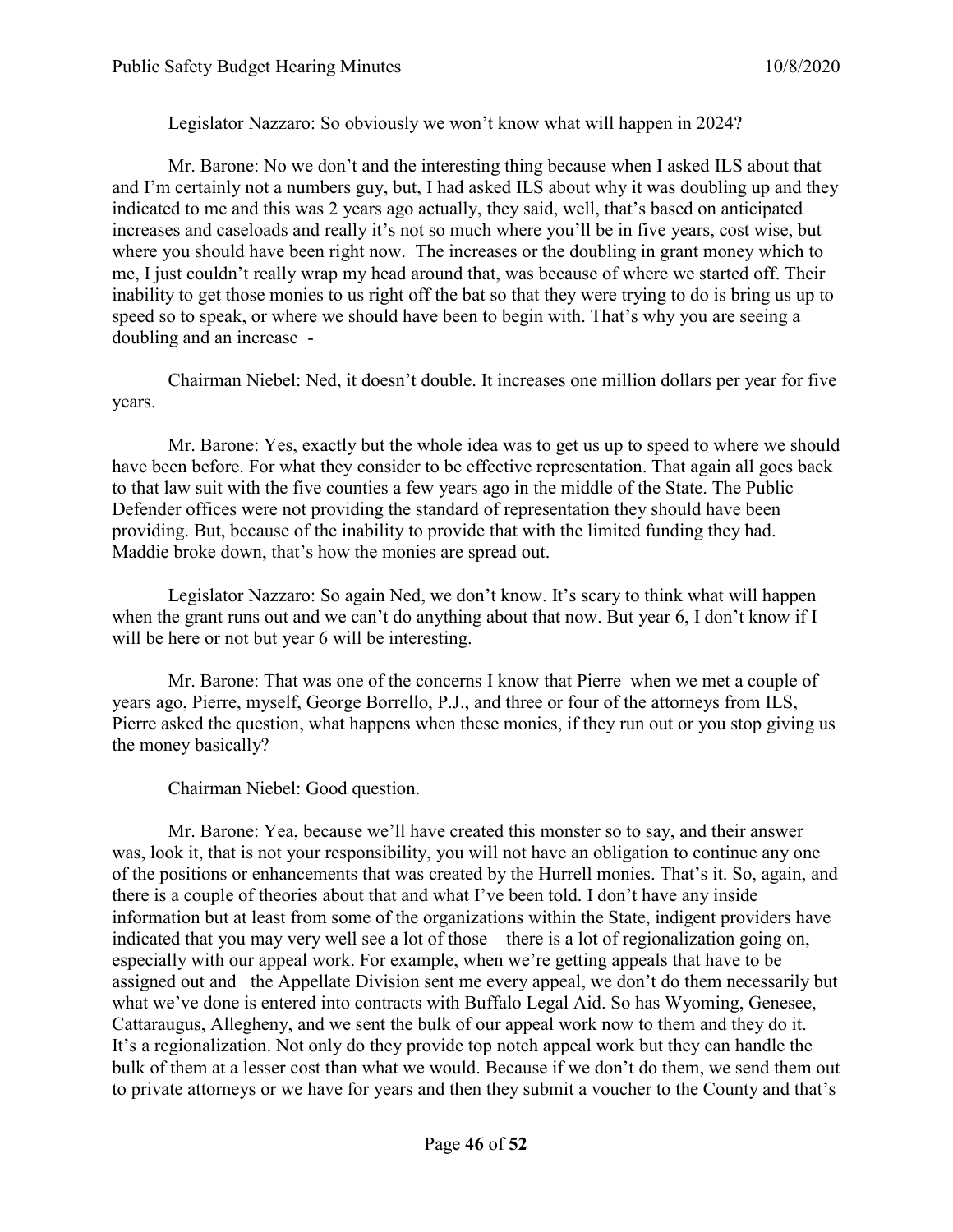part of the assigned counsel cost. But you are going to see a lot of these indigent providers being run more and more by the State I believe. There is always been the argument that Geddian(?) even though it provided for mandated representation, no one ever said it should have been the County that paid for it but rather the State or Federal government, right? So, who knows, but you just don't know.

Chairman Niebel: Ned, you have added quite a few Assistant Public Defenders over the last few years. Have you had any trouble hiring people?

Mr. Barone: Absolutely not. I think that we've got 15, I've hired – there's been –

Chairman Niebel: Plus three Family Court.

Mr. Barone: Yes, out of the 18 including myself, the 18 attorneys, we have two attorneys that have been practicing and residing in Erie County who now live full time in Chautauqua County. Other than that, there's been a few attorneys that have – and the one attorney that I hired quite frankly had been a litigator with New York State Attorney General's office out of the Buffalo Division for 37 years. So he had all kinds of trial experience, litigation experience, criminal defense experience, criminal prosecution defense, and I brought him in which was a great addition and another one was a practicing indigent provider out of Buffalo Legal Aid and she came down from Erie County and works out of the City Court Division so the two people that I brought actually had – were for different reasons but no, we haven't had any issues. As a matter of fact, I had a young man working up in Buffalo with a firm out of Buffalo that is from Westfield, born and raised and had moved up to Buffalo with his girlfriend and son who was just born and he's been back here now for about a year in the County. Back home with his family and he couldn't be happier. He talked to me the other day. So the positions we created have allowed us to keep a lot of young attorneys in the area and get back some young attorneys that were living out of the area that have been able to come back now and work here.

Chairman Niebel: John, did you hear that, a person from Westfield.

Legislator Hemmer: Yea.

Mr. Barone: Actually, I have another – someone that was an Assistant District Attorney that left that office and came over and has been in our office for the last year who's from Westfield too. So I have a couple of Westfield people.

Legislator Hemmer: Thank you.

Chairman Niebel: Committee members, any further questions of the Public Defender's office?

Legislator Gould: I always have a few you know. You have a lot of other stuff in your budget here. Other supplies, I assume that's more computers, Jon? Jon, are you with us?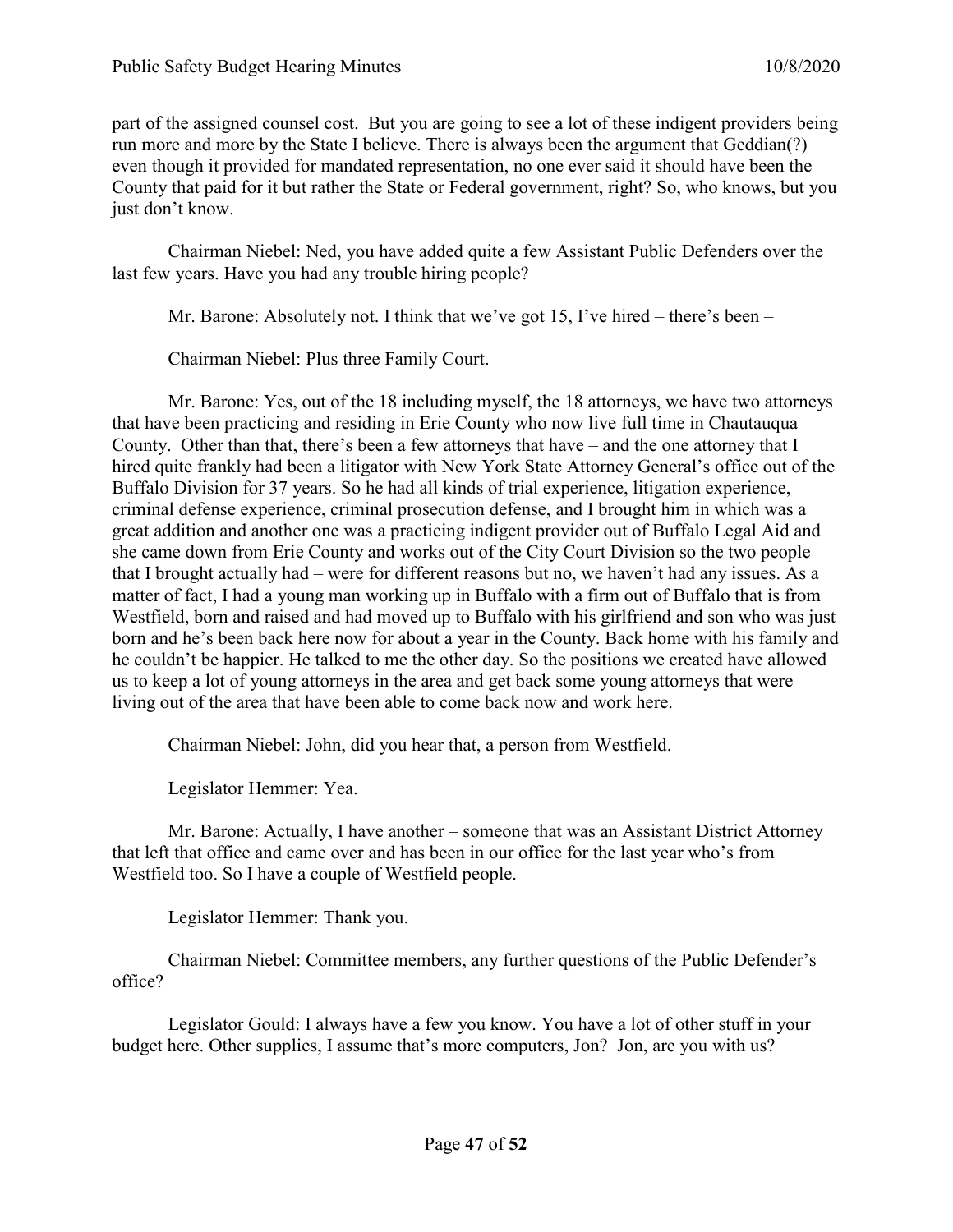Mr. DeAngelo: So you are asking about the Public Defender. They are scheduled for 4 PC's next year that's all. Again, they might have some other equipment that they would like upgraded and they are allowed to increase that number if they want to but we told them to budget \$2,400 for four PC's next year.

Legislator Gould: Other expenses, 4880. I'm just curious. I hate the word other, it should have never been put in the English language and then we wouldn't have this problem.

Mr. Barone: The other expenses is a combination of different things. But I think the bulk of those quite frankly and I apologize but I had to go back and double check with Seneca, the other expenses would include expert witness fees or expert fees. Now, I will tell you that and that's always difficult. I try to go back to the previous year and take a look at what we might have spent and anticipated cost for future things. Now you are seeing a substantial amount there but I got to be, like I said, upfront, it's always difficult to gage where we're going to be. Our experts would be for example, one of the more substantial costs for experts is our DNA expert who I retained through the County and our forensic psychiatrist. Now our forensic psychiatrist, we use for 99% of our cases is out of Buffalo. Our DNA expert is out of Erie, PA. What we do is and what's been required by the Appellate and Court of Appeals in New York State to make sure that you are providing effective representation. No longer can you just sometime say well, this is a complicated case or it's a murder case, let's bring in our DNA guy and let him – get everything to him. So our discovery, when we get any discovery on any case that may involve either DNA, what I have to do is take that and I send it to our DNA expert who's already on retainer but then will submit a bill after and he's got to review it for us and advise us if there is any issues with that DNA. If you don't do that, that could be considered to be ineffective assistance to counsel and the ultimate thing, obviously you are trying to provide the best representation but ultimately if that client is convicted and the case goes up on appeal, the underlying issue that's put in every appeal is ineffective assistance to counsel. The Court of Appeals has come out and said you are failure to even take that information and provide it to the expert for review is ineffective assistance to counsel, in and of itself. So, we've been put in a position now whether we want to spend it or not, we've got to at least get it for an initial review, then you go from there. So we do that with our DNA. The other issue that has become a hot bed is the mental health of clients and the ability to proceed to trial or other issues that come up because of the Drug Courts, the mental health courts, those sorts of things. So we have a forensic psychiatrist on retainer that reviews all mental health issues and comes down to the County and does interviews of those particular clients on a case by case basis and then provides us with information. I also have experts that I keep on line for our pathologist for any autopsy reviews, death reviews, things of that nature. I've got ballistic experts that I use on a regular basis and provide materials. We have digital experts that we provide information to. For example, the downloading of any cell phone that's picked up with clients now. We'll send that out for review so the expert, there is so many different things.

Legislator Gould: I was just curious.

Mr. Barone: I understand completely. Some of those figures, we do have some funding from Hurrell for technology too, but like Jon DeAngelo indicated, I just talked to him the other day, one of the other thing that we try and anticipate that's not under other but is the – I broke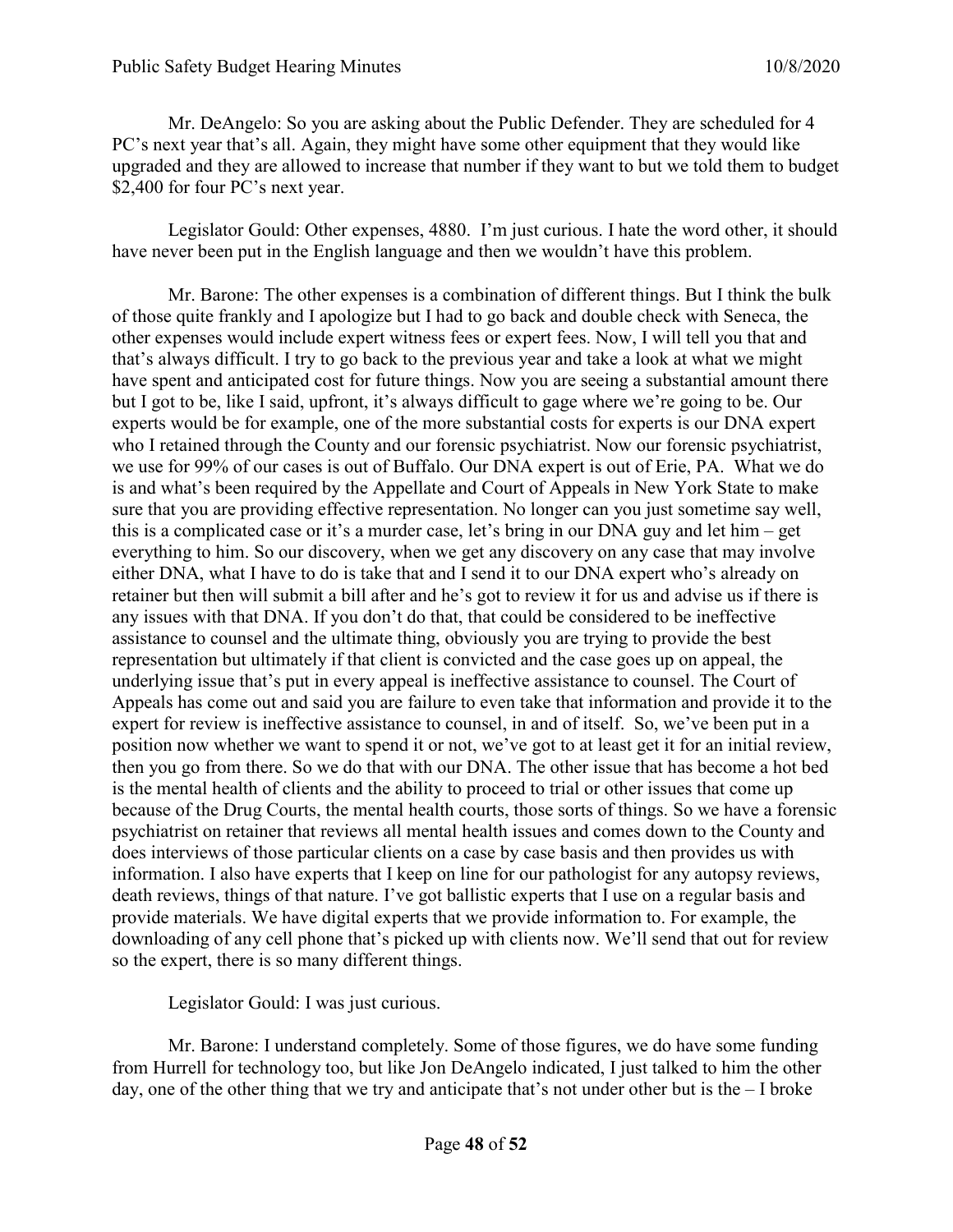our office down into a rotating schedule for in-house appearances by attorneys and staff. One of the things that I was trying to avoid if someone got exposed to COVID, I didn't want the entire office being knocked out. So we went on a rotating schedule but at the same time, even they are not in the office on their particular day, they are required to be at home available and working which means, and I asked Jon about this, is, if we need to get even a Clerk on a rotating basis can we get them set up with the technology at home.

Legislator Gould: And the answer was yes.

Mr. Barone: Yes. Jon, said whatever you need. He's been great and I know that he's been overwhelmed, the I.T. department. We've been keeping him pretty busy.

Legislator Gould: Not just you, the whole County has.

Mr. Barone: Yes, that is what I understand.

Legislator Gould: I do appreciate you bringing us out of the dark age that we were in in 2012, believe me. I went through a lot of it.

Mr. Barone: I know you did and you and me go way back quite a bit with that and some of the other Legislators. I've often said that, we're only where we are right now it's because of the Legislature. I'm not just saying that but I know my department has had tremendous support from this Legislature and from the County. It really has been a bipartisan effort which I appreciate and it's been about the community. However well my office does and the department does overall, it's a reflection on the entire County. It's just good business. I work well with, for example, the Sheriff stopped me on the way out and wants to talk to me about some issues that have come up with arraignments. His department quite frankly has been tremendous with what he's been able to do for us and our clients over at the Jail. He's had a difficult time but it's about each department working hand in hand and doing the best we can. No, I appreciate and thanks for the opportunity to be able to do this. I get really excited when I have the chance to get these things done because for someone like myself, there is nothing more I enjoy than doing this type of work and the indigent defense because you can make a tremendous difference with people and their lives and the community. So it's about that and –

Legislator Gould: It sure showed that.

Mr. Barone: I have a tremendous staff, great group of people over there and I think that we all get along. Like I said, the figures we put together, we're trying to do the best we can giving the situation and I'm happy that we've been able to maintain the budget. I did go back and take a quick look and I saw that our 2018 budget amount was \$1,801,000 and our 2020 adopted budget for this year was \$1,615,000 which is the same for next year so actually the local share is almost a couple of hundred thousand less than what it was a couple of years ago. I think that's a tremendous reflection – when our department has almost quadrupled and our caseload has almost doubled and we now represent everybody throughout the County, it's a tremendous reflection on this body and the County government. So, that's pretty exciting I think. You are not going to see a lot of departments that can say that or agencies.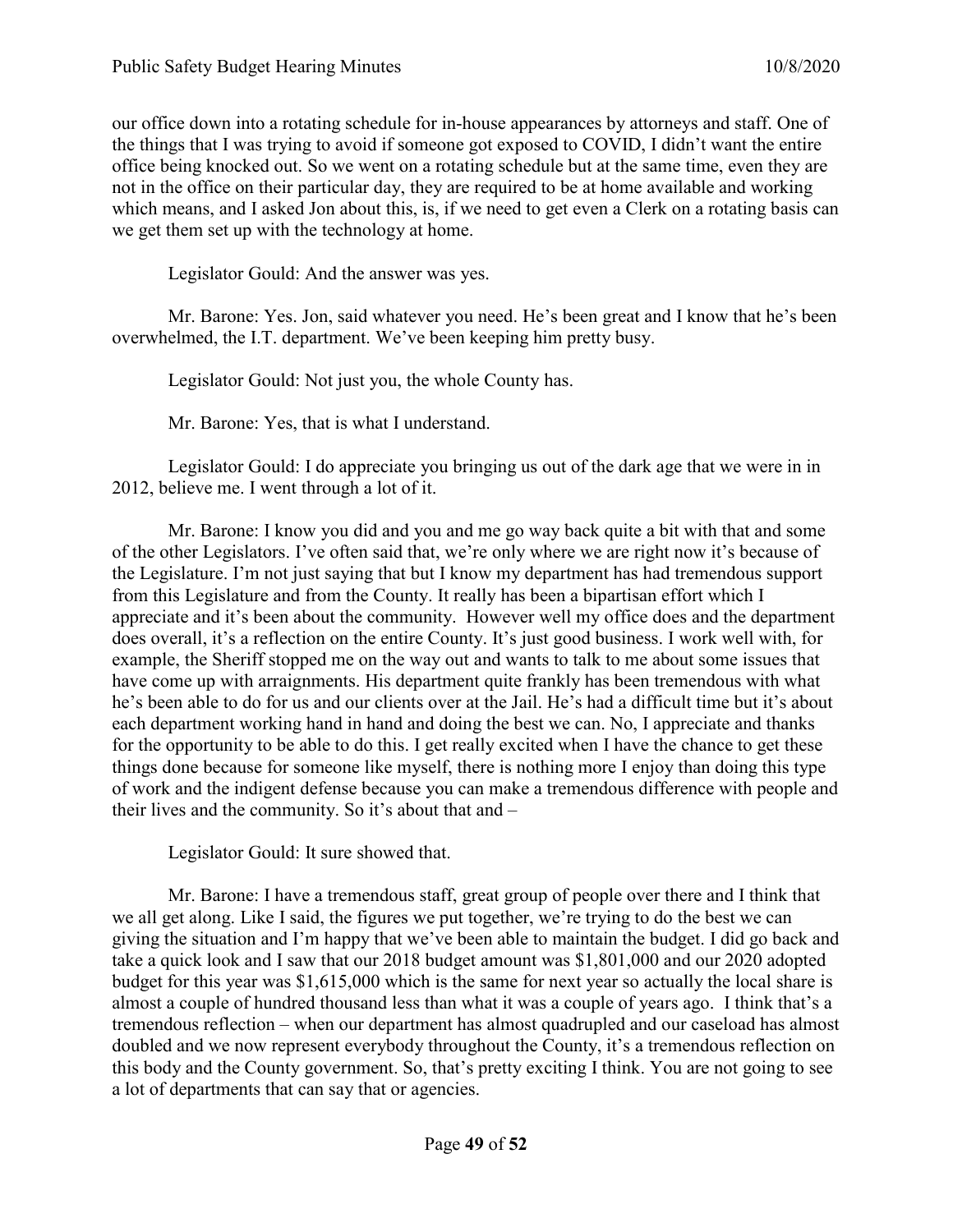Chairman Niebel: Ned, you and the Public Defender's office has been doing a great job for us. We really appreciate it. Any further questions of the Public Defender's office?

Legislator Whitford: I have one. Now, you've touched repeatedly on effective defense and that's what you have to provide to receive these funds from the Hurrell and you have to submit a request for those funds periodically so in that request, do you have to have a portion of result driven effective defense? I mean, I understand that – you explained how effective you have been but is there a risk if they deem that you aren't carrying out this effective defense that you have been repeatedly. Are there any other counties at risk of losing this? I mean, from what you are saying, it sounds like it's automatic, it's going to be \$1 million, \$2, \$3, \$4, \$5 million. But there is more to it than that, isn't there?

Mr. Barone: That's a good question Paul because and I know I've sat down with Maddie and we've taken a look at some of these things and tried to make some adjustments and one of the ways that ILS will deal with this issue of effective representation is by going back from year to year and that's why Maddie was hired. Part of the reason. She collects all the data. For example, how many knew violent felonies occurred in Chautauqua County for this period of time during the year? How many cases perhaps were town misdemeanor cases, or whatever it is? But a big bulk of her job is data driven and it's collecting that data from our work here in the County and then Maddie will take it and send it over to ILS and kind of complete their requirements, their forms, their numbers, that data. It's a continuous type of collection and she's always on the phone with ILS giving them numbers and things. They are taking a look too and one of the things was the counsel of first appearance which is required by New York State Office of Court Administration. Again, that in and of itself, I can't tell you what it would cost our County, local share, in order for us to carry that requirement out. I don't even know, it would be hundreds of thousands of dollars that it would cost our County and we've been able to wrap that up into the Hurrell which wasn't expected but we did it and ILS was all for it. But that required of course to get the numbers. We had to provide them with how many arraignments we were doing, how many we were appearing at, how many people were being released, all those different things. The most difficult thing quite frankly Paul, there is no black and white as to what effective representation is. It's a gray area, it's an individual type of thing.

Legislator Whitford: Subjective.

Mr. Barone: Very subjective. What could be effective, even though someone may have ended up taking a plea or being convicted of a crime, may on it appearance not look like effective representation but the reality is, it might very well be because the consequences are what he was looking at were much more substantial than what happened. So there is no real danger quite frankly and I hate to say that but as far as ILS is concerned, they are not going to  $$ the one danger we have of not getting the funding that we've been contracted to or promised is by not providing them with the information or the data that we're required to give them. They are not going to hold us – they can look at those numbers and see what kind of work we're doing because our data base is, at any time I can generate and tell you to the case, how many felonies we've had so far, how many convictions we've had, what those convictions have been for, all those number of things. There is a whole host of – there is all kinds of data that we're required to keep and provide to the State and for our own benefit because we have to know where to put our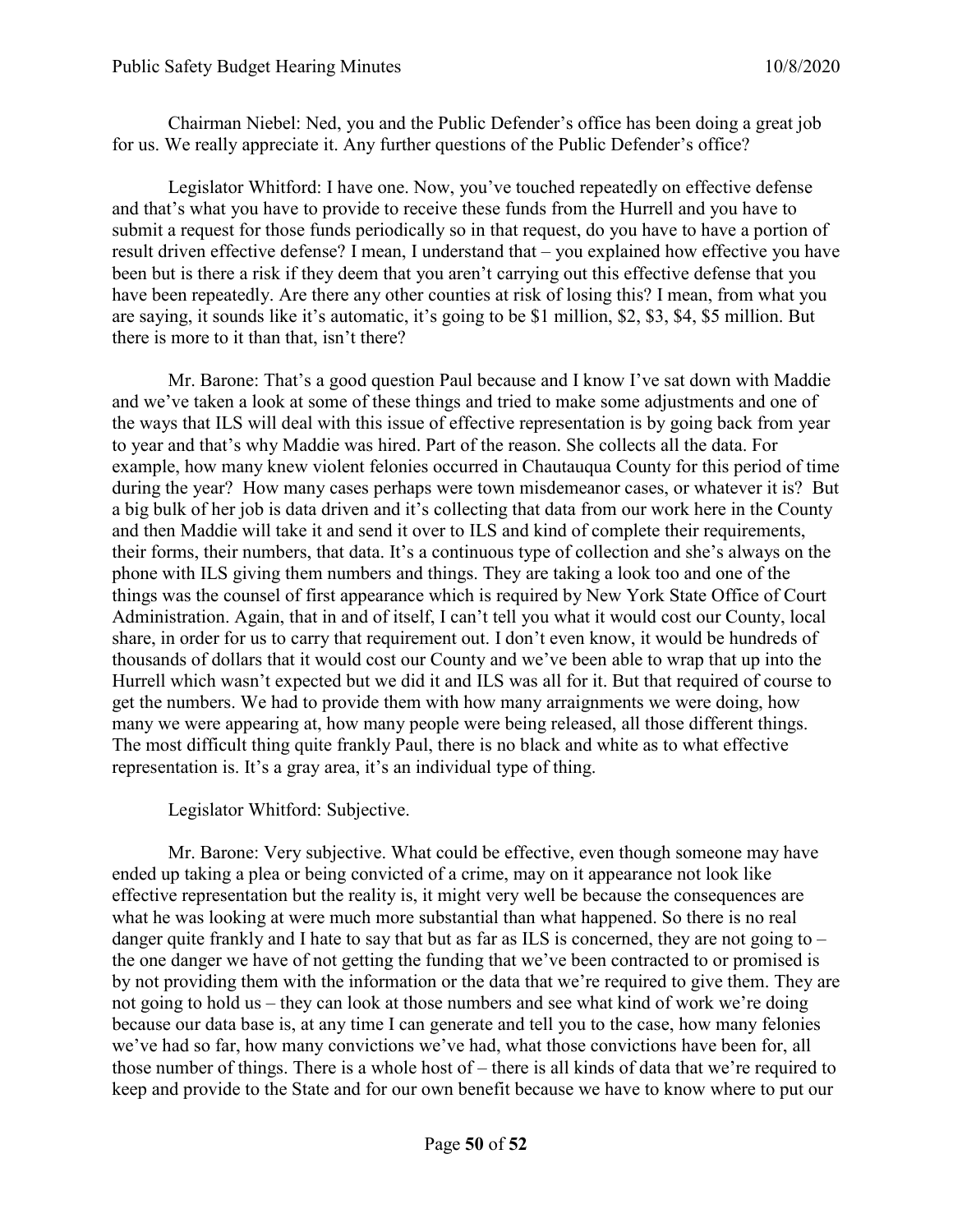resources. But, yea, it's a very subjective thing. The one thing that you might want to look at and again, I hate to say this but it's the reality. If you want to take a look maybe at ineffective assistance of counsel, two things. Number one is, appeals that are sent back to the County in which they originated. So let's say we do a trial or we represent someone and that is appealed up to the Appellate Division or it goes to the Court of Appeals and they send it back and overturn a conviction or send it back for ineffective assistance to counsel. That would be right there in the courts view or standard and that could be for a number of reasons and it's not necessarily anything intention, things can happen during trials, things can happen during representation, you try and cover everything but at least, and I have done this for a lot of years and I've done a lot of trials, I can even tell you how many I've done but when I get done, there is not a trial that I don't walk out of, conviction or acquittal that I don't do my post mortem. I sit there for days afterwards and say, you know, I should have done this, why didn't I do that, I should have asked this, how come I didn't call – so that is always being questioned. Number two, the other thing to take a look at with effective assistance to counsel and this goes to the assigned counsel. One of the things that ILS has tried to implement through their grant monies and through our department and with the help of local County help is the assigned attorneys on cases. They want to make sure that assigned attorneys aren't just taking assignments and just kind of boiler plating their defense of that individual. By not doing proper motions, not doing the required work, not doing an investigation, not hiring an expert, whatever it may be because ultimately that comes back to bite that client in the ass because they are not getting the representation they should. What ILS is trying to do is not only with each indigent provider but with private attorneys getting assigned the work as well.

Chairman Niebel: Paul, you all set?

Legislator Whitford: All set.

Chairman Niebel: Members, any further questions of Mr. Barone or the Public Defender's office?

Mrs. Dennison: I know we're over time but I have a quick question. So Ned if you can tell me, I'm just curious, in one minute or less you can answer this question, before you came I had to present the budget for indigent services for child custody. We have a contract with Legal Assistance of Western New York for Family Court representation that contracts are administered by the County Attorney's office but I don't know how that differs from what you do in Family Court.

Mr. Barone: That's a different agency. The Legal Assistance of Western New York, they are a group out of Buffalo, Erie County and what they do is, they actually – they are not assigned counsel, I don't believe but rather their an agency that provides attorneys for pro say type of representation at each Family Court. It actually was a Federal thing that started off years ago. In Buffalo for example, the Federal Court, if you went up there and you were handling a matter in Federal Court, they would always have an attorney that specialized in Federal practice. He had an office in the Federal Court House that if you were a pro say individual that was handling his own case, you could go in there ask that attorney questions, he could help you out, provide you with forms, whatever you needed and that's Legal Aid of Western New York. Now Legal Aid of